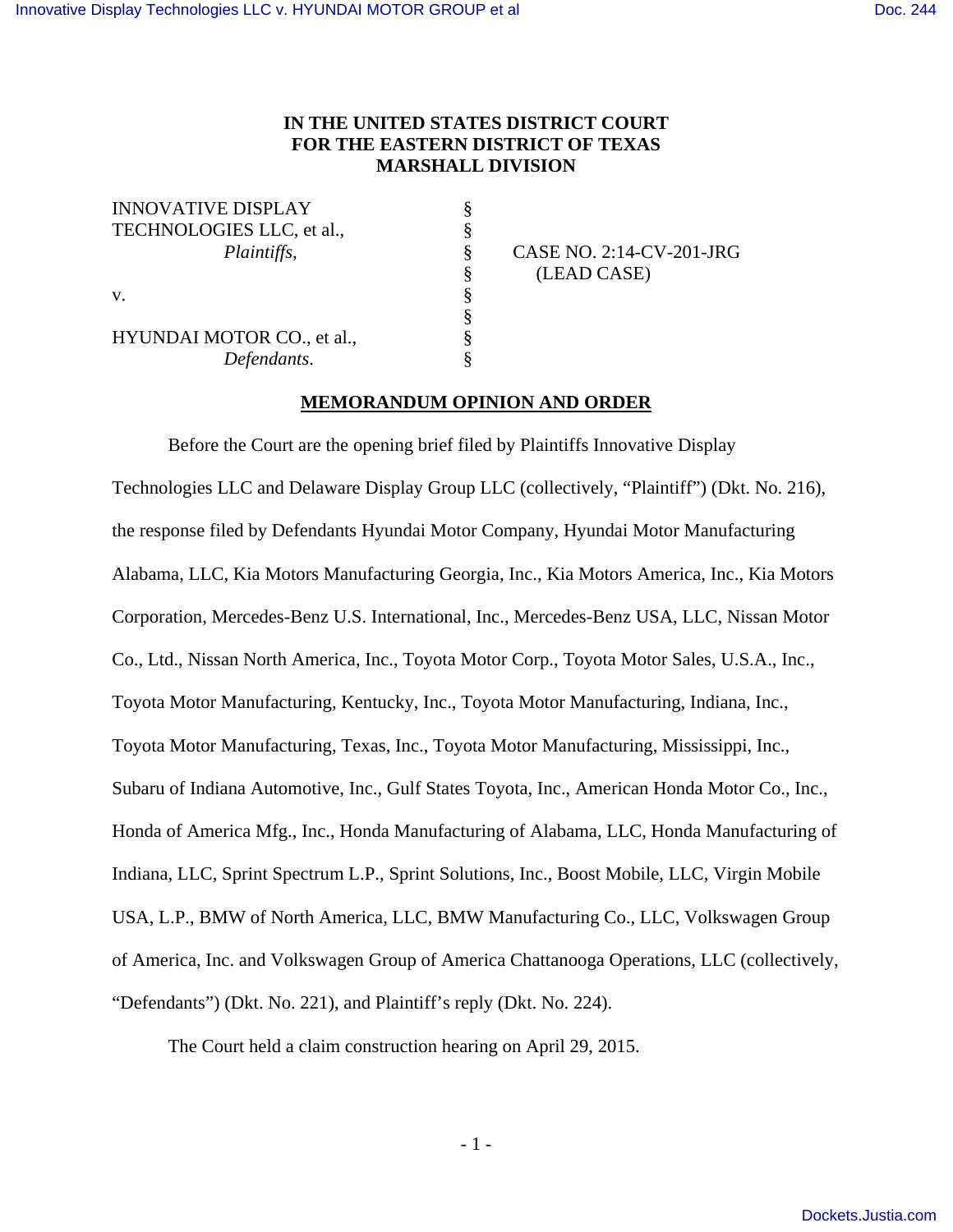| IV. CONSTRUCTION OF DISPUTED TERMS PREVIOUSLY CONSTRUED  10                                                                                                                         |  |
|-------------------------------------------------------------------------------------------------------------------------------------------------------------------------------------|--|
|                                                                                                                                                                                     |  |
|                                                                                                                                                                                     |  |
| C. "an air gap between the film, sheet, plate or substrate and the panel member" 16                                                                                                 |  |
|                                                                                                                                                                                     |  |
| E. "well defined optical elements or deformities" and "optical elements or deformities of                                                                                           |  |
|                                                                                                                                                                                     |  |
| V. CONSTRUCTION OF DISPUTED TERMS NOT PREVIOUSLY CONSTRUED 26                                                                                                                       |  |
| A. "one or more secondary flat, angled, faceted or curved reflective or refractive surfaces". 26                                                                                    |  |
|                                                                                                                                                                                     |  |
| "positioned near," "positioned near the light emitting surface  and air gap between,"                                                                                               |  |
|                                                                                                                                                                                     |  |
|                                                                                                                                                                                     |  |
|                                                                                                                                                                                     |  |
| G. "output distribution defined by a greater width component than height component" 44                                                                                              |  |
|                                                                                                                                                                                     |  |
|                                                                                                                                                                                     |  |
|                                                                                                                                                                                     |  |
| K. "one or more light emitting diodes along said light input surface for receiving light<br>from said light emitting diodes and conducting the light from said edge for emission of |  |
|                                                                                                                                                                                     |  |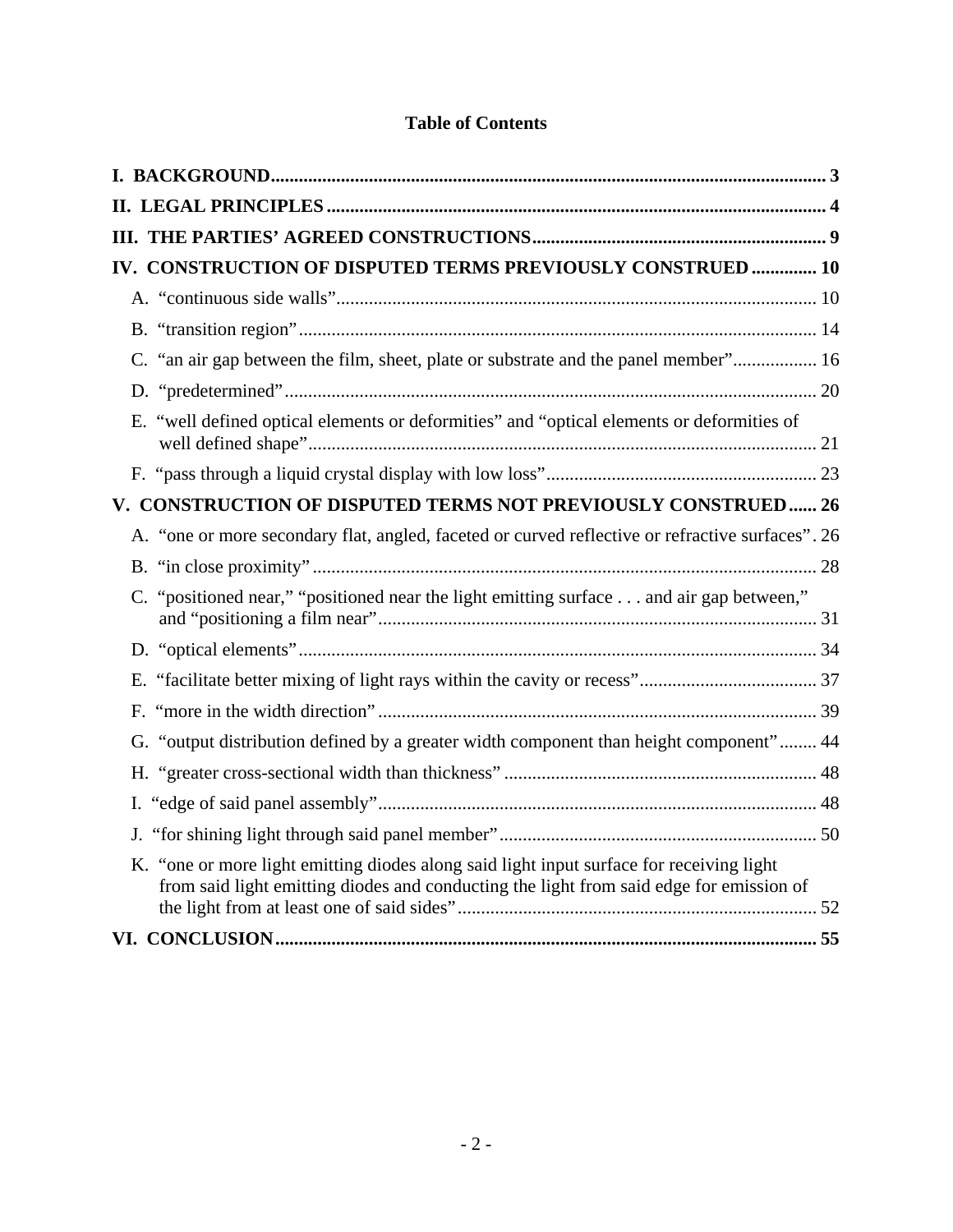### **I. BACKGROUND**

 Plaintiff brings suit alleging infringement of United States Patents No. 7,300,194 ("the '194 Patent"), 7,384,177 ("the '177 Patent"), 7,404,660 ("the '660 Patent"), 7,434,974 ("the '974 Patent"), 7,537,370 ("the '370 Patent"), and 8,215,816 ("the '816 Patent") (collectively, the "Display Patents") and United States Patents No. 6,508,563 ("the '563 Patent") and 6,886,956 ("the '956 Patent") (collectively, the "Auto Patents").

 All of the Display Patents are titled "Light Emitting Panel Assemblies" and "relate to the field of backlights, which can be used, for example, to illuminate LCDs [(liquid crystal displays)]." (Dkt. No. 216, at 1). All of the Display Patents claim priority to a common ancestor patent and bear an earliest priority date of June 27, 1995. The Display Patents, at least for purposes of the present claim construction proceedings, share a common written description and figures. The Abstract of the '194 Patent is generally representative and states:

Light emitting assemblies include at least one light source and at least one film, sheet, plate or substrate having optical elements or deformities of well defined shape on at least one surface that have reflective or refractive surfaces for controlling the light output ray angle distribution of the emitted light. The film, sheet, plate or substrate may be positioned near the light emitting surface of a light emitting panel member with an air gap therebetween or over a cavity or recess in a tray through which light from a light source in the cavity or recess is emitted.

 Both of the Auto Patents are titled "Light Emitting Panel Assemblies for Use in Automotive Applications and the Like." Plaintiff submits that "[t]he Auto Patents generally relate to exterior auto lights such as taillights and headlights." (Dkt. No. 216, at 1.) The '563 Patent bears an earliest priority date of January 16, 1996. The '956 Patent is a continuation of the '563 Patent, and Plaintiff submits that the Auto Patents have "nearly identical written descriptions." (Dkt. No. 216, at 1.) The Abstract of the '563 Patent states: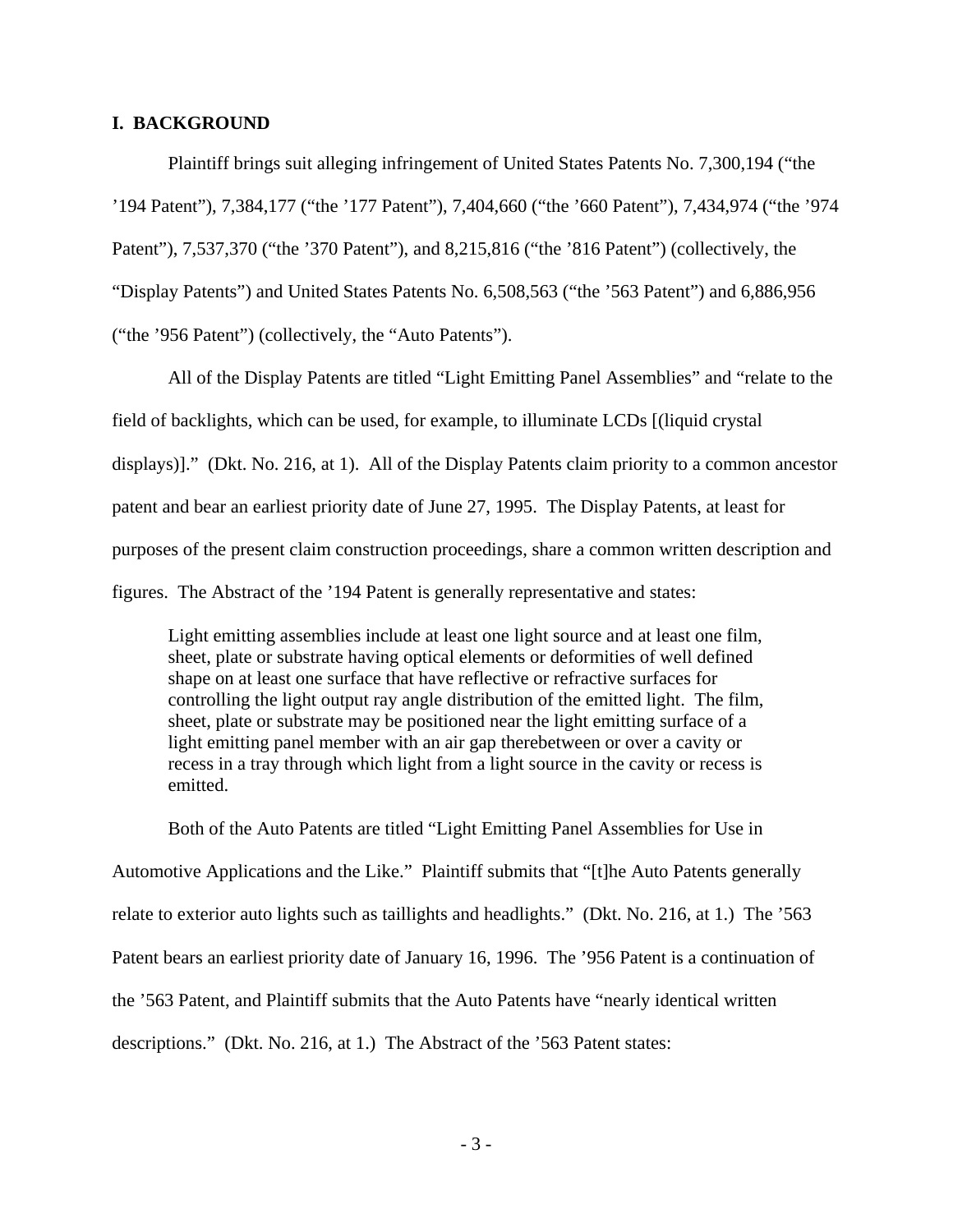Light emitting panel assemblies include in one form of the invention a light emitting panel member made of a transparent resiliently deformable elastomeric material that absorbs impact without breakage for use in automotive lighting applications of various types. In another form of the invention, a rigid light emitting panel member may be used with dome switches for switch area lighting or to backlight control buttons/key pads by providing holes or openings in the panel member for the control buttons/key pads. Also, a rigid light emitting panel member may be used as a structural member, and two or more such light emitting panel members may be stacked together and used to light an instrument panel or the like. One or more light sources may be mounted within one or more light transition areas adjacent one or more light input surfaces of the light emitting panel members. Also one or more light sources may be positioned adjacent one side of the light emitting panel members for causing light to shine through the panel members or through holes in the panel members for performing specified lighting functions.

Less than a year ago, the Court construed terms in the Display Patents in *Innovative* 

*Display Technologies LLC v. Acer Inc., et al.*, No. 2:13-CV-522, Dkt. No. 101, 2014 WL

4230037 (E.D. Tex. Aug. 26, 2014) (Payne, J.) ("*Acer*"),<sup>1</sup> *objections overruled*, Dkt. No. 219

(Dec. 15, 2014) (Gilstrap, J.). *Acer* also construed terms in United States Patent No. 6,755,547

("the '547 Patent"), which is related to the Display Patents but which is not asserted in the

present case. Below, the Court divides the presently disputed terms into terms that the Court

previously construed in *Acer* and terms that the Court has not previously construed, as Plaintiff

has done in its briefing.

 $\overline{a}$ 

#### **II. LEGAL PRINCIPLES**

 It is understood that "[a] claim in a patent provides the metes and bounds of the right which the patent confers on the patentee to exclude others from making, using or selling the protected invention." *Burke, Inc. v. Bruno Indep. Living Aids, Inc.*, 183 F.3d 1334, 1340 (Fed. Cir. 1999). Claim construction is clearly an issue of law for the court to decide. *Markman v.* 

<sup>1</sup> Citations to *Acer* herein are to the slip opinion, which Plaintiff has attached to its opening brief as Exhibit I.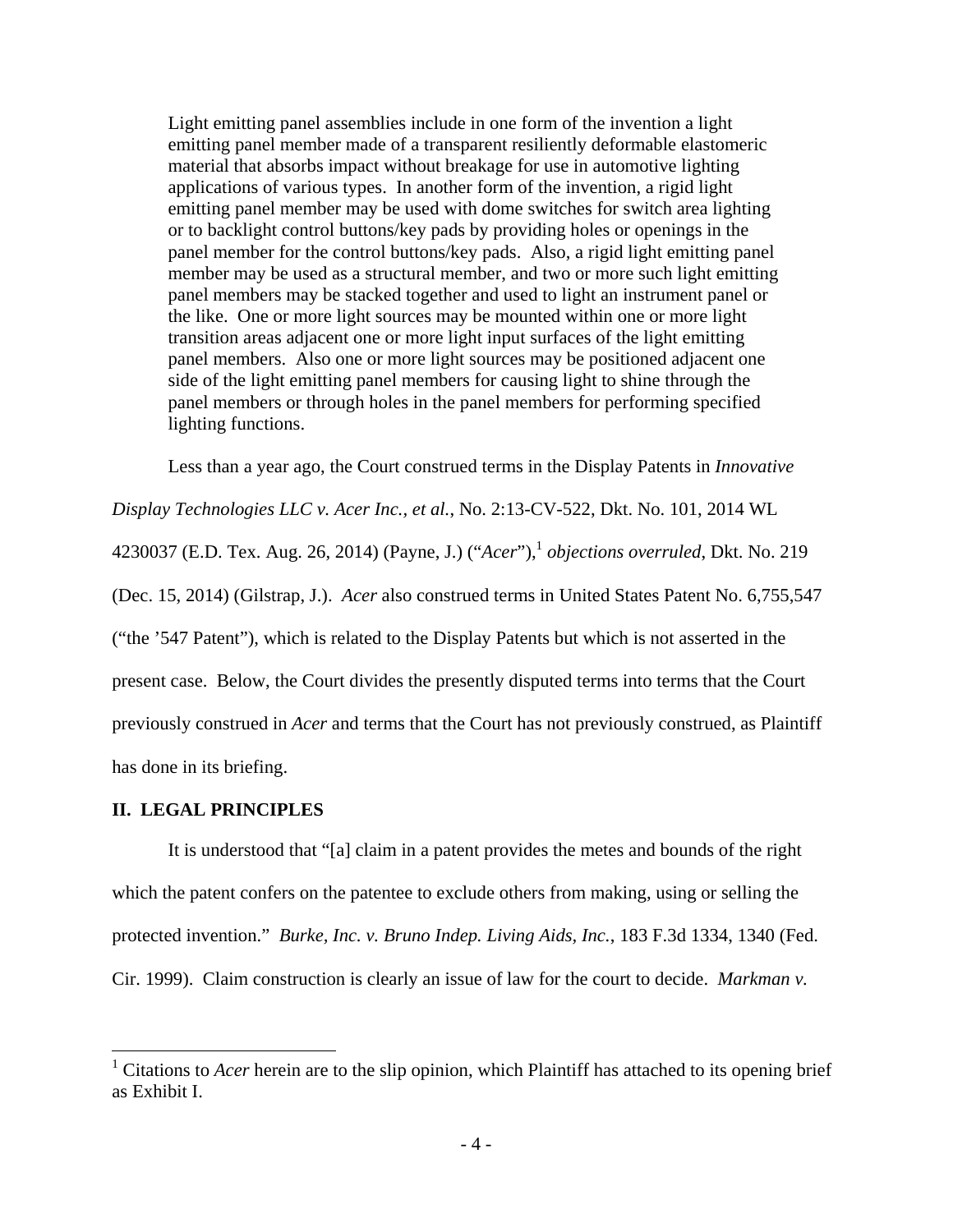*Westview Instruments, Inc.*, 52 F.3d 967, 970-71 (Fed. Cir. 1995) (en banc), *aff'd*, 517 U.S. 370 (1996).

 To ascertain the meaning of claims, courts look to three primary sources: the claims, the specification, and the prosecution history. *Markman*, 52 F.3d at 979. The specification must contain a written description of the invention that enables one of ordinary skill in the art to make and use the invention. *Id.* A patent's claims must be read in view of the specification, of which they are a part. *Id.* For claim construction purposes, the description may act as a sort of dictionary, which explains the invention and may define terms used in the claims. *Id.* "One purpose for examining the specification is to determine if the patentee has limited the scope of the claims." *Watts v. XL Sys., Inc.*, 232 F.3d 877, 882 (Fed. Cir. 2000).

 Nonetheless, it is the function of the claims, not the specification, to set forth the limits of the patentee's invention. Otherwise, there would be no need for claims. *SRI Int'l v. Matsushita Elec. Corp.*, 775 F.2d 1107, 1121 (Fed. Cir. 1985) (en banc). The patentee is free to be his own lexicographer, but any special definition given to a word must be clearly set forth in the specification. *Intellicall, Inc. v. Phonometrics, Inc.*, 952 F.2d 1384, 1388 (Fed. Cir. 1992). Although the specification may indicate that certain embodiments are preferred, particular embodiments appearing in the specification will not be read into the claims when the claim language is broader than the embodiments. *Electro Med. Sys., S.A. v. Cooper Life Sciences, Inc.*, 34 F.3d 1048, 1054 (Fed. Cir. 1994).

 This Court's claim construction analysis is substantially guided by the Federal Circuit's decision in *Phillips v. AWH Corporation*, 415 F.3d 1303 (Fed. Cir. 2005) (en banc). In *Phillips*, the court set forth several guideposts that courts should follow when construing claims. In particular, the court reiterated that "the claims of a patent define the invention to which the

- 5 -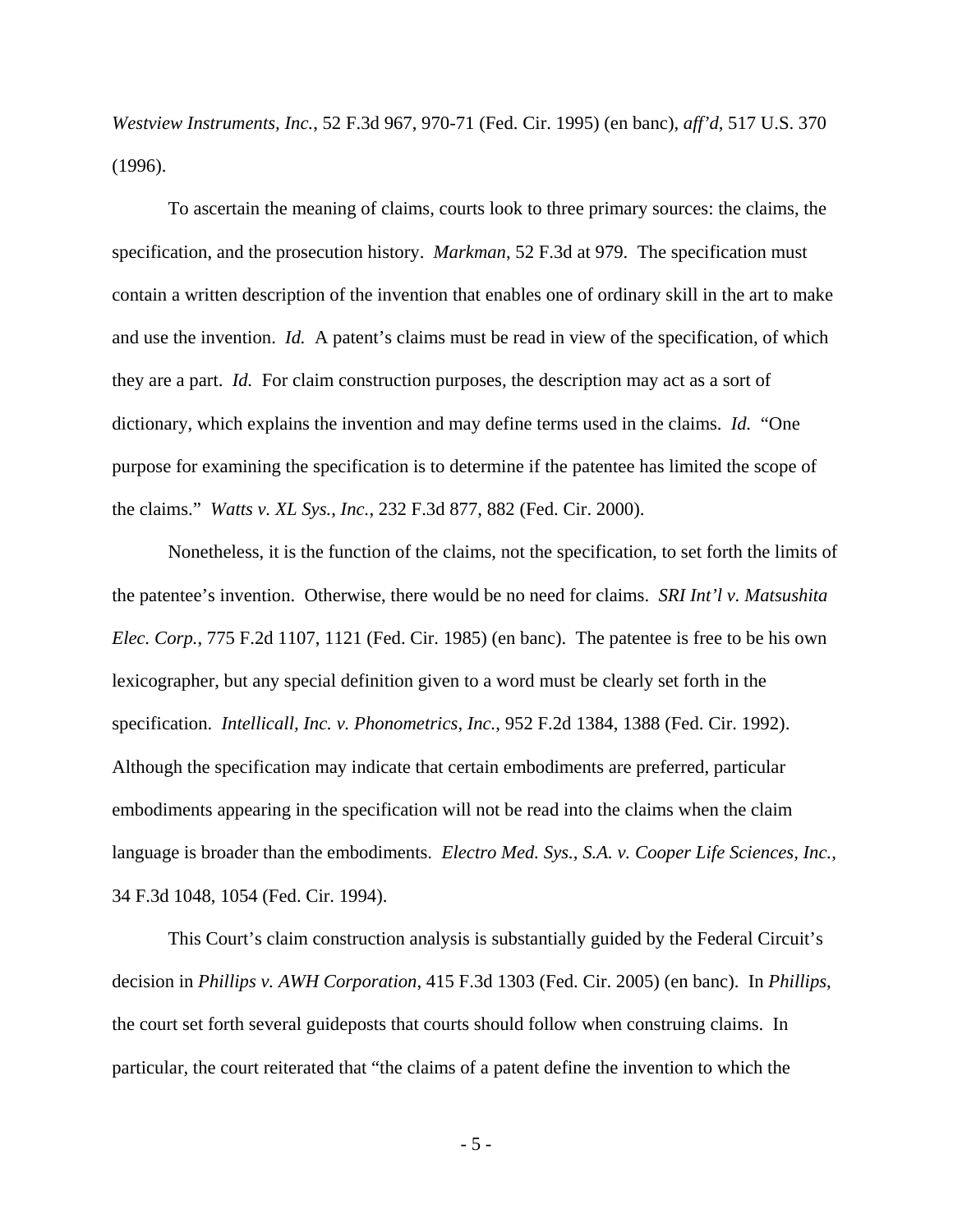patentee is entitled the right to exclude." 415 F.3d at 1312 (quoting *Innova/Pure Water, Inc. v. Safari Water Filtration Sys., Inc.*, 381 F.3d 1111, 1115 (Fed. Cir. 2004)). To that end, the words used in a claim are generally given their ordinary and customary meaning. *Id.* The ordinary and customary meaning of a claim term "is the meaning that the term would have to a person of ordinary skill in the art in question at the time of the invention, i.e., as of the effective filing date of the patent application." *Id.* at 1313. This principle of patent law flows naturally from the recognition that inventors are usually persons who are skilled in the field of the invention and that patents are addressed to, and intended to be read by, others skilled in the particular art. *Id.*

 Despite the importance of claim terms, *Phillips* made clear that "the person of ordinary skill in the art is deemed to read the claim term not only in the context of the particular claim in which the disputed term appears, but in the context of the entire patent, including the specification." *Id.* Although the claims themselves may provide guidance as to the meaning of particular terms, those terms are part of "a fully integrated written instrument." *Id.* at 1315 (quoting *Markman*, 52 F.3d at 978). Thus, the *Phillips* court emphasized the specification as being the primary basis for construing the claims. *Id.* at 1314-17. As the Supreme Court stated long ago, "in case of doubt or ambiguity it is proper in all cases to refer back to the descriptive portions of the specification to aid in solving the doubt or in ascertaining the true intent and meaning of the language employed in the claims." *Bates v. Coe*, 98 U.S. 31, 38 (1878). In addressing the role of the specification, the *Phillips* court quoted with approval its earlier observations from *Renishaw PLC v. Marposs Societa' per Azioni*, 158 F.3d 1243, 1250 (Fed. Cir. 1998):

Ultimately, the interpretation to be given a term can only be determined and confirmed with a full understanding of what the inventors actually invented and intended to envelop with the claim. The construction that stays true to the claim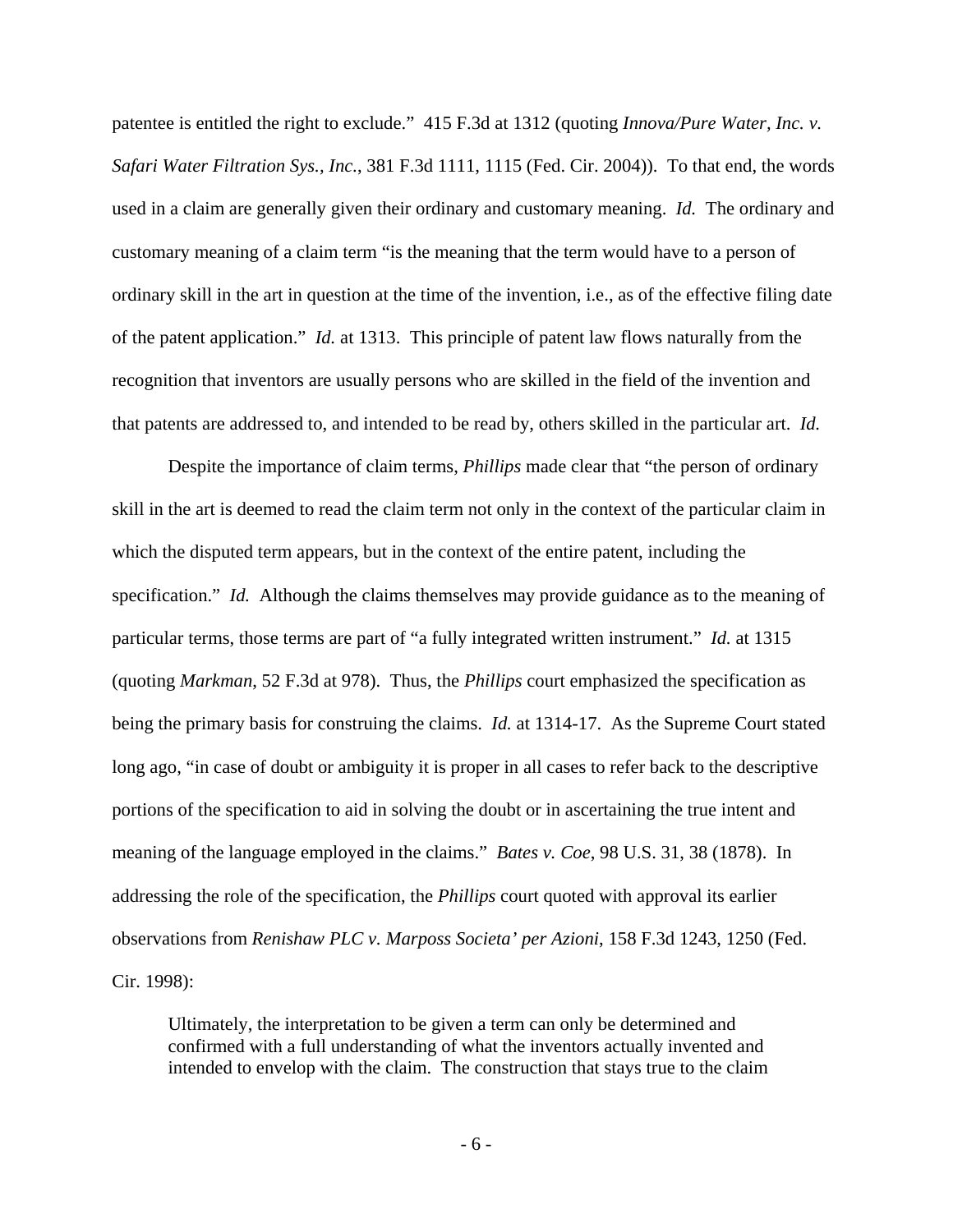language and most naturally aligns with the patent's description of the invention will be, in the end, the correct construction.

*Phillips*, 415 F.3d at 1316. Consequently, *Phillips* emphasized the important role the specification plays in the claim construction process.

 The prosecution history also continues to play an important role in claim interpretation. Like the specification, the prosecution history helps to demonstrate how the inventor and the United States Patent and Trademark Office ("PTO") understood the patent. *Id.* at 1317. Because the file history, however, "represents an ongoing negotiation between the PTO and the applicant," it may lack the clarity of the specification and thus be less useful in claim construction proceedings. *Id.* Nevertheless, the prosecution history is intrinsic evidence that is relevant to the determination of how the inventor understood the invention and whether the inventor limited the invention during prosecution by narrowing the scope of the claims. *Id.*; *see Microsoft Corp. v. Multi-Tech Sys., Inc.*, 357 F.3d 1340, 1350 (Fed. Cir. 2004) (noting that "a patentee's statements during prosecution, whether relied on by the examiner or not, are relevant to claim interpretation").

*Phillips* rejected any claim construction approach that sacrificed the intrinsic record in favor of extrinsic evidence, such as dictionary definitions or expert testimony. The *en banc* court condemned the suggestion made by *Texas Digital Systems, Inc. v. Telegenix, Inc.*, 308 F.3d 1193 (Fed. Cir. 2002), that a court should discern the ordinary meaning of the claim terms (through dictionaries or otherwise) before resorting to the specification for certain limited purposes. *Phillips*, 415 F.3d at 1319-24. According to *Phillips*, reliance on dictionary definitions at the expense of the specification had the effect of "focus[ing] the inquiry on the abstract meaning of words rather than on the meaning of claim terms within the context of the patent." *Id.* at 1321.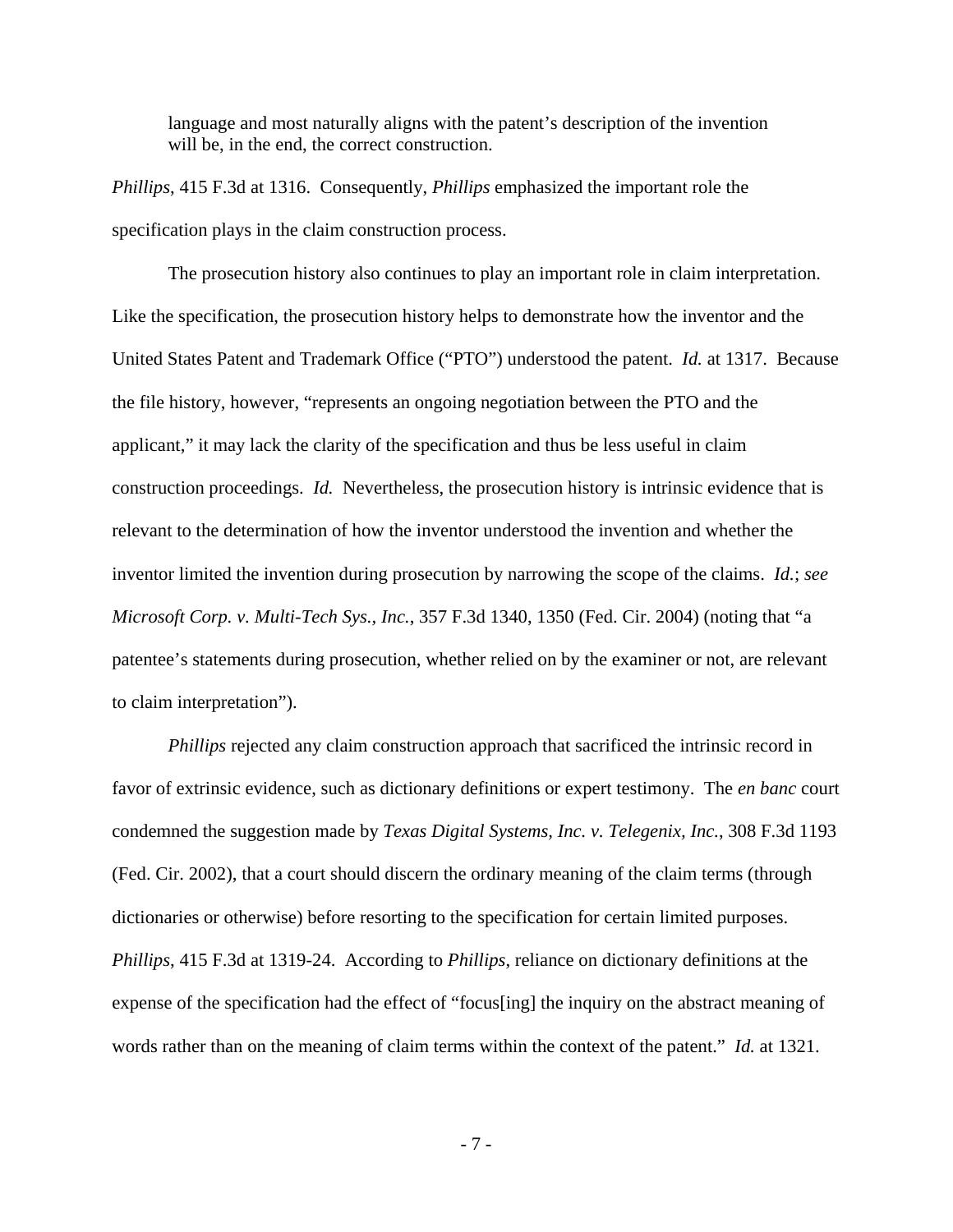*Phillips* emphasized that the patent system is based on the proposition that the claims cover only the invented subject matter. *Id.*

*Phillips* does not preclude all uses of dictionaries in claim construction proceedings. Instead, the court assigned dictionaries a role subordinate to the intrinsic record. In doing so, the court emphasized that claim construction issues are not resolved by any magic formula. The court did not impose any particular sequence of steps for a court to follow when it considers disputed claim language. *Id.* at 1323-25. Rather, *Phillips* held that a court must attach the appropriate weight to the intrinsic sources offered in support of a proposed claim construction, bearing in mind the general rule that the claims measure the scope of the patent grant.

 The Supreme Court of the United States "read[s] [35 U.S.C.] § 112, ¶ 2 to require that a patent's claims, viewed in light of the specification and prosecution history, inform those skilled in the art about the scope of the invention with reasonable certainty." *Nautilus, Inc. v. Biosig Instruments, Inc.*, 134 S. Ct. 2120, 2129 (2014); *see Biosig Instruments, Inc. v Nautilus, Inc.*, --- F.3d ----, 2015 WL 1883265, at \*4 (Fed. Cir. Apr. 27, 2015). "A determination of claim indefiniteness is a legal conclusion that is drawn from the court's performance of its duty as the construer of patent claims." *Datamize, LLC v. Plumtree Software, Inc.*, 417 F.3d 1342, 1347 (Fed. Cir. 2005) (citations and internal quotation marks omitted), *abrogated on other grounds by Nautilus,* 134 S. Ct. 2120.

 In general, prior claim construction proceedings involving the same patents-in-suit are "entitled to reasoned deference under the broad principals of *stare decisis* and the goals articulated by the Supreme Court in *Markman*, even though *stare decisis* may not be applicable *per se*." *Maurice Mitchell Innovations, LP v. Intel Corp.*, No. 2:04-CV-450, 2006 WL 1751779, at \*4 (E.D. Tex. June 21, 2006) (Davis, J.); *see TQP Development, LLC v. Inuit Inc.*, No. 2:12-

- 8 -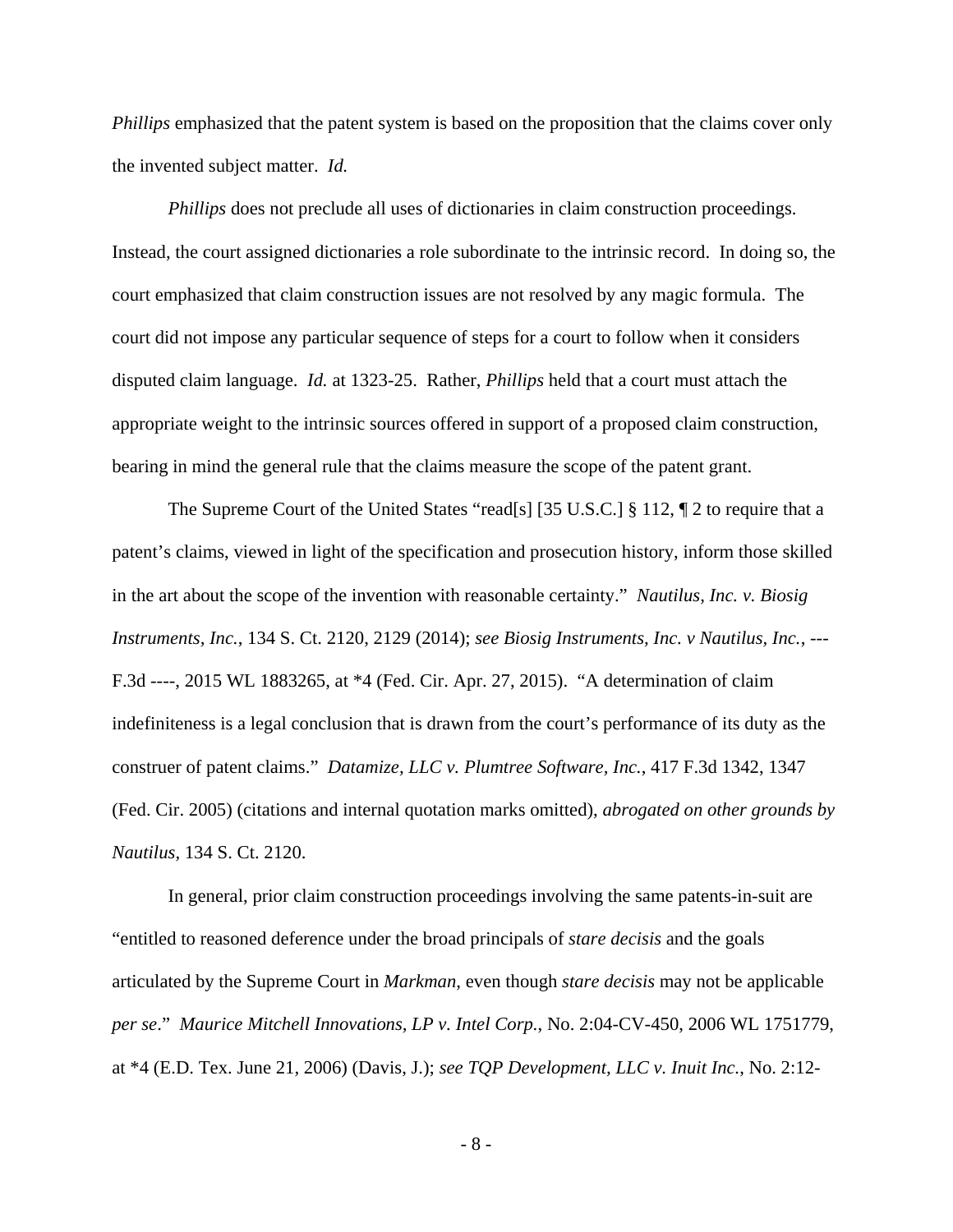CV-180, 2014 WL 2810016, at \*6 (E.D. Tex. June 20, 2014) (Bryson, J.) ("[P]revious claim constructions in cases involving the same patent are entitled to substantial weight, and the Court has determined that it will not depart from those constructions absent a strong reason for doing so."); *see also Teva Pharm. USA, Inc. v. Sandoz, Inc.*, 135 S. Ct. 831, 839-40 (2015) ("prior cases will sometimes be binding because of issue preclusion and sometimes will serve as persuasive authority") (citation omitted).

 The Court nonetheless conducts an independent evaluation during claim construction proceedings. *See, e.g., Texas Instruments, Inc. v. Linear Techs. Corp.*, 182 F. Supp. 2d 580, 589-90 (E.D. Tex. 2002); *Burns, Morris & Stewart Ltd. P'ship v. Masonite Int'l Corp.*, 401 F. Supp. 2d 692, 697 (E.D. Tex. 2005); *Negotiated Data Solutions, Inc. v. Apple, Inc.*, No. 2:11- CV-390, 2012 WL 6494240, at \*5 (E.D. Tex. Dec. 13, 2012).

# **III. THE PARTIES' AGREED CONSTRUCTIONS**

| The Parties have agreed to the following constructions: |  |  |  |
|---------------------------------------------------------|--|--|--|
|                                                         |  |  |  |

| Term                                                                                                                                                                                                                 | <b>Agreed Construction</b>                                                                                                                    |
|----------------------------------------------------------------------------------------------------------------------------------------------------------------------------------------------------------------------|-----------------------------------------------------------------------------------------------------------------------------------------------|
| "deformities"<br>('194 Patent, Claims 1, 16, 28, 31;<br>'660 Patent, Claims 1, 33;<br>'974 Patent, Claims 1, 7, 13;<br>'370 Patent, Claims 1, 4, 8, 13, 29, 47;<br>'816 Patent, Claim 1;<br>$'177$ Patent, Claim 14) | "any change in the shape or geometry of a<br>surface and/or coating or surface treatment that<br>causes a portion of the light to be emitted" |
| "vary randomly"<br>$(177$ Patent, Claim 26;<br>'370 Patent, Claim 37)                                                                                                                                                | <b>Plain meaning</b>                                                                                                                          |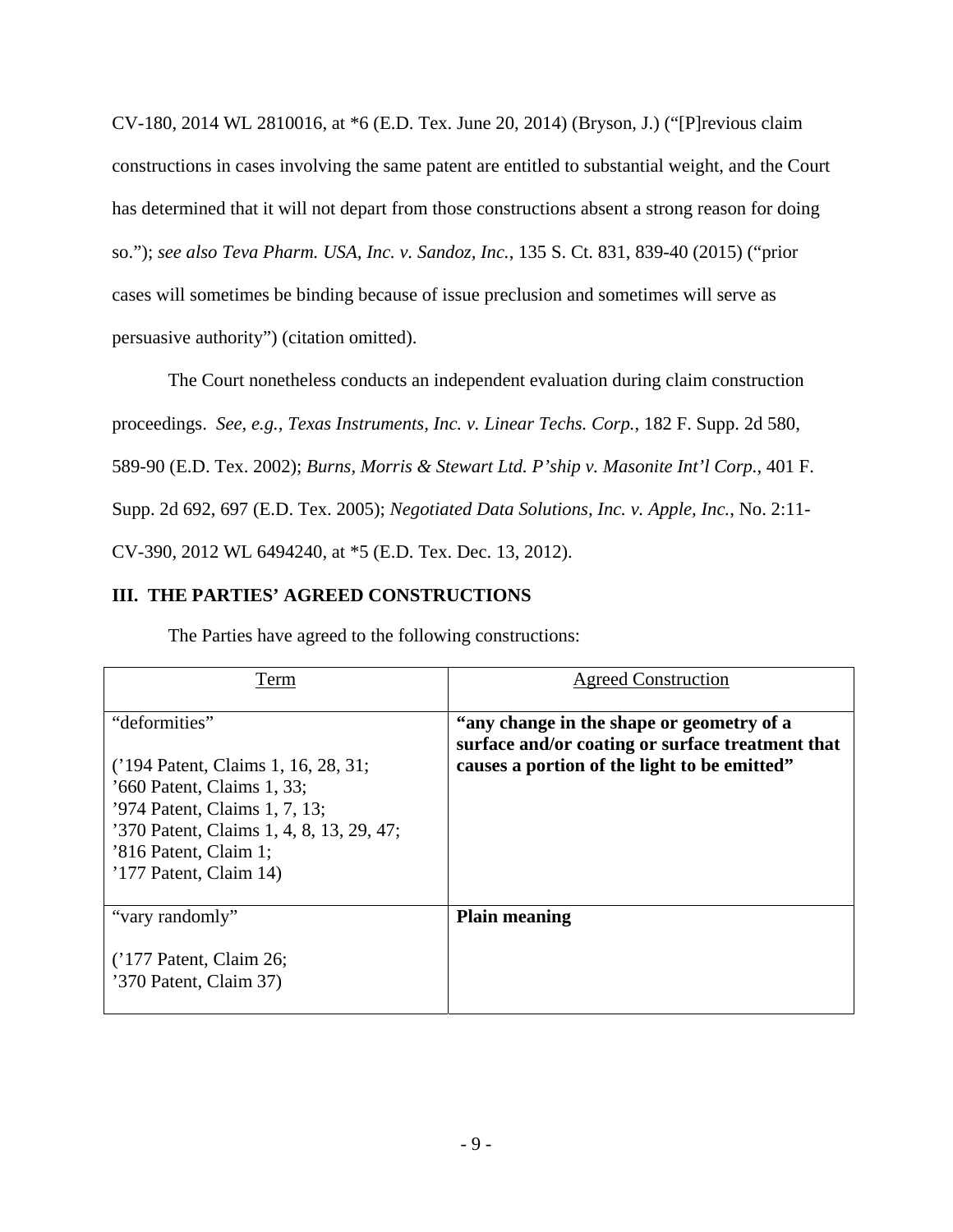| "posts, tabs, or other structural features that<br>provide a mount"  | <b>Plain meaning</b>                                                                         |
|----------------------------------------------------------------------|----------------------------------------------------------------------------------------------|
| $('974$ Patent, Claims 1, 7)                                         |                                                                                              |
| "transreflector"                                                     | <b>Plain meaning</b>                                                                         |
| $('563$ Patent, Claim 9)                                             |                                                                                              |
| "pattern of deformities"                                             | "a pattern of deformities, including, but not<br>limited to, a random placement pattern or a |
| ('660 Patent, Claims 1, 33)                                          | variable pattern"                                                                            |
| "pattern of light extracting deformities"                            | "a pattern of deformities, including, but not<br>limited to, a random placement pattern or a |
| ('974 Patent, Claims 1, 7, 13;<br>'370 Patent, Claims 1, 13, 29, 47; | variable pattern"                                                                            |
| '816 Patent, Claim 1)                                                |                                                                                              |
| "pattern of individual optical elements"                             | "a pattern of individual optical elements"<br>including, but not limited to, a random        |
| $('196$ Patent, Claim 1)                                             | placement pattern or a variable pattern"                                                     |

(Dkt. No. 202, 2/20/2015 P.R. 4-3 Joint Claim Construction and Prehearing Statement, at 3-4;

Dkt. No. 228, 4/15/2015 P.R. 4-5 Joint Claim Construction Chart, at 3-4.)

# **IV. CONSTRUCTION OF DISPUTED TERMS PREVIOUSLY CONSTRUED**

## **A. "continuous side walls"**

| <b>Plaintiff's Proposed Construction</b> | <b>Defendants' Proposed Construction</b> |
|------------------------------------------|------------------------------------------|
| Plain meaning                            | "side walls free of discontinuities"     |

(Dkt. No. 216, at 2; Dkt. No. 221, at 20-21.) The parties submit that this disputed term appears

in Claims 1 and 15 of the '177 Patent.

## (1) The Parties' Positions

Plaintiff argues that Defendants' proposal should be rejected for the same reasons the

Court rejected the proposal of "free of breaks" in *Acer*. (Dkt. No. 216, at 2.)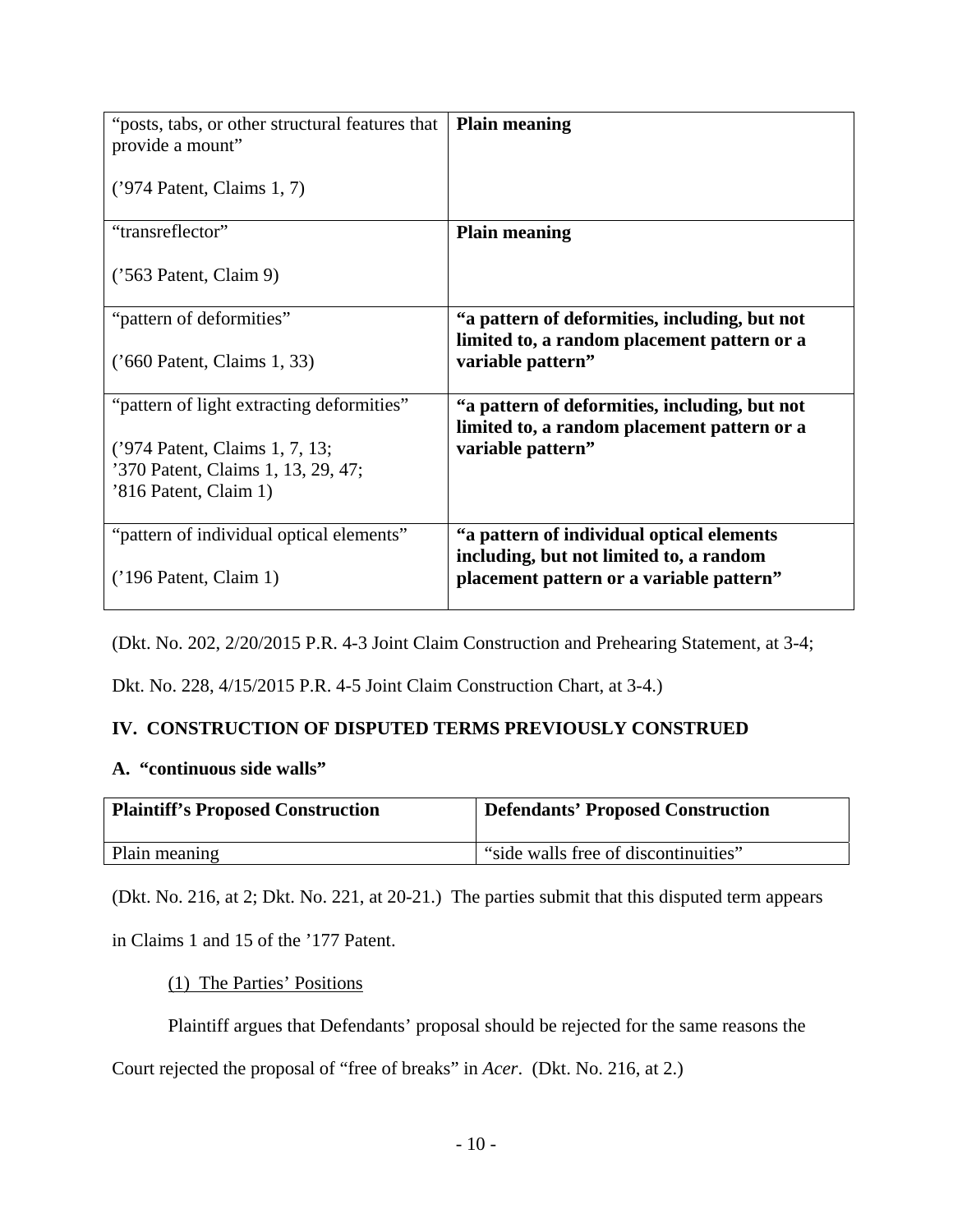Defendants respond that what is shown in Figure 6 "is the only tray depicted," and

Defendants cite prosecution history involving the "Kitizawa" reference that was addressed in

*Acer*. (Dkt. No. 221, at 21-22; *see Acer* at 15-16.)

Plaintiff replies that "Defendants' 'free of discontinuities' construction is essentially the

same one the Court already rejected [in *Acer*] ('free of breaks')." (Dkt. No. 224, at 1.)

(2) Analysis

Defendants urge:

[T]he applicant amended claims 1 and 15 to further limit the tray to one "having a back wall and continuous side walls that forms form a hollow cavity or recess completely surrounded by the side walls." [(Dkt. No. 221,] Ex. 16, IDT0000278- 287. And, the applicant argued, inter alia, that "the so-called tray 12 of Kitazawa does not have a back wall and continuous side walls that form a hollow cavity or recess completely surrounded by the side walls. . . ." Id. The applicant, thus, relied on the continuous side walls disclosed in Figure 6 of the specification, side walls free of discontinuities, to distinguish over the prior art.

(Dkt. No. 221, at 21 (additions underlined and deletions in strikethrough, as in original; italics

omitted).)

In *Acer*, the defendants proposed construing this disputed term to mean "uninterrupted

walls that are free of breaks on the side of the tray." The Court found:

As for the prosecution history, the patentee added the term "continuous side walls," as well as the phrase "completely surrounded by the side walls," in response to a rejection based on United States Patent No. 5,070,431 ("Kitazawa"). *See* [No. 2:13-CV-522,] Dkt. No. 75, Ex. H, 1/22/2008 Reply to Office Action of October 3, 2007, at 2 (p. 56 of 94 of Ex. H). The patentee stated: "[I]t is respectfully submitted that the so-called tray 12 of Kitazawa does not have a back wall and continuous side walls that form a hollow cavity or recess completely surrounded by the side walls in which at least one light source is located, mounted or positioned as recited in claims 1 and 16 as amended." *Id.* at 8 (p. 62 of 94 of Ex. H). Figure 2 of Kitazawa is reproduced here: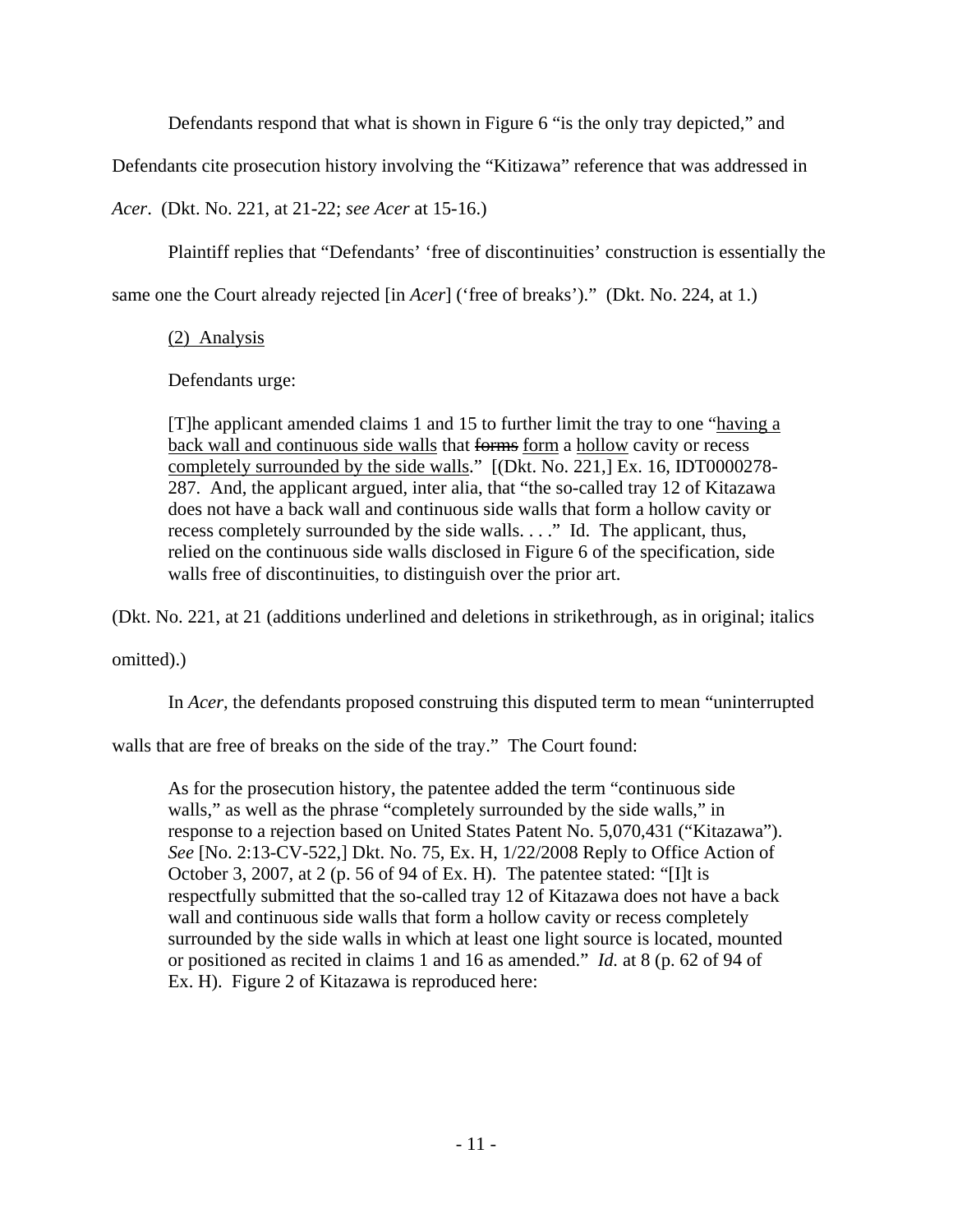

Because the "light guide plate 12" of Kitazawa (*see* Kitazawa at 2:27-3:45) includes "recesses 12a and 12b" (*see id.* at 3:15-20) that are illustrated as being completely open-ended, the patentee's statements distinguishing Kitazawa cannot be fairly read as requiring that "continuous" side walls must be uninterrupted, as Defendants here propose. *See Omega Eng'g v. Raytek Corp.*, 334 F.3d 1314, 1324 (Fed. Cir. 2003) ("As a basic principle of claim interpretation, prosecution disclaimer promotes the public notice function of the intrinsic evidence and protects the public's reliance on *definitive* statements made during prosecution.") (emphasis added); *see also id.* at 1325-26 ("[F]or prosecution disclaimer to attach, our precedent requires that the alleged disavowing actions or statements made during prosecution be both *clear and unmistakable*") (emphasis added).

*Acer* at 15-16. Defendants have not justified departing from this finding in *Acer*. (*See* Dkt.

No. 221, at 21.) Indeed, the above-discussed "light guide plate 12" of Kitazawa, which the

patentee referred to as a "so-called tray," was apparently not a tray at all. *See Acer* at 15-16.

*Acer* construed the term "continuous side walls" to have its plain meaning. *Id.* at 17.

Finally, Defendants rely on Figure 6 of the '177 Patent as illustrating side walls that are

free of discontinuities. Figure 6 is reproduced here: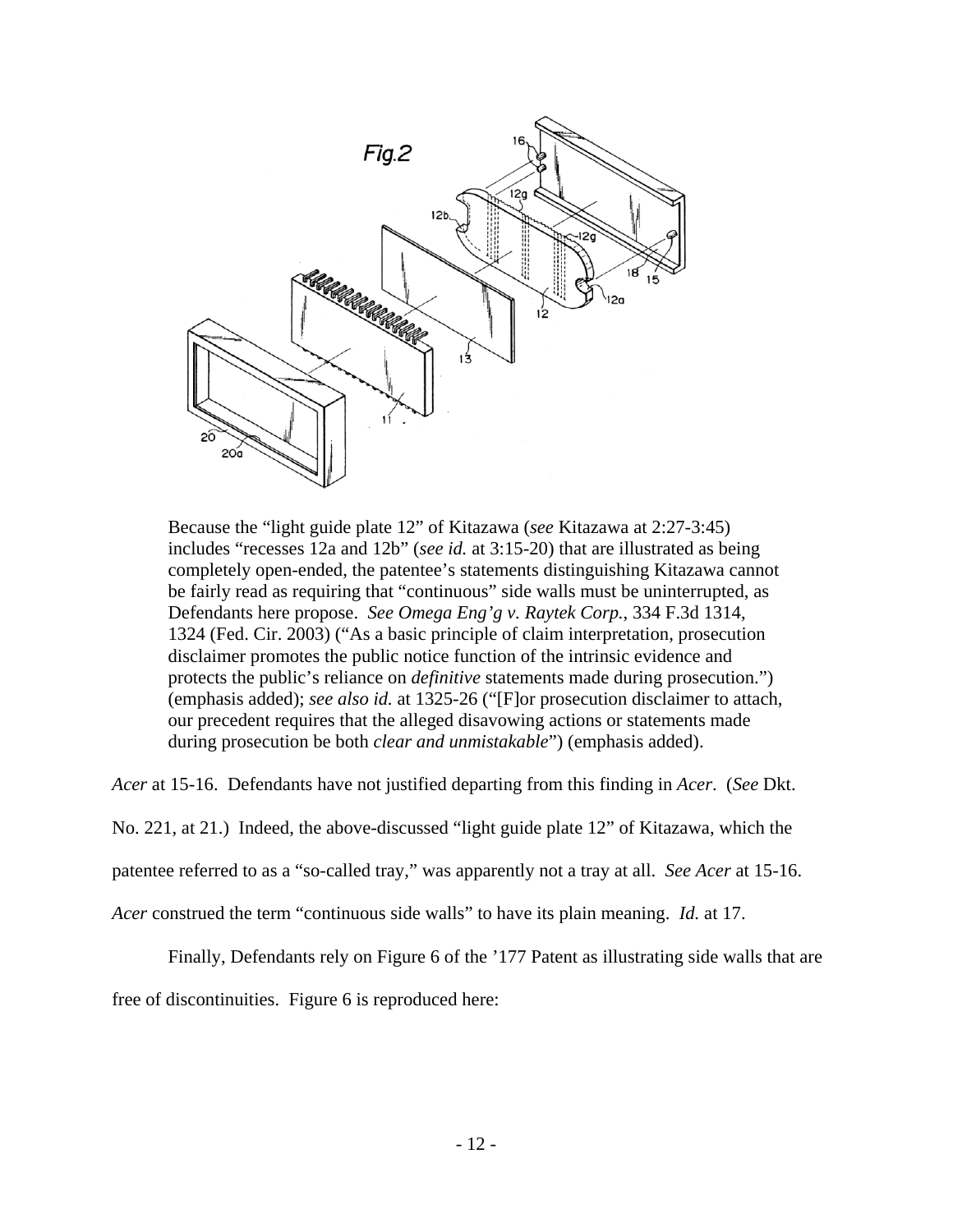

 Defendants' reliance on the illustration in Figure 6 is rejected as importing a limitation from a particular disclosed embodiment. *See MBO Labs. Inc. v. Becton, Dickinson & Co.*, 474 F.3d 1323, 1333 (Fed. Cir. 2007) ("[P]atent coverage is not necessarily limited to inventions that look like the ones in the figures. To hold otherwise would be to import limitations [i]nto the claim[s] from the specification, which is fraught with danger.").

 Defendants' proposed construction is therefore hereby expressly rejected, and no further construction is necessary. *See U.S. Surgical Corp. v. Ethicon, Inc.*, 103 F.3d 1554, 1568 (Fed. Cir. 1997) ("Claim construction is a matter of resolution of disputed meanings and technical scope, to clarify and when necessary to explain what the patentee covered by the claims, for use in the determination of infringement. It is not an obligatory exercise in redundancy."); *see also O2 Micro Int'l Ltd. v. Beyond Innovation Tech. Co.*, 521 F.3d 1351, 1362 (Fed. Cir. 2008) ("[D]istrict courts are not (and should not be) required to construe every limitation present in a patent's asserted claims."); *Finjan, Inc. v. Secure Computing Corp.*, 626 F.3d 1197, 1207 (Fed. Cir. 2010) ("Unlike *O2 Micro*, where the court failed to resolve the parties' quarrel, the district court rejected Defendants' construction.").

 The Court accordingly hereby construes **"continuous side walls"** to have its **plain meaning**.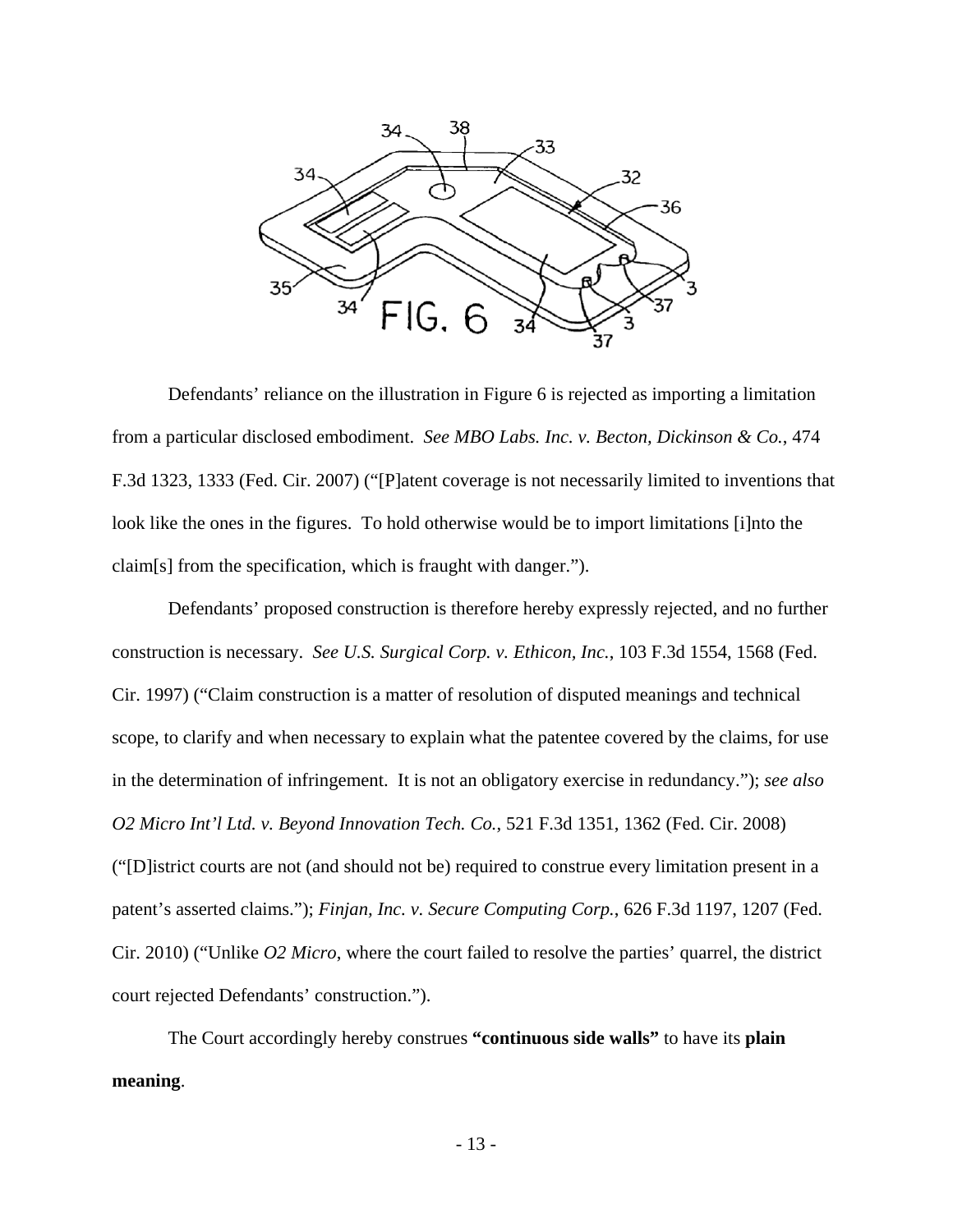# **B. "transition region"**

| <b>Plaintiff's Proposed Construction</b> | <b>Defendants' Proposed Construction</b>                                                                                                                                   |
|------------------------------------------|----------------------------------------------------------------------------------------------------------------------------------------------------------------------------|
| "a region configured to transmit light"  | "an area used to make the transition from the<br>light source to the light emitting area of the<br>panel member ['370] / optical conductor<br>$\left[$ '660]' <sup>2</sup> |

(Dkt. No. 216, at 2; Dkt. No. 221, at 22 (square brackets Defendants').) The parties submit that this disputed term appears in Claims 1, 3, 10, and 33 of the '660 Patent and Claims 13 and 47 of the '370 Patent.

(1) The Parties' Positions

Plaintiff argues that Defendants' proposal would improperly limit the disputed term to a

particular embodiment in a manner that the Court rejected in *Acer*. (Dkt. No. 216, at 3.)

Defendants respond that they propose the construction proposed by Plaintiff in *Acer*.

(Dkt. No. 221, at 22.) Defendants urge that the "transition region" is "the area after the light

source but before the light emitting region," and "[t]he specifications of both patents confirm that

the transition region receives light from the light source and transmits that light to the light

emitting portion." (*Id.*, at 23.) Defendants conclude:

The Court should not adopt the *Acer* construction—"region configured to transmit light"—because it is overbroad and omits the structure and function implicit in the term. The prior construction encompasses *any region* in the light emitting assembly configured to transmit light, which is so broad it could encompass the light source and the light emitting portion of the light guide. Defendants' construction appropriately differentiates between the light source, the transition region, and the light emitting portion according to the patent's disclosure.

<sup>&</sup>lt;sup>2</sup> The word "used" appears in Defendants' proposal in the parties' February 20, 2015 P.R. 4-3 Joint Claim Construction and Prehearing Statement (Dkt. No. 200, at 9) and in the parties' April 15, 2015 P.R. 4-5 Joint Claim Construction Chart (Dkt. No. 228, at 4) but does not appear in Defendants' proposal in their response brief (Dkt. No. 221, at 22).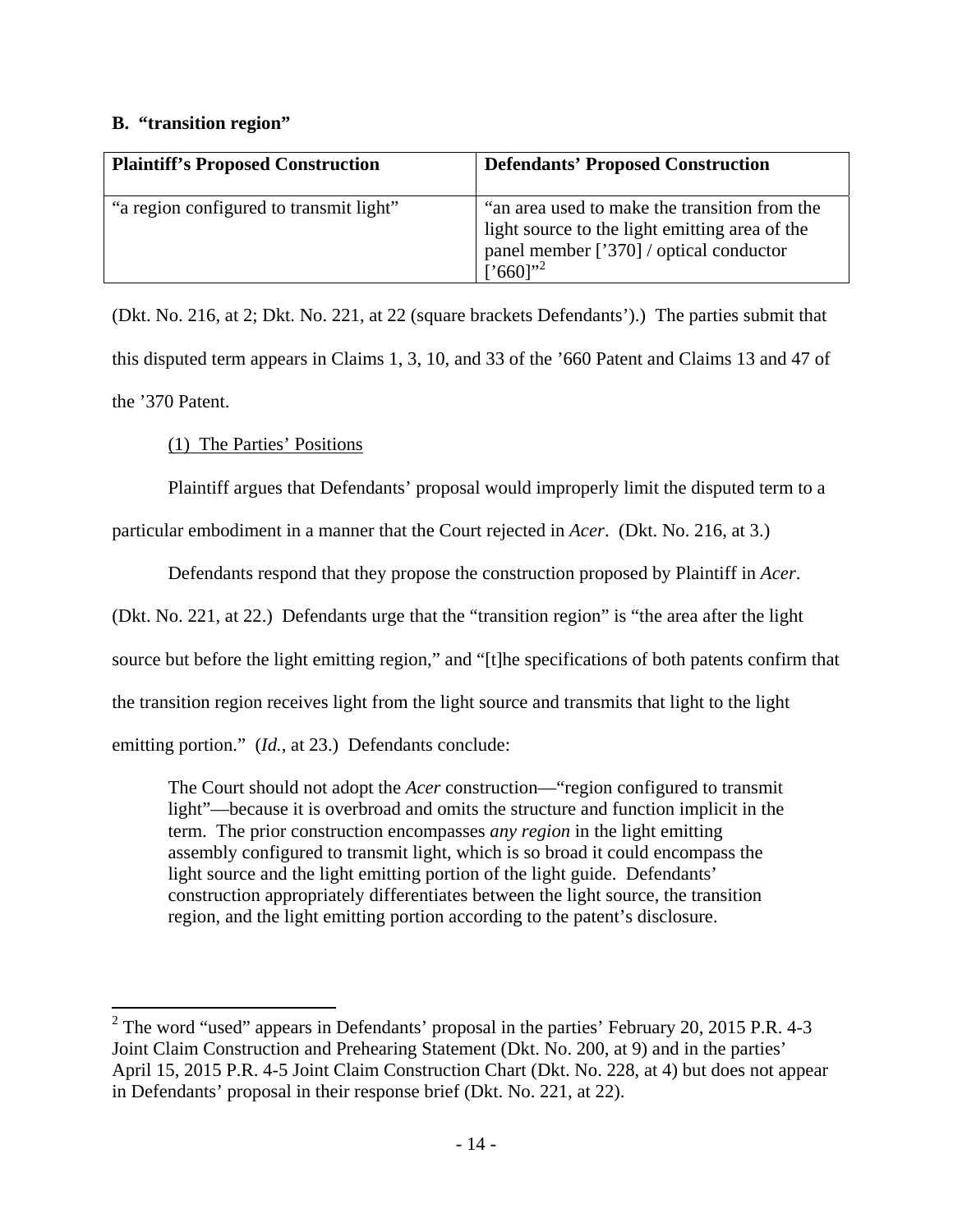(*Id.*, at 24.) Defendants have also submitted expert opinion. (*See id.*, Ex. 3, 3/3/2015 Gillespie Decl., at  $\P$  48 ("Since light from the source is often emitted over a broad range of angles, it is necessary to constrain the light for injection into the light guide's emission zone. The region where this takes place is typically termed the entry zone or, in the Display Patents and [Auto] Patents, the 'transition area.'").

 Plaintiff replies that "the claim limitations themselves demark the transition region from the light source and light emitting area, by claiming them all as separate limitations." (Dkt. No. 224, at 1.)

#### (2) Analysis

 In *Acer*, the Court rejected the defendants' proposal to require that a "transition region" is "a region that *spreads* and transmits light." *See Acer* at 18-22 (emphasis added). The Court in *Acer* nonetheless did not adopt Plaintiff's proposal of plain meaning or Plaintiff's alternative proposed construction (which is the construction proposed here by Defendants). *See id.* Instead, the Court arrived at a construction based upon a review of the specification. *See id.* (citing '547 Patent at 2:62-3:7 & 7:13-31). The Court construed this disputed term to mean "a region configured to transmit light" (*Acer* at 22), and Plaintiff proposes that the Court adopt the *Acer* construction in the present case.

The Summary of the Invention of the '660 Patent states:

Referring now in detail to the drawings, and initially to FIG. 1, there is schematically shown . . . a light transition member or area 4 used to *make the transition from the light source 3 to the light emitting panel 2*, as well known in the art.

'660 Patent at 2:59-66 (emphasis added).

 Figures 10 and 11 of the '370 Patent and the '660 Patent purportedly show a transition area 63 that transmits light to a light output area 62. *See* '660 Patent at 7:55-8:5. Defendants

- 15 -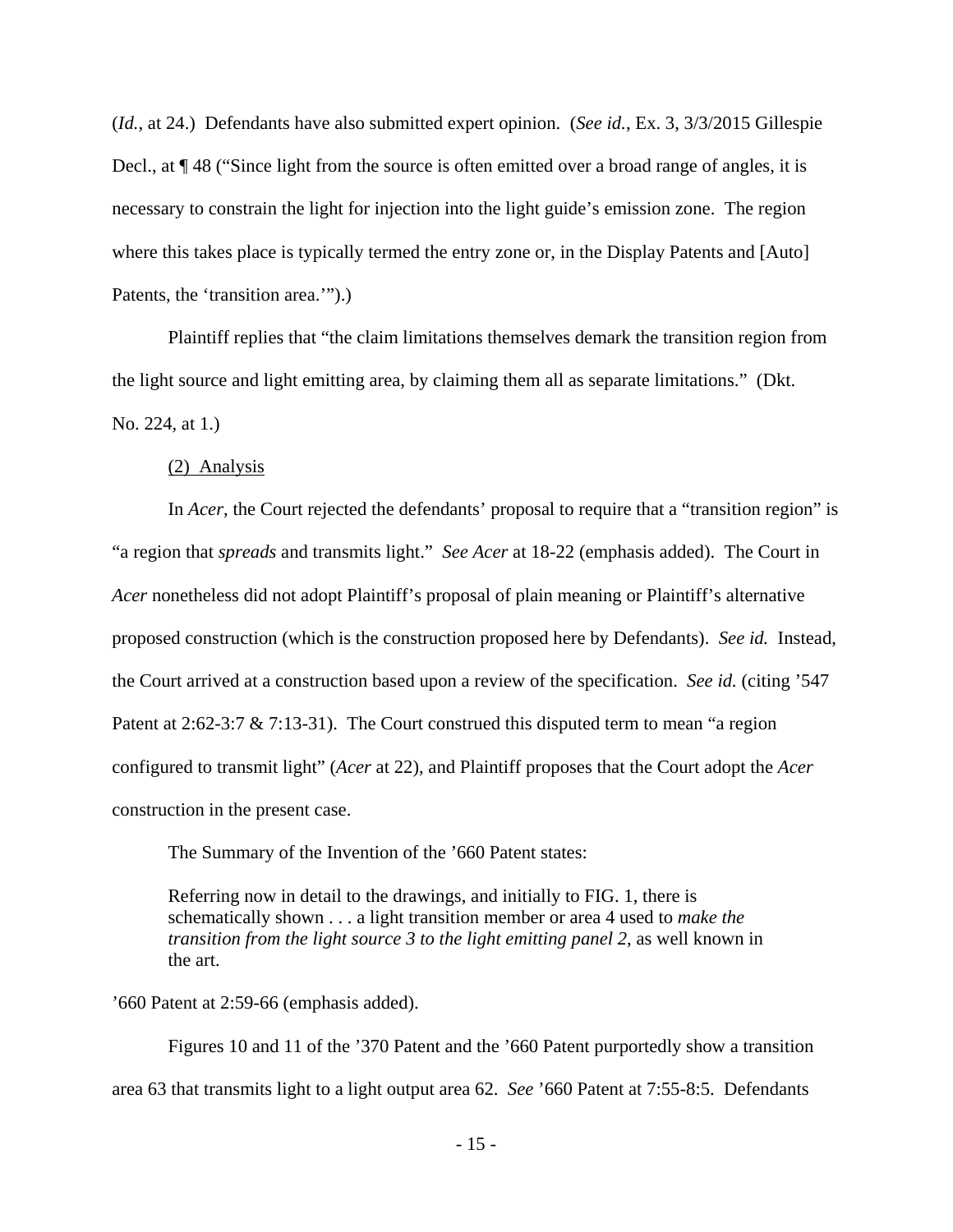also submit that Figure 3 of the '370 Patent and the '660 Patent shows that transition areas 12 emit light "into the light input surface 19 of the light emitting panel 14." '660 Patent at 3:39-50.

 The thrust of Defendants' argument thus appears to be that a "transition region" must be distinct from both a light source and a light emitting area. Defendants have failed to justify limiting the disputed term to particular illustrations. *See MBO Labs.*, 474 F.3d at 1333 ("[P]atent coverage is not necessarily limited to inventions that look like the ones in the figures."). Also of note, although Defendants' brief cites Figure 10 and annotates the figure with a line drawn around transition area 63 (Dkt. No. 221, at 23), no such demarcation line appears in Figure 10 in the patents. $3$ 

 Thus, to the extent Defendants maintain that the disputed term necessarily refers to a structure distinct from a light source and a light emitting area, the Court hereby expressly rejects Defendants' proposed construction. Likewise, to whatever extent Defendants are proposing that a "transition region" cannot emit any light, the Court hereby rejects any such argument as unsupported. Nonetheless, the construction should specify what the "transition" is from and to.

 The Court accordingly hereby construes **"transition region"** to mean **"a region configured to transmit light from a light source to a light emitting area."**

**C. "an air gap between the film, sheet, plate or substrate and the panel member"** 

 $\overline{a}$ 

| <b>Plaintiff's Proposed Construction</b> | <b>Defendants' Proposed Construction</b>                                                                        |
|------------------------------------------|-----------------------------------------------------------------------------------------------------------------|
| Plain meaning                            | "the film, sheet, plate or substrate and the panel"<br>member are held apart and do not fit snugly<br>together" |

<sup>3</sup> Finally, both sides have cited *Textron Innovations Inc. v. Am. Eurocopter Corp.*, 498 F. App'x 23, 28 (Fed. Cir. 2012) ("In certain circumstances functional language may be used to add limitations to an apparatus claim."). *Textron* has not significantly impacted the Court's analysis here.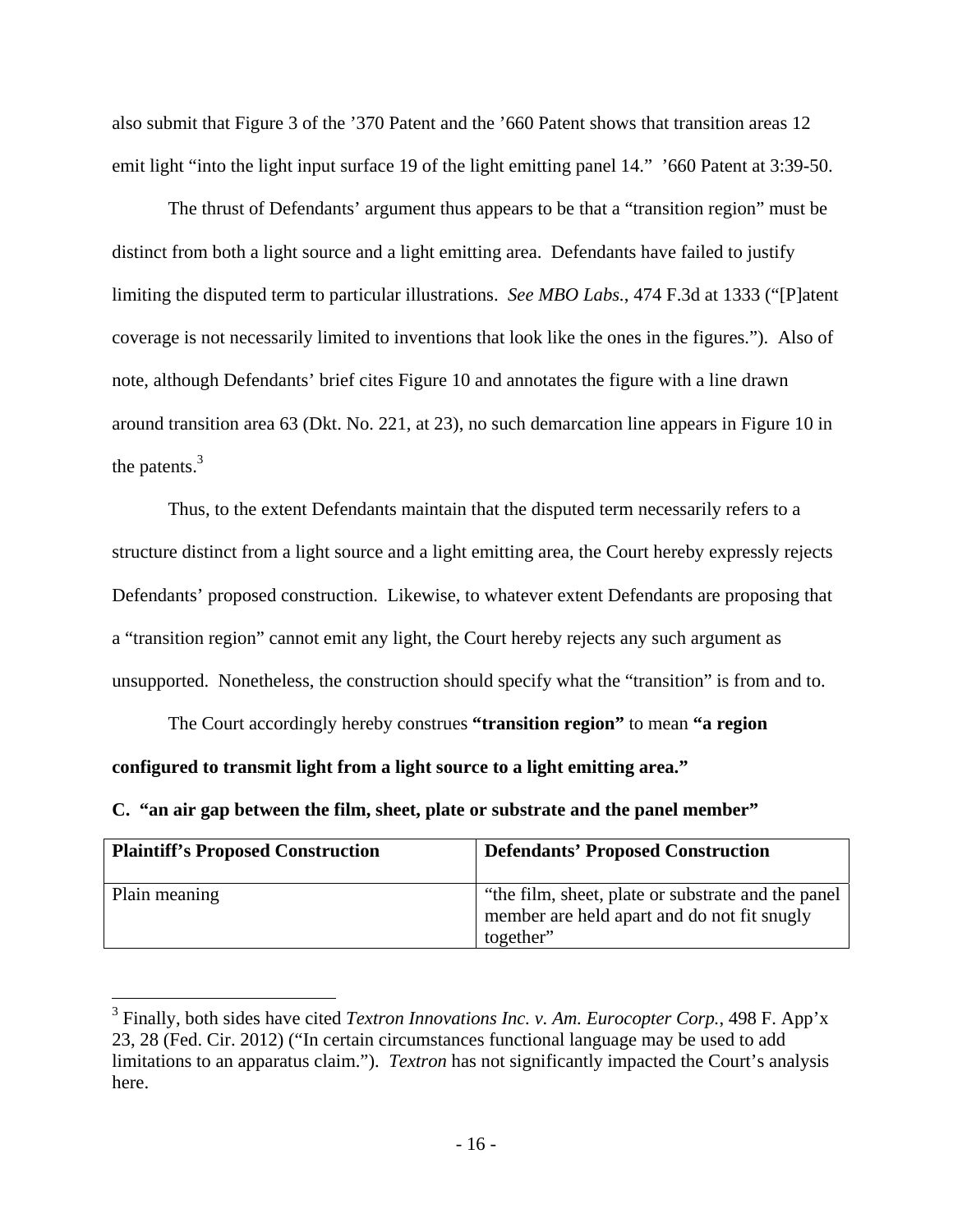(Dkt. No. 216, at 3; Dkt. No. 221, at 24.) The parties submit that this disputed term appears in Claim 1 of the '194 Patent.

(1) The Parties' Positions

 Plaintiff argues that Defendants are attempting to "import limitations into claims with no basis in either the intrinsic or extrinsic evidence." (Dkt. No. 216, at 4.) In particular, Plaintiff submits that "Defendants mistakenly rely upon statements made in the prosecution of a *different* Display Patent that were directed to a claim with an important difference in its claim language." (*Id.*)

 Defendants respond that "[t]he patentee indicated that no air gap exists when two surfaces fully adhere to one another." (Dkt. No. 221, at 25 (citing '194 Patent at 3:60-62  $\&$ 6:39-51).) Defendants also cite prosecution history of related patent applications. (*See id.*, at 25-26.)

 Plaintiff replies that the prosecution history cited by Defendants is either inapplicable or was rejected by the Court in *Acer*. (Dkt. No. 224, at 1-2.)

#### (2) Analysis

 In *Acer*, the Court construed this disputed term to have its plain meaning. *See Acer* at 30-35.

 As for the prosecution history, Defendants have cited the "Hou" reference, United States Patent No. 6,129,439, which the Court addressed in *Acer*. (*See* Dkt. No. 221, Ex. 21, 8/5/2003 Reply to Office Action, at 11 (IDT000044); *see also Acer* at 33-34.) For the same reasons set forth in *Acer*, the Court finds that the prosecution history involving *Hou* does not warrant finding any disclaimer or otherwise narrowing the meaning of the disputed term as proposed by Defendants. *See id.*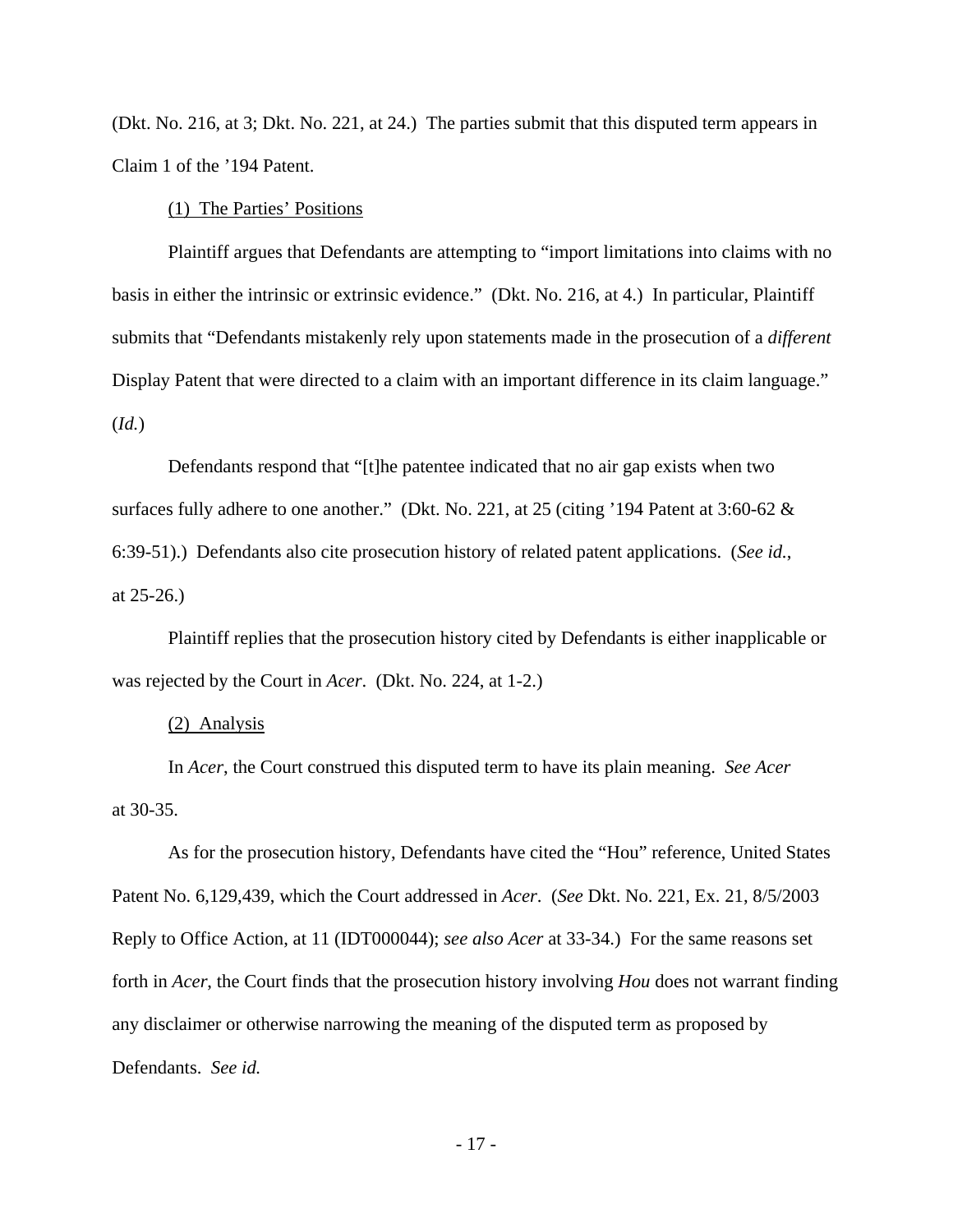Defendants have also cited prosecution history of the '974 Patent in which the patentee distinguished the "Sakuma" reference (United States Patent No. 5,184,888) in which, the patentee stated, components "fit snugly." (Dkt. No 221, Ex. 23, 8/8/2008 Reply to Final Office Action, at 10 (IDT0000567).) There, however, the relevant claim language recited that "at least one of a tab, hole, cavity, or protrusion holds the additional component away from the panel member to create an air gap between the panel member and the additional component." *Id.* Claim 1 of the '194 Patent does not require a tab, hole, cavity, or protrusion. The '974 Patent prosecution history cited by Defendants thus does not warrant finding any disclaimer or otherwise narrowing the meaning of the disputed term as proposed by Defendants.

The remaining prosecution history<sup>4</sup> cited by Defendants involves the "Ohtsuki" reference, United States Patent No. 5,786,665. The patentee stated:

According to the Examiner, Figs. 20b or 23a of Ohtsuki disclose a transparent member 80 overlying the LED light sources 74 in spaced relation therefrom to provide an air gap therebetween. Although an air gap is shown in these two figures, as column 21, lines 1-11 of Ohtsuki makes clear, the LED lamps 70 and the block-shaped member 91 are pressed on the transparent gel layer 80 formed on the light incident surface 50a of the light directing plate 50 so as to be held closely in contact therewith to eliminate an air layer between the light directing plate 50 and the LED lamps. Thus there is no open gap between the light source and the transparent member for mixing of the light before passing through the transparent member . . . .

(Dkt. No. 221, Ex. 20, 8/26/2005 Reply to Office Action, at 10.)

Even if this prosecution history is read as meaning that "held closely in contact" refers to

the absence of an air gap, it does not necessarily follow that the presence of an air gap between

<sup>4&</sup>lt;br><sup>4</sup> Defendants submit that this prosecution history is of a related patent, United States Patent No. 7,077,544, which is a divisional of United States Patent No. 6,712,481. The '194 Patent is a divisional of United States Patent No. 6,712,481. *See Omega Eng'g*, 334 F.3d at 1333-34 (prosecution history of related patents may be relevant where there is "a common term in dispute").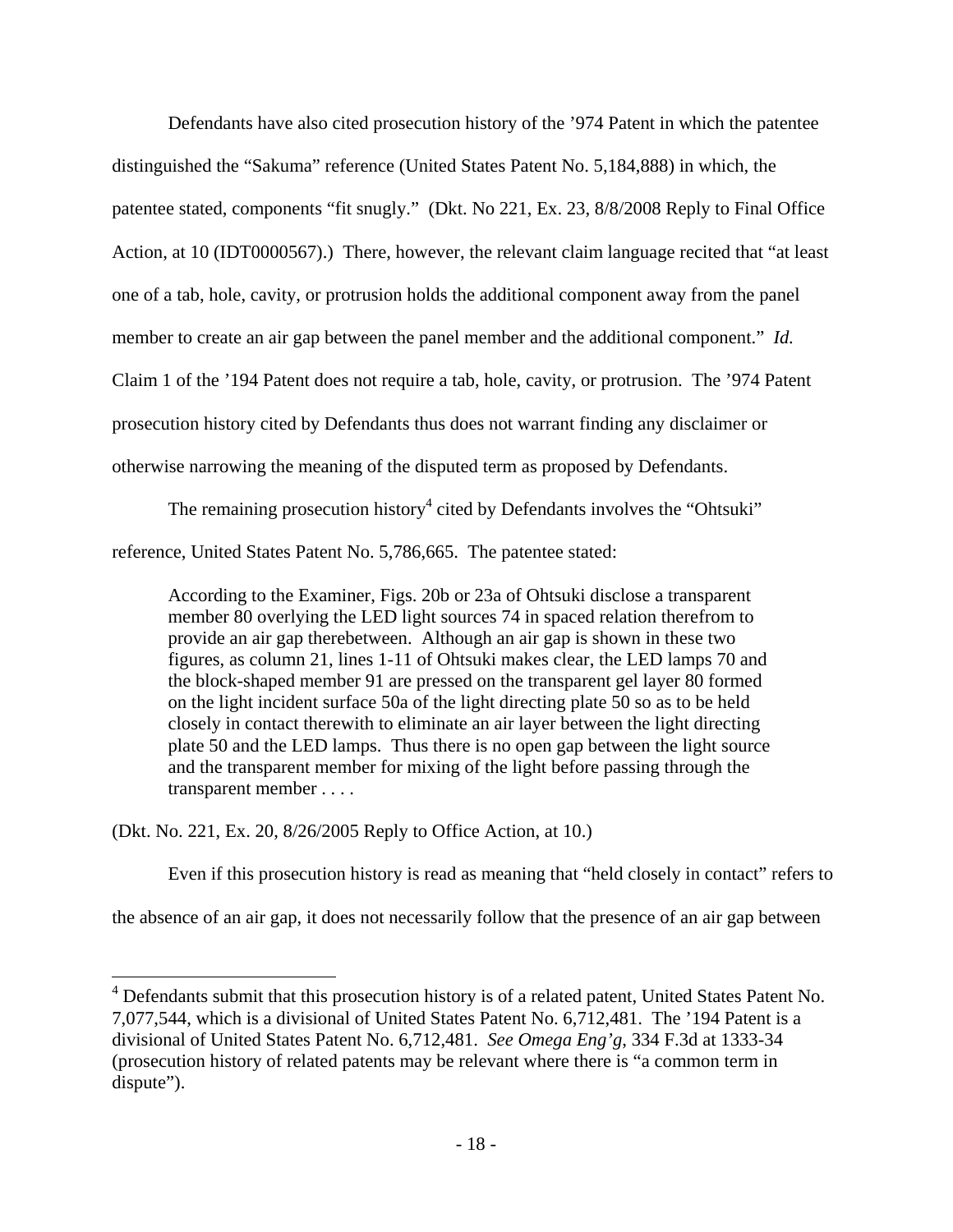two surfaces requires that those surfaces be "held apart," as Defendants have proposed. For example, Defendants' argument presumably breaks down if the surfaces at issue have bumps or are otherwise not flat. Of note, *Acer* addressed this issue and rejected the defendants' proposal of "no direct physical contact." *See Acer* at 31-35, *esp.* at 35 ("Defendants have failed to identify any persuasive reason for finding that a point of contact defeats the existence of an air gap. Instead, as Plaintiff has argued, points of contact may indeed facilitate maintaining an air gap.").

 On balance, the prosecution history submitted by Defendants is not sufficiently clear to warrant finding any disclaimer or otherwise narrowing the meaning of the disputed term as proposed by Defendants. *See Golight, Inc. v. Wal-Mart Stores, Inc.*, 355 F.3d 1327, 1332 (Fed. Cir. 2004) ("Because the statements in the prosecution history are subject to multiple reasonable interpretations, they do not constitute a clear and unmistakable departure from the ordinary meaning of the term 'rotating.'"); *see also Omega Eng'g*, 334 F.3d at 1324 ("As a basic principle of claim interpretation, prosecution disclaimer promotes the public notice function of the intrinsic evidence and protects the public's reliance on *definitive* statements made during prosecution.") (emphasis added); *id.* at 1325-26 ("[F]or prosecution disclaimer to attach, our precedent requires that the alleged disavowing actions or statements made during prosecution be both *clear and unmistakable*") (emphasis added).

 Finally, Defendants' proposal of "held apart and do not fit snugly together" would tend to confuse rather than clarify the scope of the claims. For example, presumably two *non-flat* sheets could be held "snugly" together such that some portions would be in contact while other portions would be held apart.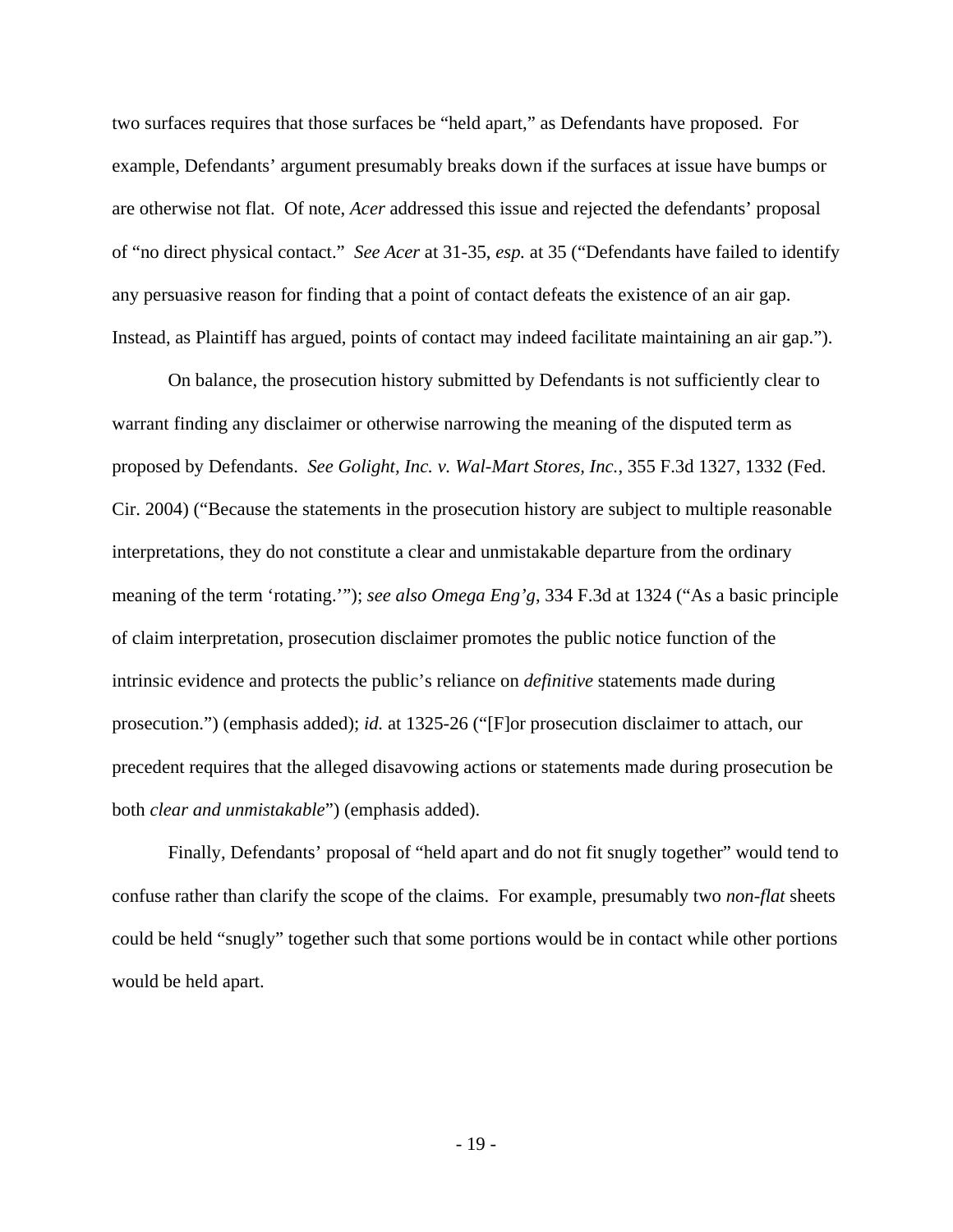Defendants' proposed construction is therefore hereby expressly rejected, and no further construction is necessary. *See U.S. Surgical*, 103 F.3d at 1568; *see also O2 Micro*, 521 F.3d at 1362; *Finjan*, 626 F.3d at 1207.

 The Court accordingly hereby construes **"an air gap between the film, sheet, plate or substrate and the panel member"** to have its **plain meaning**.

### **D. "predetermined"**

| <b>Plaintiff's Proposed Construction</b> | Defendants' Proposed Construction |
|------------------------------------------|-----------------------------------|
| "fixed"                                  | Plain and ordinary meaning        |

(Dkt. No. 216, at 5; Dkt. No. 221, at 28.) The parties submit that this disputed term appears in Claims 1, 13, 29, and 47 of the '370 Patent, Claims 1 and 33 of the '660 Patent, and Claim 1 of the '177 Patent.

# (1) The Parties' Positions

 Plaintiff argues that "Defendants['] 'plain meaning' construction runs the risk that that [*sic*] the jury may improperly interpret this term as 'chosen in advance,' or some other similar construction that would import a process limitation into apparatus claims or require an unnecessary actor or choice." (Dkt. No. 216, at 5.)

 Defendants respond that the Court's construction in *Acer*, proposed here by Plaintiff, was based on extrinsic dictionary definitions, and Defendants note that Plaintiff has not submitted any evidence at all as to this disputed term in the present case. (Dkt. No. 221, at 28-29.) Defendants urge that "[a]bsent any evidence, intrinsic or otherwise, that 'predetermined' means 'fixed,' the term's plain and ordinary meaning controls." (*Id.*, at 29.)

 Plaintiff replies that Defendants have shown no reason why the Court should depart from its prior construction. (Dkt. No. 224, at 2.)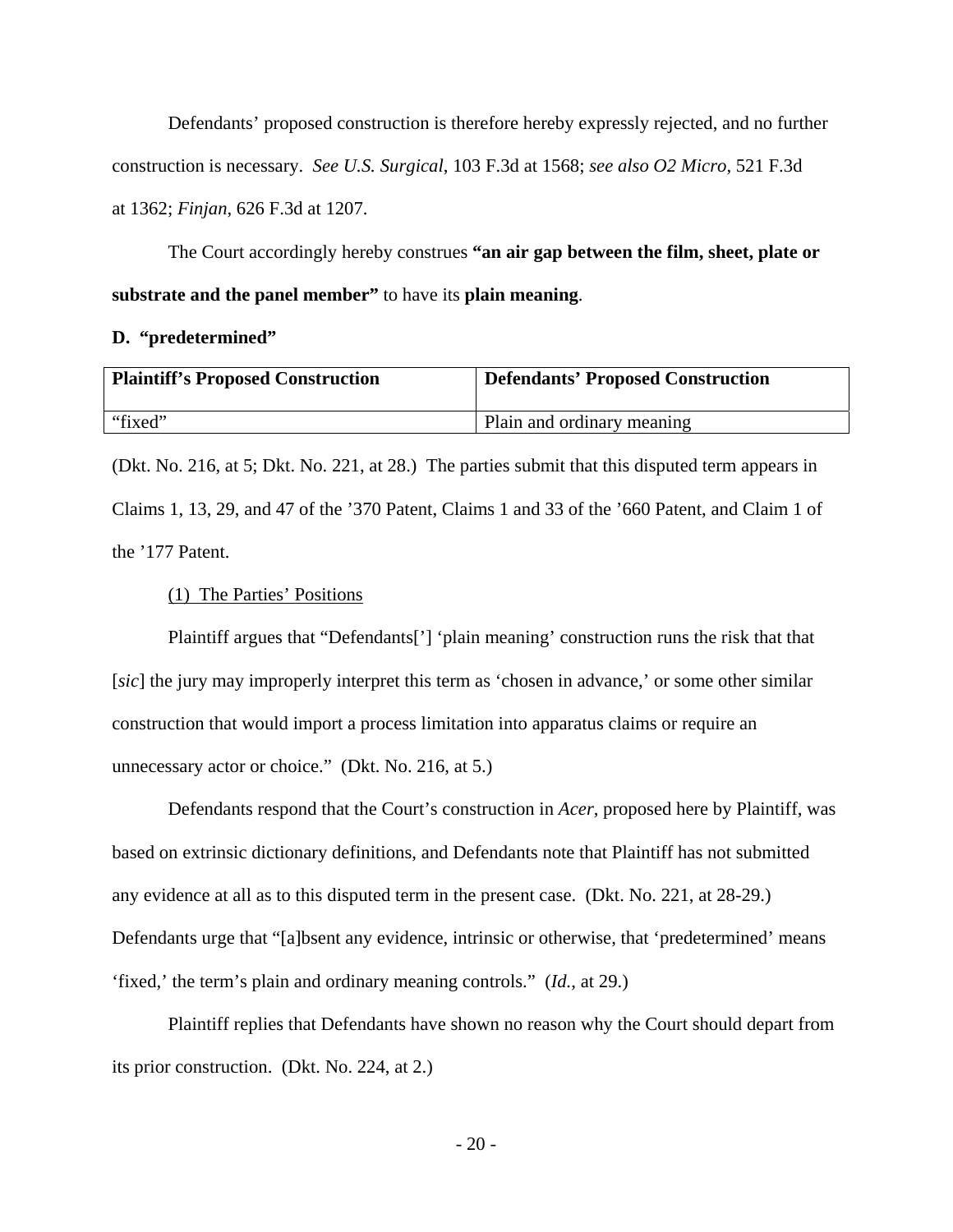# (2) Analysis

In *Acer*, the Court construed "predetermined" to mean "fixed," and reasoned as follows

in rejecting the defendants' proposal of "chosen in advance":

Plaintiff properly objects that the word "chosen" may raise issues as to who does the choosing. Likewise, the phrase "in advance" may raise issues as to "in advance" of what. Nonetheless, the above-quoted dictionary definitions suggest that "predetermined" means "fixed," and at the July 30, 2014 hearing, Plaintiff was amenable to such a construction, at least in principle. Further, such a construction gives meaning to the prefix "pre-" by requiring a degree of immutability that the word "determined" might not by itself demand.

*Acer* at 42; *see id.* at 41 (citing dictionary definitions submitted by the defendants). Defendants

have not justified departing from the *Acer* construction.

The Court therefore hereby construes **"predetermined"** to mean **"fixed."**

## **E. "well defined optical elements or deformities" and "optical elements or deformities of well defined shape"**

| <b>Plaintiff's Proposed Construction</b>    | <b>Defendants' Proposed Construction</b> |
|---------------------------------------------|------------------------------------------|
| "well defined" means "distinct" (otherwise, | Indefinite                               |
| plain meaning)                              |                                          |

(Dkt. No. 216, at 6; Dkt. No. 221, at 8-9.) The parties submit that these disputed terms appear in

Claims 1, 16, 28, and 31 of the '194 Patent.

## (1) The Parties' Positions

Plaintiff argues that the Court should reject Defendants' indefiniteness argument for the

same reasons as in *Acer*. (Dkt. No. 216, at 6.)

## Defendants respond:

While the specification and figures 4a-4d provide examples of *deformities* on the panel member (*i.e.*, "dots, squares, diamonds, ellipses, stars, random shapes, and the like," and "prismatic surfaces, depressions or raised surfaces of various shapes[,]" Ex. 4, '194 Patent, at 5:43-52; 5:67-6:17), and how *deformities* may be produced ("molded, etched, stamped, thermoformed, hot stamped or the like into or on one or more areas of the panel member," *id.*), the specification never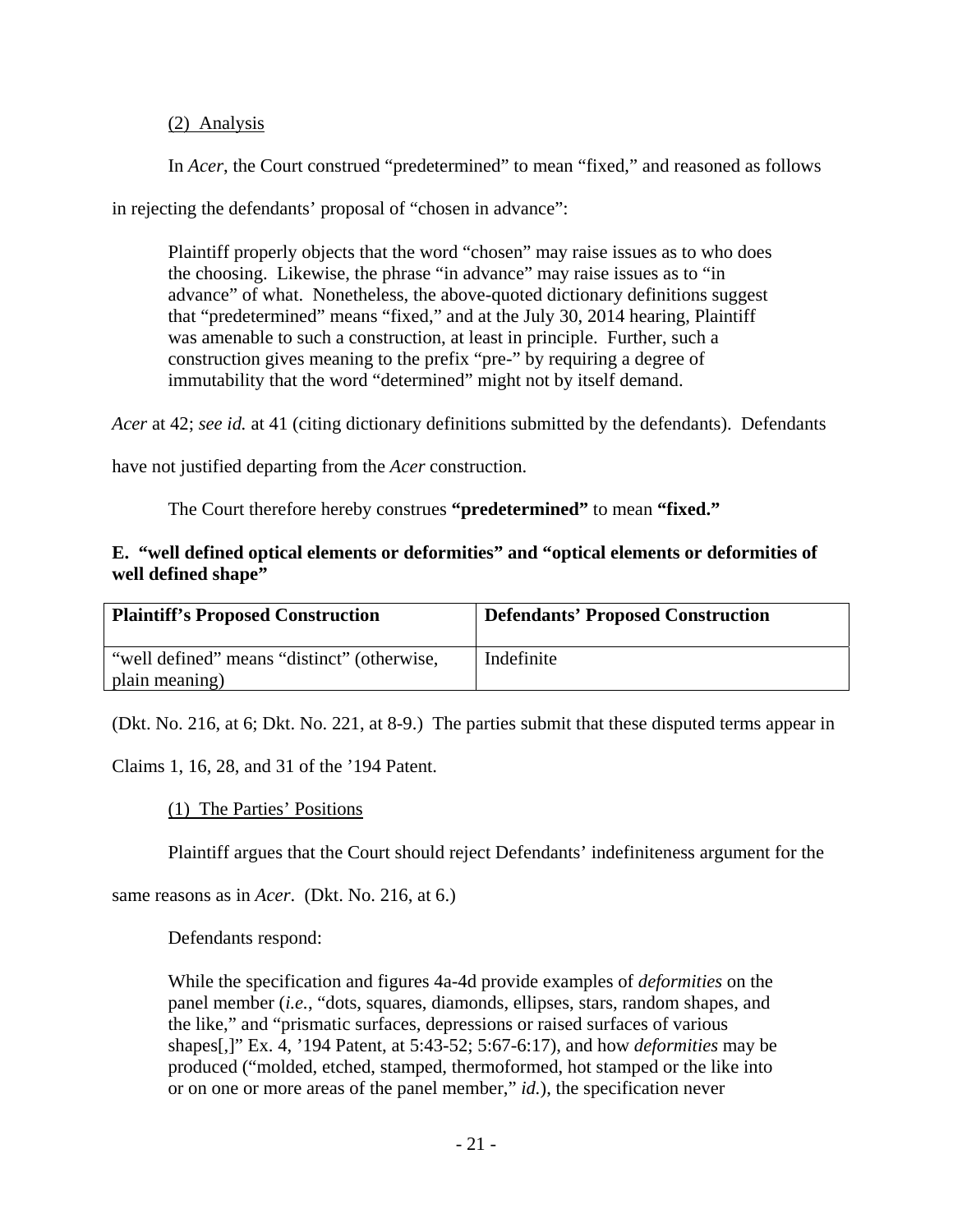distinguishes between "*deformities*" and "*well defined deformities*." *See* Gillespie Decl., ¶¶168-171.

(Dkt. No. 221, at 8.) Defendants also argue that interpreting "well-defined" as meaning "distinct" does not avoid indefiniteness because "a person of ordinary skill in the art at the time of the alleged invention would have no sure way of delineating between films that have optical elements or deformities that are 'distinct' or of a 'distinct shape,' and those that do not contain 'distinct' features." (*Id.*, at 9.) In other words, Defendants argue, "'distinct' is just as ambiguous as 'well defined,' and again lacks support in the specification." (*Id.* (citing

*MediaTek, Inc. v. Sanyo Electric Co.*, 513 F. Supp. 2d 778, 791 (E.D. Tex. 2007)).)

Plaintiff replies that "Defendants restate the same argument that the Court rejected [in

*Acer*], namely that 'distinct' is just as ambiguous as 'well defined.'" (Dkt. No. 224, at 2 (internal quotation marks omitted).)

(2) Analysis

In *Acer*, the Court found:

The best reading of the claims, in light of the above-quoted passages from the specification, is that the patentee used "well defined" to mean "distinct." *See Phillips*, 415 F.3d at 1314 ("In some cases, the ordinary meaning of claim language as understood by a person of skill in the art may be readily apparent even to lay judges, and claim construction in such cases involves little more than the application of the widely accepted meaning of commonly understood words."). At the July 30, 2014 hearing, Plaintiff stated that it accepted and agreed with the Court's preliminary construction in this regard. Such a construction gives proper meaning to "well defined" in the context of the claims by distinguishing deformities from, for example, a gradual change in thickness (or some other property) across the entire claimed panel or plate.

Such a construction also comports with the extrinsic dictionary definitions cited by Plaintiff, which define "well-defined" as meaning "having clearly distinguishable limits or boundaries." [No. 2:13-cv-522,] Dkt. No. 69, Ex. C, *The Merriam-Webster Dictionary* 599 (1998); *see id.*, Ex. D, *Merriam-Webster's Collegiate Dictionary* 1338 (10th ed. 2002) ("having clearly distinguishable limits, boundaries, or features").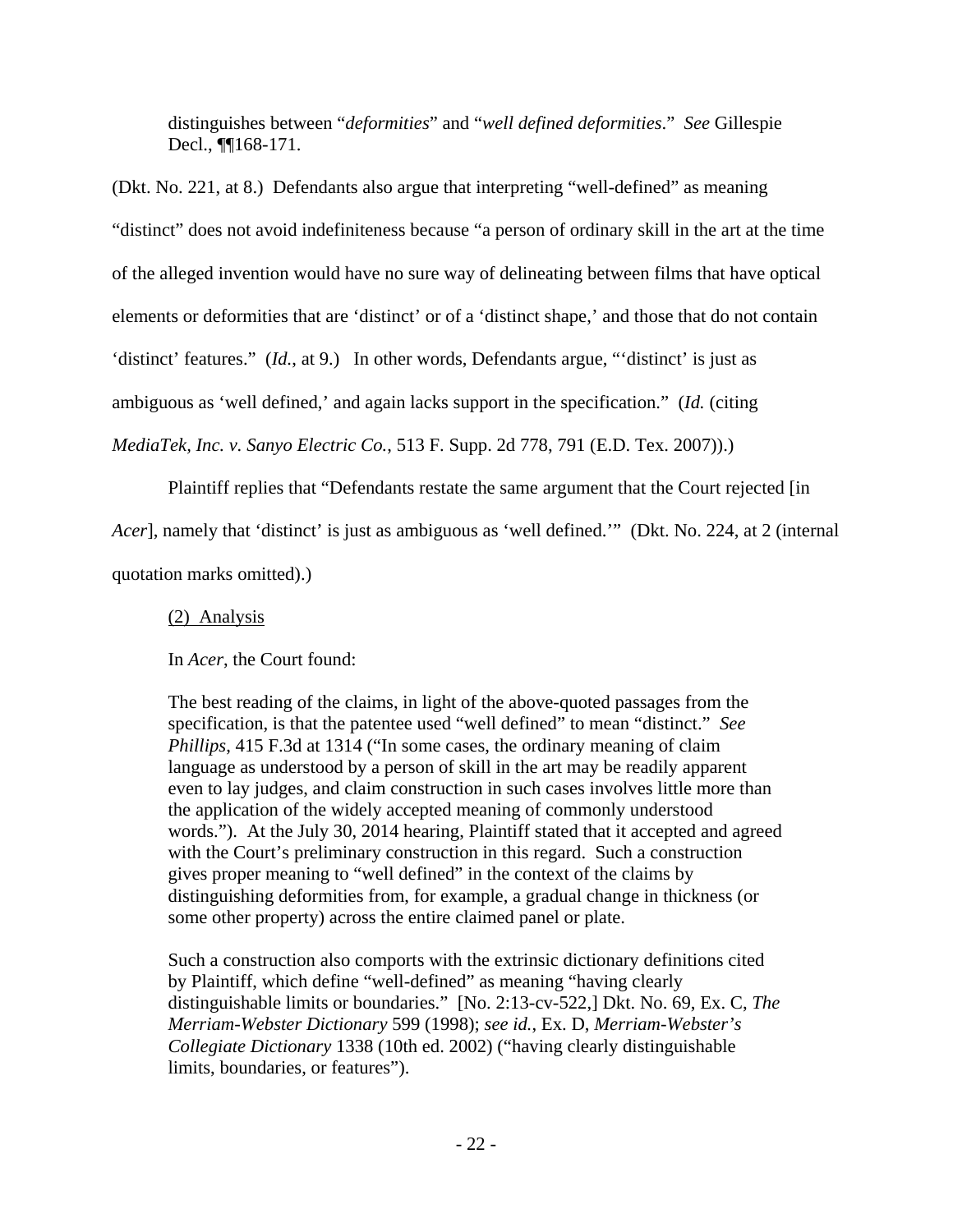Finally, as to the examiner's use of the term "well defined" in the context of a prior art rejection, the examiner did not explain the meaning of the term, so the examiner's remark is of limited weight.

Nonetheless, the examiner's use of the term without objection provides further support for finding that "well defined" has a readily understandable meaning in the context of the claims and the specification.

*Acer* at 46-47 (citations omitted); *see also Acer* at 45-46 (citing '547 Patent at 5:41-50 &

5:65-6:16).)

*Acer* thus construed "well defined" to mean "distinct" and found no further construction

necessary. *Acer* at 47. On balance, Defendants have not justified departing from the findings

reached in *Acer. See, e.g.*, '194 Patent at 5:43-58 (disclosing examples of deformity shapes);<sup>5</sup>

*DDR Holdings, LLC v. Hotels.com, L.P.*, 773 F.3d 1245, 1260 (Fed. Cir. 2014) ("For other terms

like, for example, terms of degree, specific and unequivocal examples may be sufficient to

provide a skilled artisan with clear notice of what is claimed."); *Biosig*, 2015 WL 1883265,

at \*2, \*5.

 $\overline{a}$ 

The Court therefore hereby construes **"well defined"** to mean **"distinct."**

## **F. "pass through a liquid crystal display with low loss"**

| <b>Plaintiff's Proposed Construction</b>         | <b>Defendants' Proposed Construction</b> |
|--------------------------------------------------|------------------------------------------|
| "[This term] does not limit the claims in which" | Indefinite                               |
| it appears."                                     |                                          |

(Dkt. No. 216, at 8; Dkt. No. 221, at 3-4.) The parties submit that this disputed term appears in

Claims 1 and 29 of the '370 Patent and Claims 1, 16, and 28 of the '194 Patent.

<sup>5</sup> (*See also* Dkt. No. 216, Ex. L, 3/12/2015 Smith-Gillespie dep., at 77:22-78:10 (acknowledging that deformities illustrated in Figures 4B and 4C are "distinct").)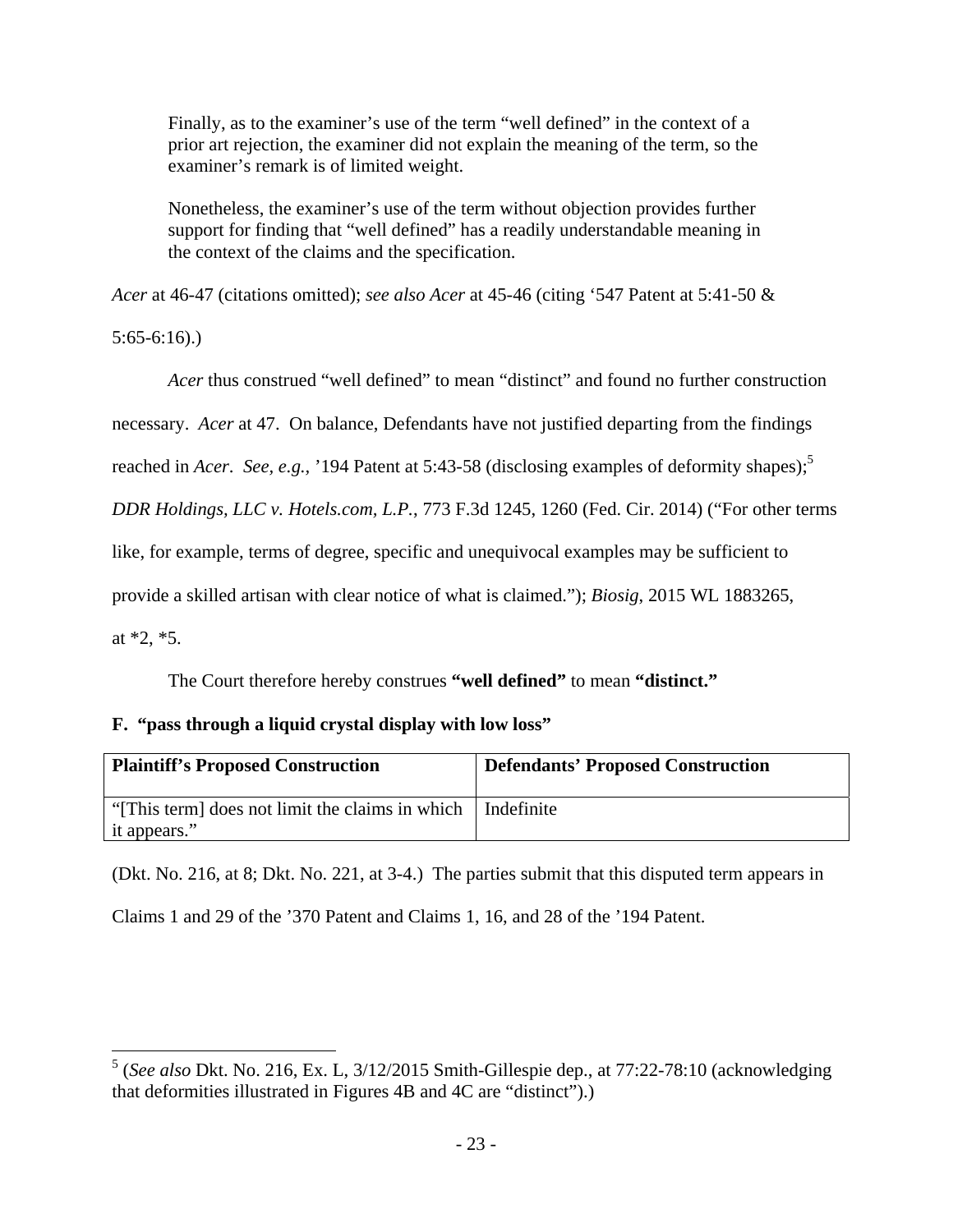### (1) The Parties' Positions

 Plaintiff argues that here as in *Acer*, the Court should find that this term is analogous to a non-limiting whereby clause. (Dkt. No. 216, at 8.) Alternatively, Plaintiff argues: "One of ordinary skill would further be informed of the scope of the term through the passage from the specification that discusses low loss, and would have understood the term to cover the situation when a more efficient light output is created by using deformities to cause light rays to emit at predetermined ray angles from the backlight panel." (*Id.*, at 10 (citing '194 Patent at 5:25-32).)

 Defendants respond that this term is limiting because every word in a claim is presumed to have meaning and because "the patentee deliberately added it during prosecution specifically to secure allowance." (Dkt. No. 221, at 4.) Defendants conclude that the disputed term "renders the claim indefinite because no objective basis is provided by which the public can judge the metes and bounds of the claims." (*Id.*, at 5.) Specifically, Defendants submit that "the patent specification provides no standard or public notice as to what would constitute '*low* loss' versus, e.g., *moderate* or *high* loss." (*Id.*) Defendants also submit the opinion of their expert that "there was not a well-recognized industry-wide standard in 1995 for quantifying 'loss' of emitted light in liquid crystal displays, or that would allow a person of ordinary skill to characterize any such 'loss' of emitted light as 'low loss,' as opposed to loss that was not 'low loss.'" (*Id.*, Ex. 3, 3/3/2015 Smith-Gillespie Decl., at ¶ 149.)

 Plaintiff replies that "[t]he Court's previous decision is supported by extensive case law explaining that a simple expression of intended result does not limit claims." (Dkt. No. 224, at 3.)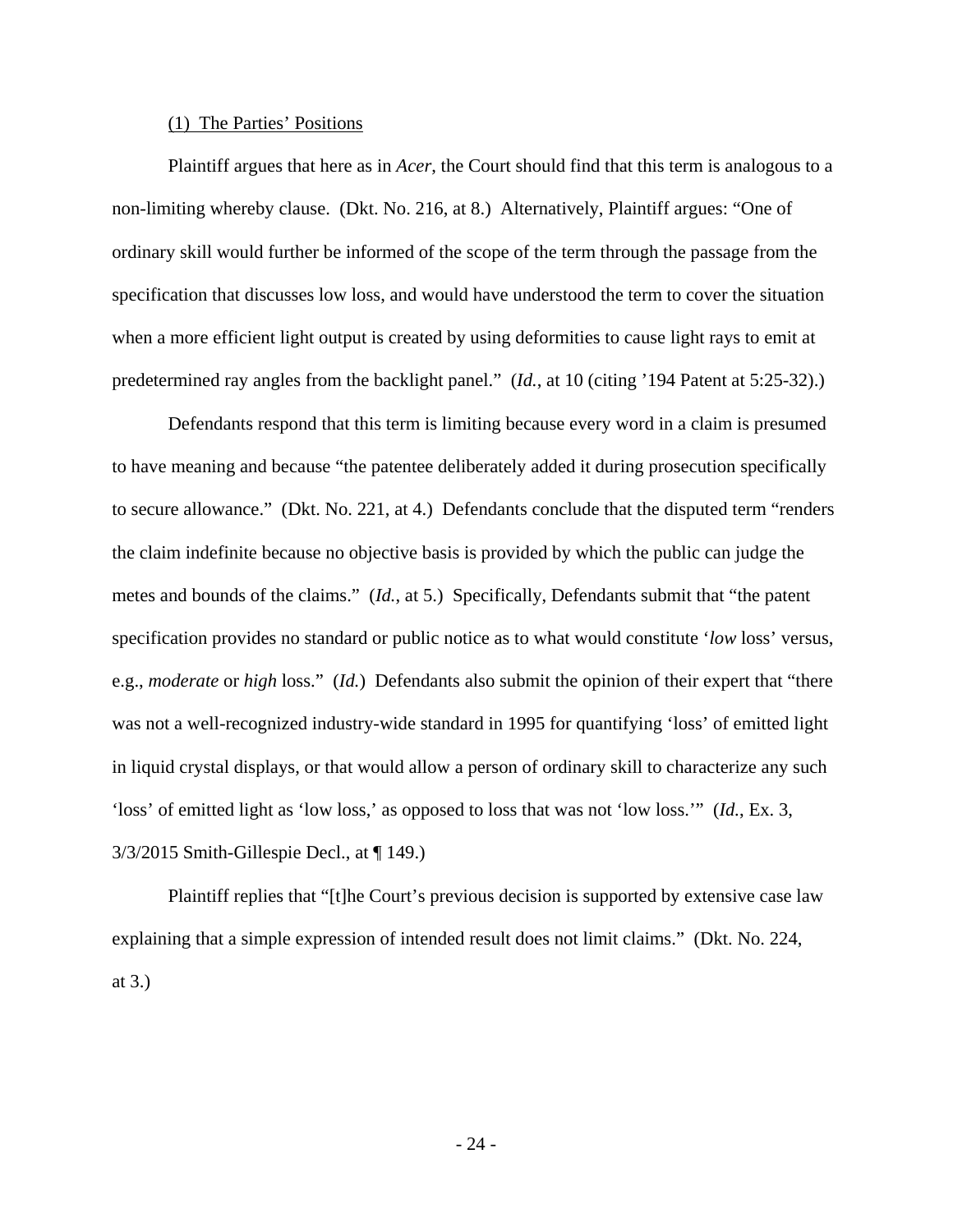(2) Analysis

 In *Acer*, the Court found that "the specification reveals that the disputed term is a statement of an objective of the claimed invention." *Acer* at 53 (citing '547 Patent at 1:21-25, 1:64-2:2 & 5:23-30)<sup>6</sup>; *Acer* at 54 ("The ... clause 'such that the light will pass through a liquid crystal display with low loss' merely states a result of the claim limitations and adds nothing to the substance of the claim."). "The Court therefore conclude[d] that the 'low loss' term is analogous to a whereby clause and does not limit the claims in which it appears." *Id.* (citing *Tex. Instruments Inc. v. U.S. Int'l Trade Comm'n*, 988 F.2d 1165, 1172 (Fed. Cir. 1993); *Lockheed Martin Corp. v. Space Sys./Loral, Inc.*, 324 F.3d 1308, 1319 (Fed. Cir. 2003).).

 Although Defendants here argue that, in *Acer*, "Magistrate Judge Payne did not have the benefit of the opinion of one skilled in the art when deciding whether the term 'low loss' limited the claims in which it appears" (Dkt. No. 221, at 4 n.2), the extrinsic expert opinions and testimony cited by Defendants do not warrant departing from the conclusion reached in *Acer*. *See Phillips*, 415 F.3d at 1318-19. Finally, although Defendants have cited authority for the proposition that "when the 'whereby' clause states a condition that is material to patentability, it cannot be ignored in order to change the substance of the invention," *Hoffer v. Microsoft Corp.*, 405 F.3d 1326, 1329 (Fed. Cir. 2005), Defendants have not demonstrated that the disputed term states a condition or limitation rather than an objective or result.

The Court therefore concludes that the "... with low loss" term does not limit the claims in which it appears, and no further construction is necessary.

<u>.</u>

<sup>&</sup>lt;sup>6</sup> These passages also appear in the '194 Patent and the '370 Patent.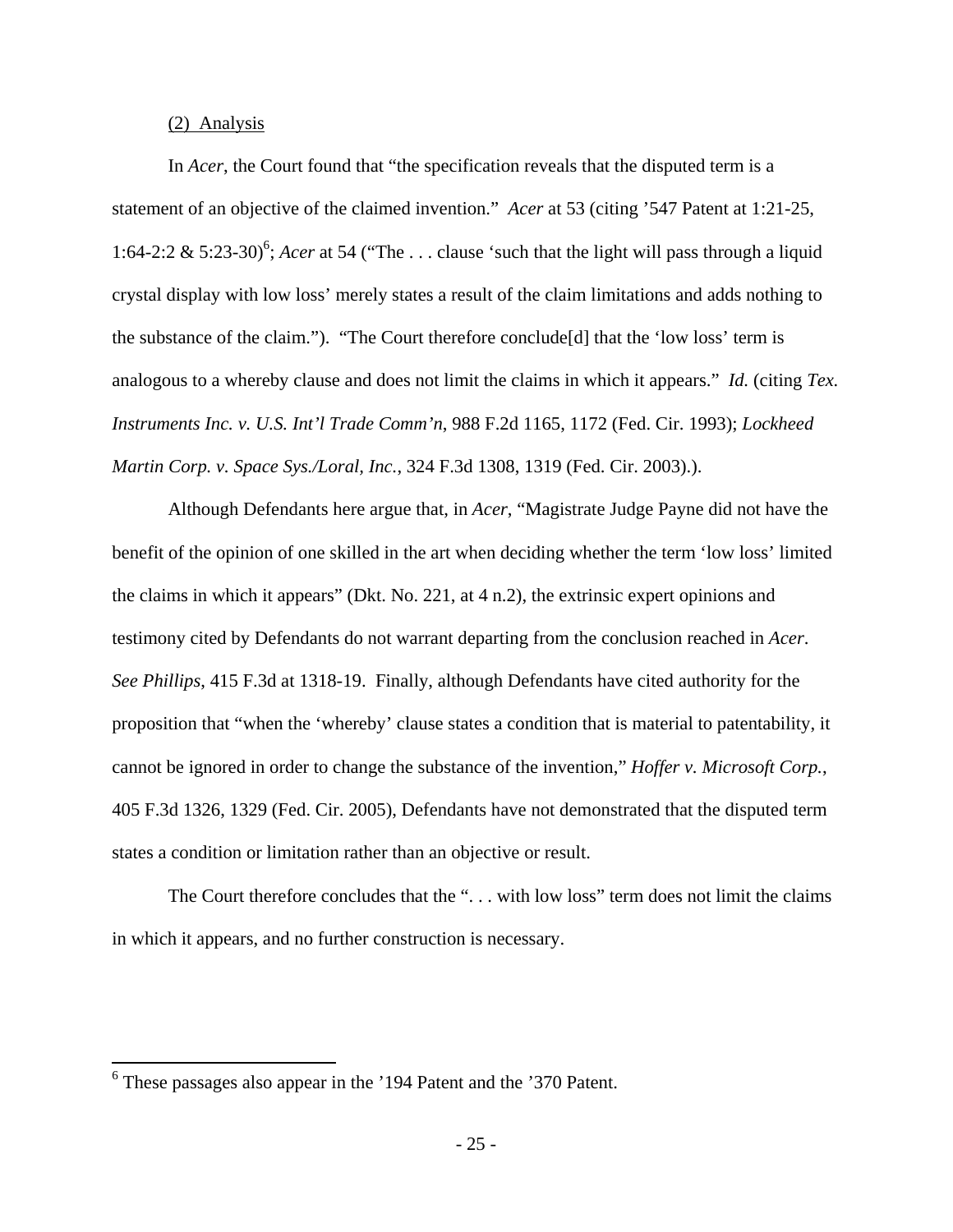### **V. CONSTRUCTION OF DISPUTED TERMS NOT PREVIOUSLY CONSTRUED**

| <b>Plaintiff's Proposed Construction</b> | <b>Defendants' Proposed Construction</b>                                                                                                                          |
|------------------------------------------|-------------------------------------------------------------------------------------------------------------------------------------------------------------------|
| Plain meaning                            | "reflective or refractive surfaces that reflect or<br>refract a portion of the light around one or<br>more corners or curves in a non-rectangular<br>shaped tray" |

### **A. "one or more secondary flat, angled, faceted or curved reflective or refractive surfaces"**

(Dkt. No. 216, at 11; Dkt. No. 221, at 26-27.) The parties submit that this disputed term appears in Claims 1 and 15 of the '177 Patent.

(1) The Parties' Positions

 Plaintiff argues that "Defendants have not shown that a clear indication exists in the intrinsic record that the inventor of the '177 patent intended to limit this claim term to the written description of the embodiment shown in Figure 6." (Dkt. No. 216, at 11.)

Defendants respond that "the inventor supplied his own definition for 'secondary . . . surfaces' with reference to Figure 6 (shown below): '[O]ne or more secondary reflective or refractive surfaces 38 may be provided on the panel member 33 and/or the tray 35 *to reflect a portion of the light around one or more corners or curves in a non-rectangular shaped panel member 33*." (Dkt. No. 221, at 27 (quoting '177 Patent at 7:3-7) (emphasis Defendants').) Defendants urge, for example, that "while back reflectors direct the light back through the opposite side of the panel member, the distinct purpose of the secondary surface is to reflect around one or more corners or curves." (Dkt. No. 221, at 28 (citing '177 Patent at 6:18-29, 6:67-7:3, Fig. 5 & Abstract; citing Dkt. No. 221, Ex. 3, 3/3/2015 Smith-Gillespie Decl., at ¶¶ 86-87 & 185-189).)

 Plaintiff replies that "Defendants' argument confuses a description of a single embodiment with an explicit definition of a term." (Dkt. No. 224, at 4.)

- 26 -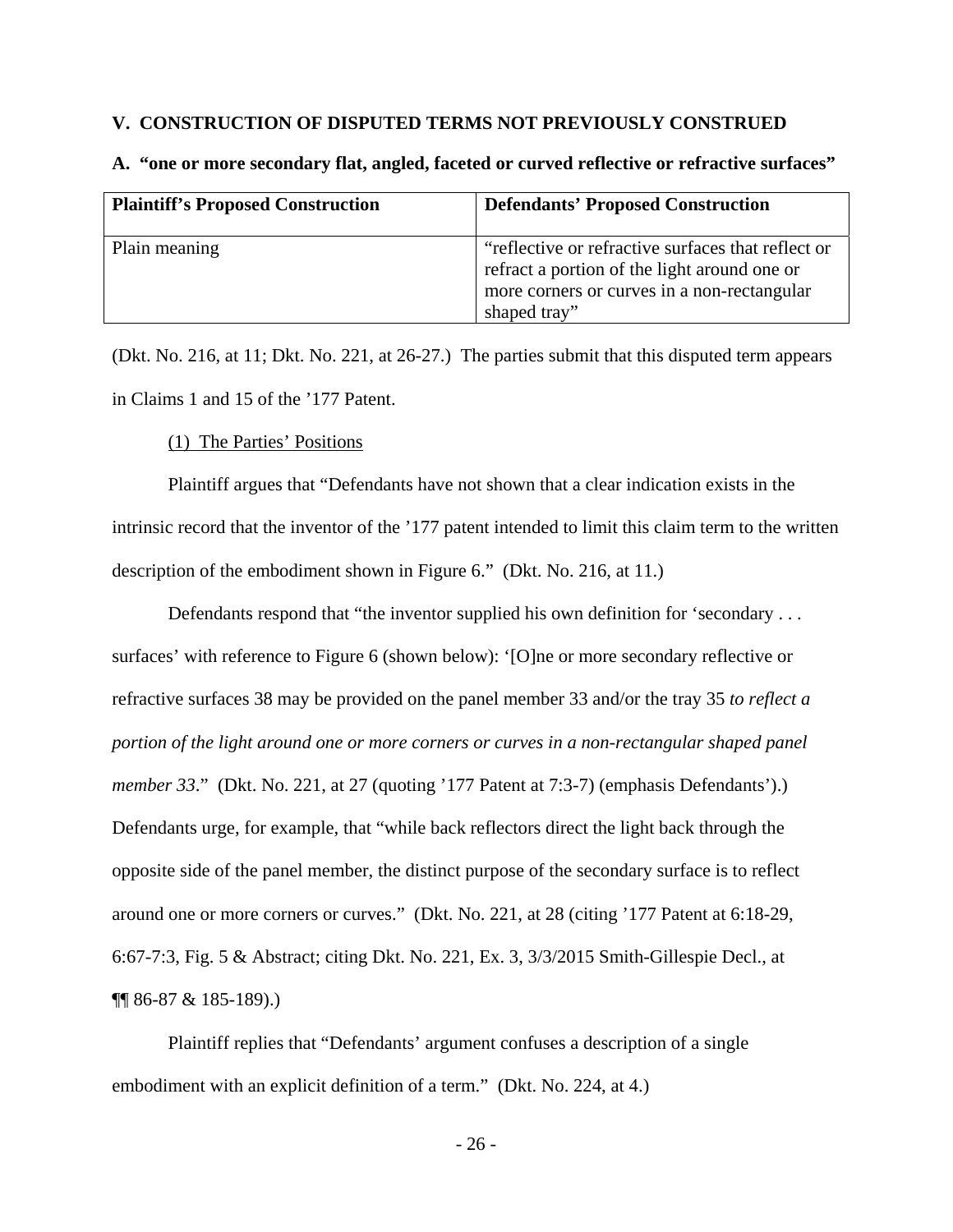At the April 29, 2015 hearing, Defendants emphasized that the language of the disputed term matches disclosure in the specification that corresponds with Figure 6. Defendants also urged that because the claims separately recite a "back," "side edge," and "end edge" in addition to a "secondary" edge, the claims imply that the tray is not rectangular. Plaintiff replied that the disputed term refers to secondary surfaces, not secondary edges.

#### (2) Analysis

 Defendants have cited Figure 6 and the accompanying description, but no lexicography or disclaimer is apparent. *See Bell Atl. Network Servs., Inc. v. Covad Commc'ns Grp., Inc.*, 262 F.3d 1258, 1268 (Fed. Cir. 2001) ("The specification acts as a dictionary when it expressly defines terms used in the claims or when it defines terms by implication.") (citation and internal quotation marks omitted); *see also Abbott Labs. v. Syntron Bioresearch, Inc.*, 334 F.3d 1343, 1354 (Fed. Cir. 2003) ("patentee's lexicography must, of course, appear with reasonable clarity, deliberateness, and precision") (citation and internal quotation marks omitted).

 Instead, the claims merely use the term "secondary" to distinguish the "secondary . . . surfaces" from the recited "back, side edge, and end edge." *See* '177 Patent at Claims 1 & 15. The Court hereby expressly rejects Defendants' proposal to limit the disputed term to the embodiment illustrated in Figure 6. *See MBO Labs.*, 474 F.3d at 1333 ("[P]atent coverage is not necessarily limited to inventions that look like the ones in the figures.").

 No further construction is necessary. *See U.S. Surgical*, 103 F.3d at 1568; *see also O2 Micro*, 521 F.3d at 1362; *Finjan*, 626 F.3d at 1207.

 The Court accordingly hereby construes **"one or more secondary flat, angled, faceted or curved reflective or refractive surfaces"** to have its **plain meaning**.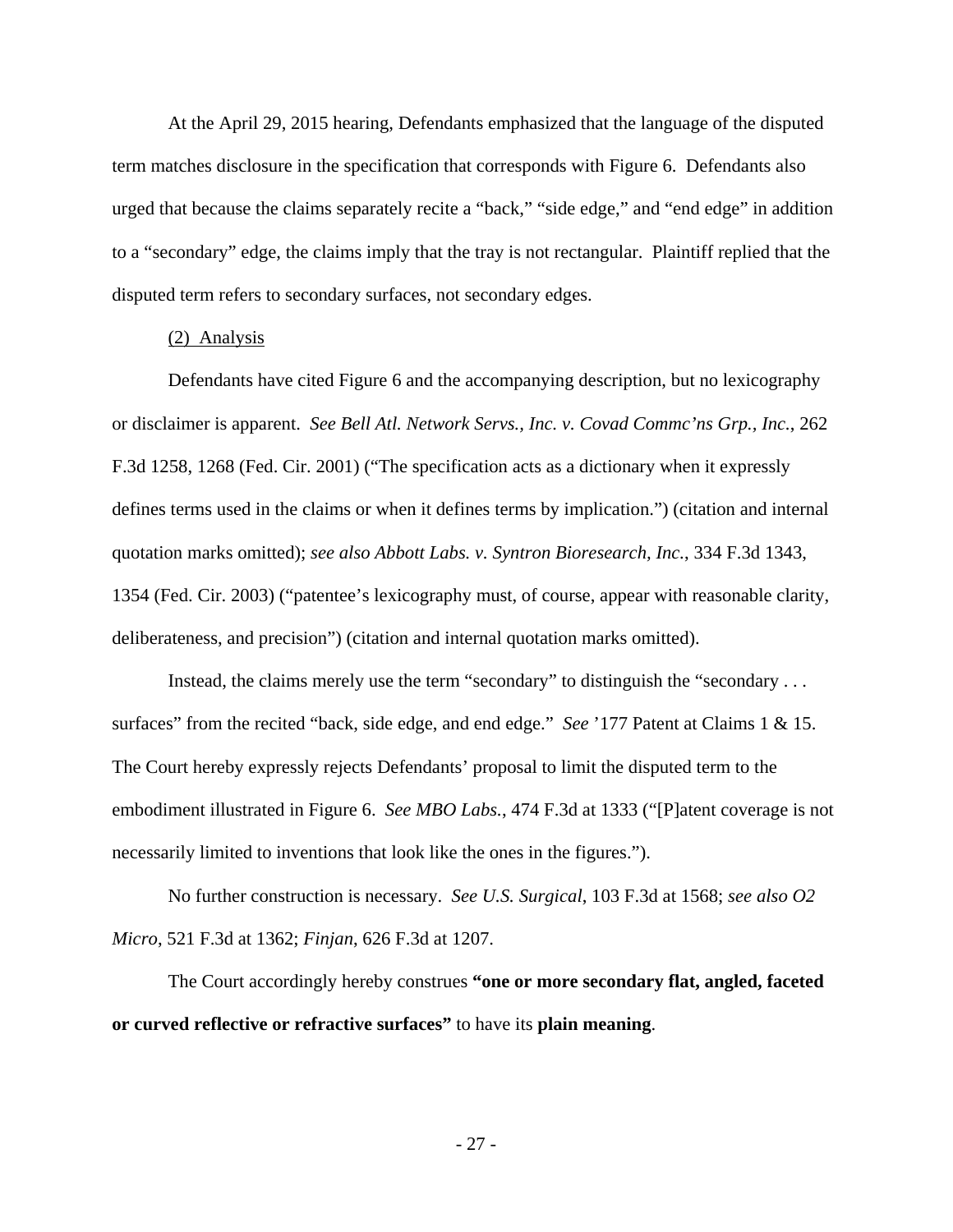#### **B. "in close proximity"**

| <b>Plaintiff's Proposed Construction</b> | <b>Defendants' Proposed Construction</b> |
|------------------------------------------|------------------------------------------|
| Plain meaning                            | Indefinite                               |

(Dkt. No. 216, at 11; Dkt. No. 221, at 10.) The parties submit that this disputed term appears in Claim 7 of the '177 Patent.

### (1) The Parties' Positions

 Plaintiff notes that the defendants in *Acer* did not challenge the definiteness of this term, and "[t]he term 'in close proximity' is a simple term, and one of ordinary skill in the art would have had a common sense understanding of the scope of this term in light of the subject matter of the patent." (Dkt. No. 216, at 13.)

 Defendants respond that "[t]he intrinsic record provides no guidance as to when a light source is 'in close proximity' to 'a group of the refractive or reflective surfaces.'" (Dkt. No. 221, at 10.)

 Plaintiff replies: "Although Fig. 6 shows a reflective surface (37) in close proximity to a light source, Defendants argue that it is irrelevant because element 37 is allegedly not a *secondary* surface. But the mere use of the word 'secondary' in the claims does not render incomprehensible an otherwise easily understood example of a reflector in close proximity that is sufficient to disclose the full scope of the term." (Dkt. No. 224, at 5.)

## (2) Analysis

 Claim 7 of the '177 Patent depends from Claim 6, which in turn depends from Claim 1. Claims 1, 6, and 7 recite (emphasis added):

1. A light emitting assembly comprising a tray having a back wall and continuous side walls that form a hollow cavity or recess completely surrounded by the side walls, at least one light source located, mounted or positioned in the cavity or recess, and at least one sheet, film or substrate overlying the assembly for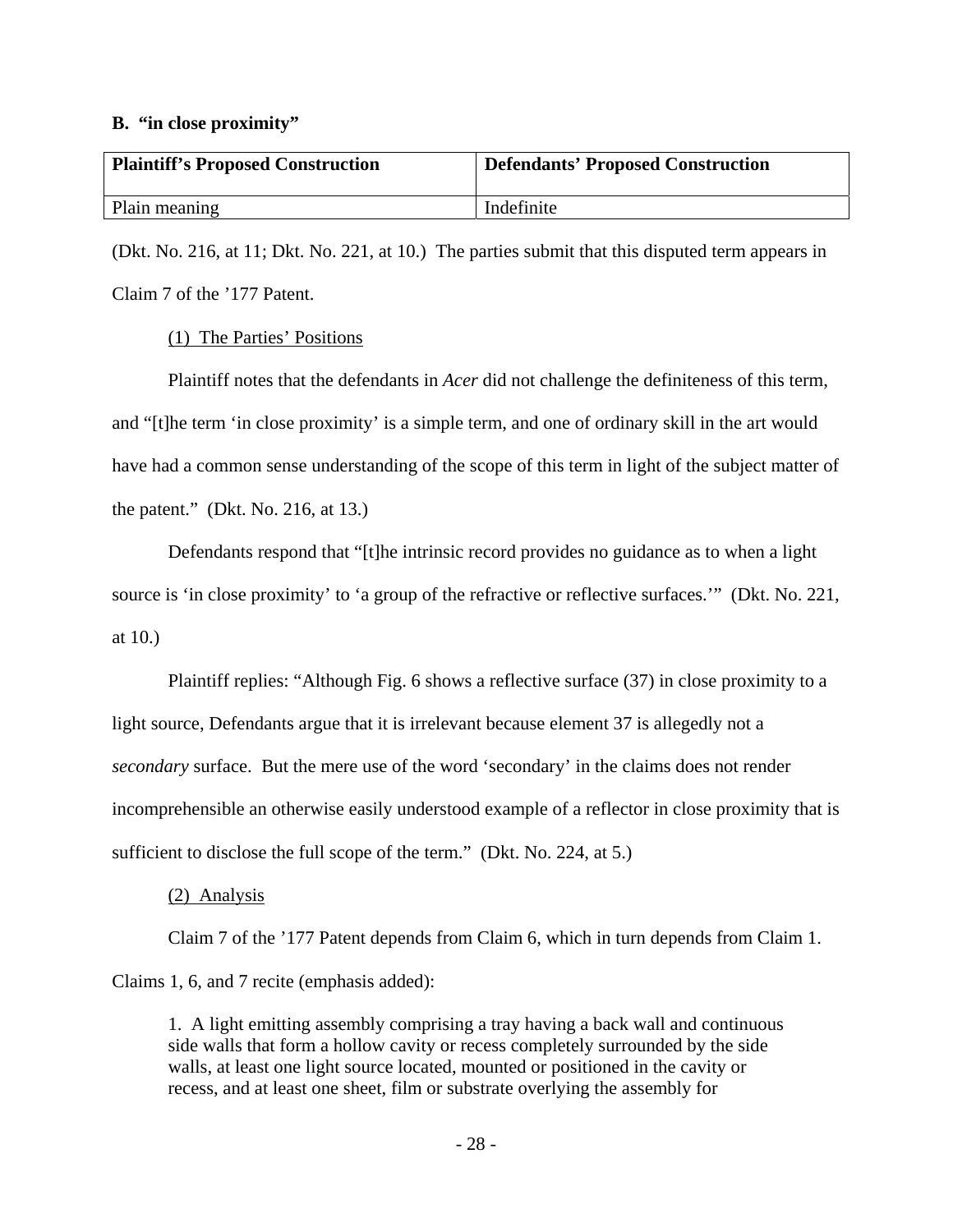controlling the light emitted from the assembly to fit a particular application, wherein the tray acts as at least one of a back, side edge, and end edge reflector and has *one or more secondary flat, angled, faceted or curved reflective or refractive surfaces* to redirect at least a portion of the light emitted by the light source in a predetermined manner within the cavity or recess.

\* \* \*

6. The assembly of claim 1 wherein there are at least two light sources located, mounted or positioned in the cavity or recess.

7. The assembly of claim 6 wherein each light source is positioned *in close proximity* to a group of the refractive or reflective surfaces.

 The specification does not use the terms "close" or "proximity." Defendants' expert opines that a person of skill in the art would not have understood the scope of "in close proximity." (Dkt. No. 221, Ex. 3, 3/3/2015 Smith-Gillespie Decl., at ¶¶ 11, 180, 194 & 196; *but see* Dkt. No. 216, Ex. L, 3/12/2015 Smith-Gillespie dep., at 82:9-14.) Plaintiff's expert has stated that "in close proximity" is "a comparative judgment" and "no specific measurement applies." (Dkt. No. 221, Ex. 2, 3/9/2015 Werner dep., at 88:5-9; *see id.*, at 89:7-9 ("'Close proximity' specifies things that are close relative to the overall structure or in the context of the overall structure.").) Also, Plaintiff's expert has testified that he could not determine, for example, whether elements 53 and 55 in Figure 9 of the '177 Patent depict elements that are "in close proximity" to each other. (*Id.*, at 89:10-19.)

 In some cases, "proximity" has been found indefinite. *See Abdou v. Alphatec Spine, Inc.*, No. 12-CV-1804, 2014 WL 6611422, at \*9 (S.D. Cal. Nov. 19, 2014) (Benitez, J.) (finding that "in proximity to" "does not state with reasonable certainty what that proximity is"). The Court reached a similar conclusion in *Acer* as to the term "quite small." *See Acer* at 47-51.

 Yet, Plaintiff has cited several authorities finding that terms such as "near" or "close proximity" are not necessarily indefinite. *See Accentra, Inc. v. Staples, Inc.*, 500 F. App'x 922,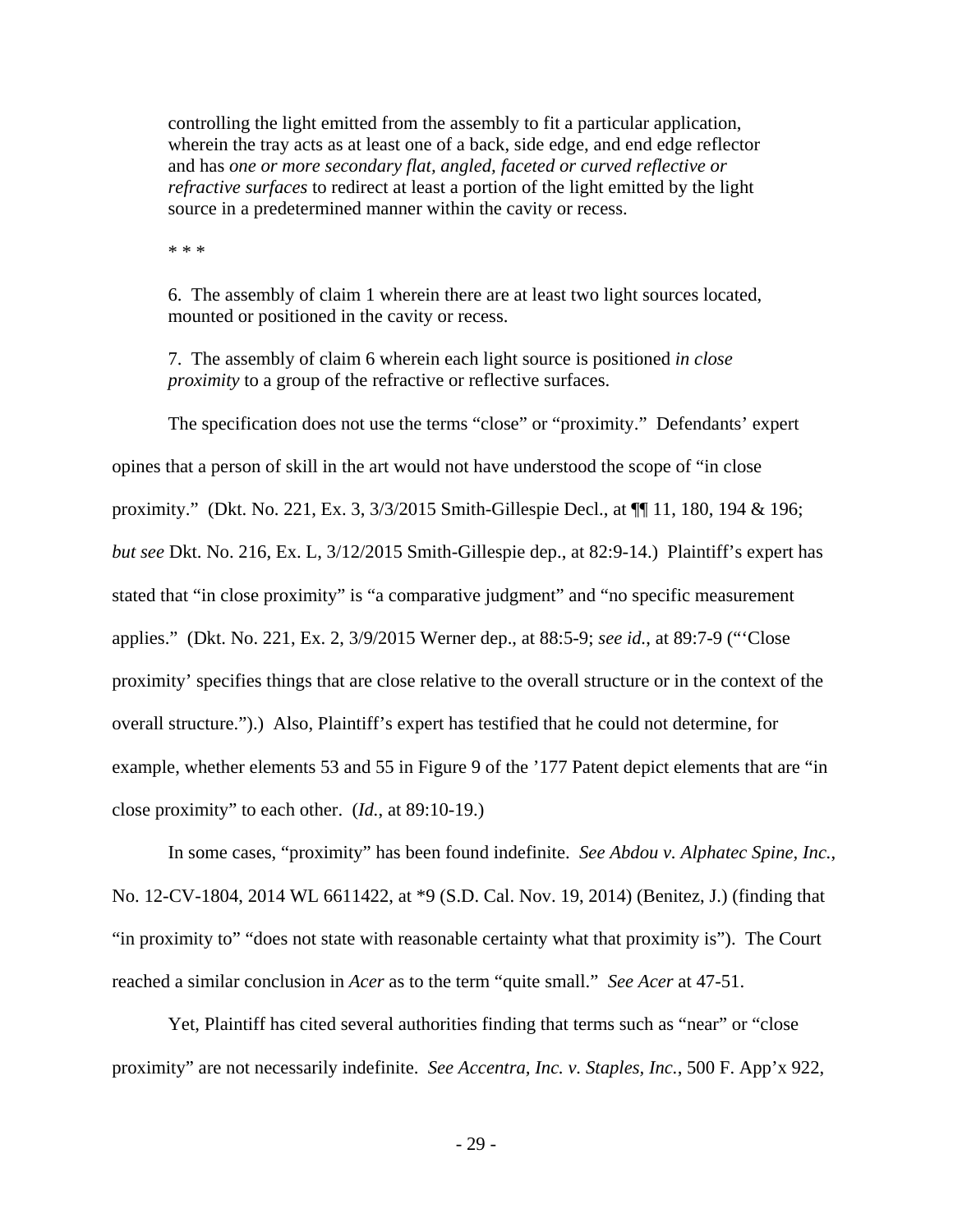930-31 (Fed. Cir. 2013); *see also Young v. Lumenis, Inc.*, 492 F.3d 1336, 1345-46 (Fed. Cir.

2007); *Rosemount, Inc. v. Beckman Instruments, Inc.*, 727 F.2d 1540, 1547 (Fed. Cir. 1984);

*Power-One, Inc. v. Artesyn Techs, Inc.*, 599 F.3d 1343, 1348 (Fed. Cir. 2010).

Further, in these cases, including *Accentra*, the court found sufficient context set forth in

the claims and the specifications:

Nor do we believe that the use of the term "near" in the claims ("a pressing area near a front end of the handle") renders the . . . patent indefinite. "Near" is a word whose meaning is dictated by context. We have previously held that the term "near" is not indefinite when used to denote a particular location and when the context does not create insoluble ambiguity. Staplers require leverage on the handle to operate and, as the patent makes clear, users typically apply pressure near the front of the handle, where the lever's mechanical advantage is the greatest. In this context, we find that the term is sufficiently precise to describe the location of the area that is pressed to discharge staples. The word is used throughout the . . . patent in a variety of contexts, including in other claims. Consistent with its ordinary meaning, we construe it to mean "at or in the vicinity of." Whatever play remains in that construction is not enough to render the patent indefinite.

*Accentra*, 500 F. App'x at 930-31 (citations and footnote omitted); *see Young*, 492 F.3d

at 1345-46 (discussing disclosures in the specification and finding that, in the relevant art, "the term 'near' is not insolubly ambiguous and does not depart from the ordinary and customary meaning of the phrase 'near' as meaning 'close to or at'"); *Rosemount*, 727 F.2d at 1547 ("close proximity" found not indefinite, the court noting the challenger's "own ease in applying 'close proximity' to the prior art at trial and in its briefs here, the use of 'close proximity' in the claims of one of its references, its own use of 'close proximity' in describing its pH meters, its own witness' statement that he had no trouble understanding the claims of the . . . patent, the specific acceptance of 'close proximity' by the examiner and by the industry, and the district court's finding that 'close proximity' is as precise as the subject matter permits"); *Power-One*, 599 F.3d at 1348 ("Claims using relative terms such as 'near' or 'adapted to' are insolubly ambiguous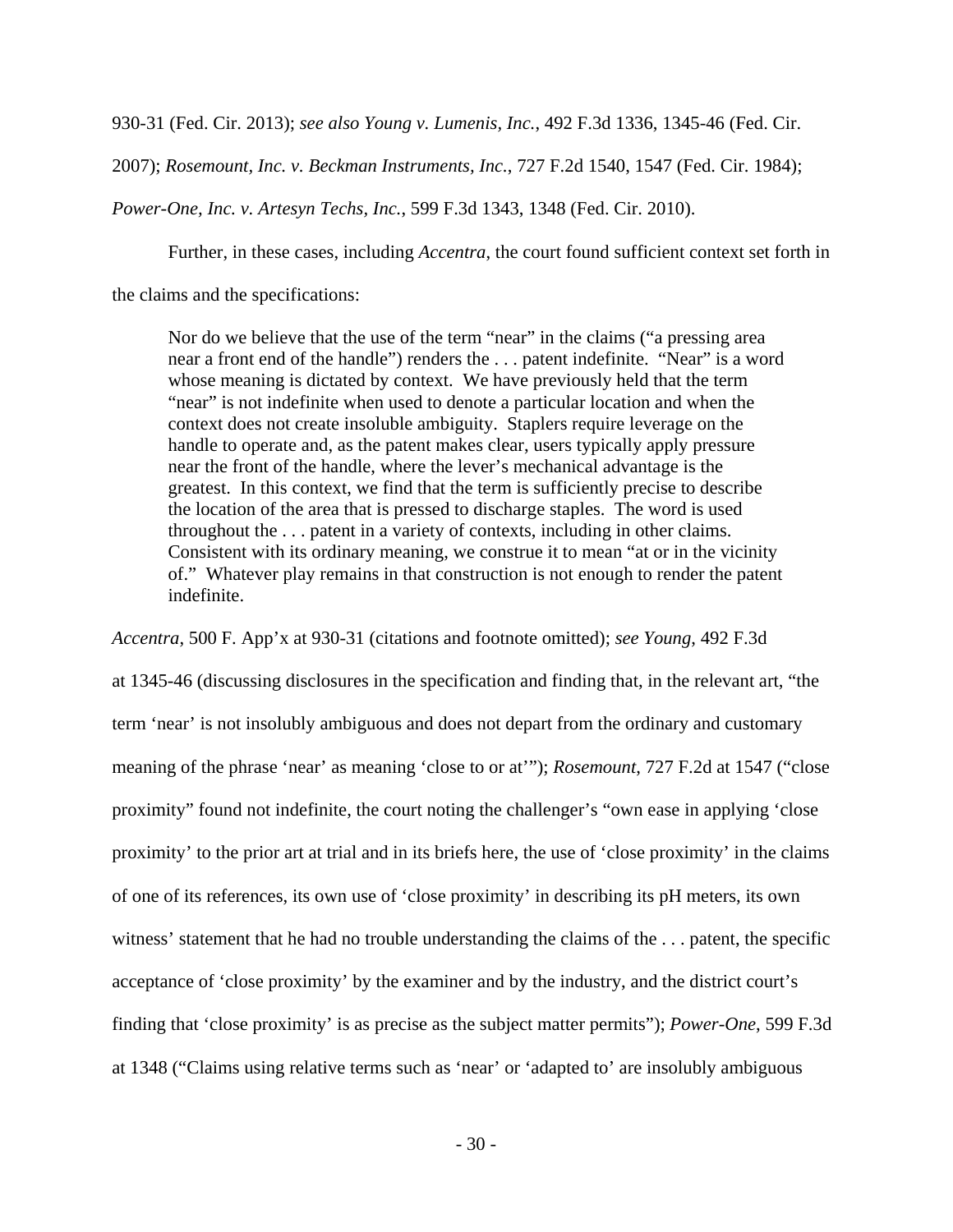only if they provide no guidance to those skilled in the art as to the scope of that requirement. Here, a person of ordinary skill in the field would understand the meaning of 'near' and 'adapted to' because the environment dictates the necessary preciseness of the terms.") (citations omitted).

 Admittedly, *Young*, *Rosemount*, and *Power-One* all predate the Supreme Court's decision in *Nautilus*. Nonetheless, after *Nautilus* the Federal Circuit set forth similar principles on remand and in the *DDR Holdings* case cited by Plaintiff in its reply brief. *See Biosig*, 2015 WL 1883265, at \*3 ("terms of degree" not inherently indefinite); *see also DDR Holdings*, 773 F.3d at 1260 ("For other terms like, for example, terms of degree, specific and unequivocal examples may be sufficient to provide a skilled artisan with clear notice of what is claimed.").

 In sum, the disputed term "in close proximity," in the context of surrounding claim language and the specification, "inform[s] those skilled in the art about the scope of the invention with reasonable certainty." *Nautilus*, 134 S. Ct. at 2129. The Court therefore hereby expressly rejects Defendants' indefiniteness argument, and no further construction is necessary. *See U.S. Surgical*, 103 F.3d at 1568; *see also O2 Micro*, 521 F.3d at 1362.

 The Court accordingly hereby construes **"in close proximity"** to have its **plain meaning**. **C. "positioned near," "positioned near the light emitting surface . . . and air gap between," and "positioning a film near"** 

| <b>Plaintiff's Proposed Construction</b> | <b>Defendants' Proposed Construction</b> |
|------------------------------------------|------------------------------------------|
| Plain meaning                            | Indefinite                               |

(Dkt. No. 216, at 14; Dkt. No. 221, at 14-15.) The parties submit that these disputed terms appear in Claims 1 and 23 of the '194 Patent and Claims 1, 3, 5, 7, and 13 of the '974 Patent.

(1) The Parties' Positions

 Plaintiff incorporates its arguments as to the term "in close proximity," above, and submits that the meaning of "near" is further illuminated by examples such as film 27 positioned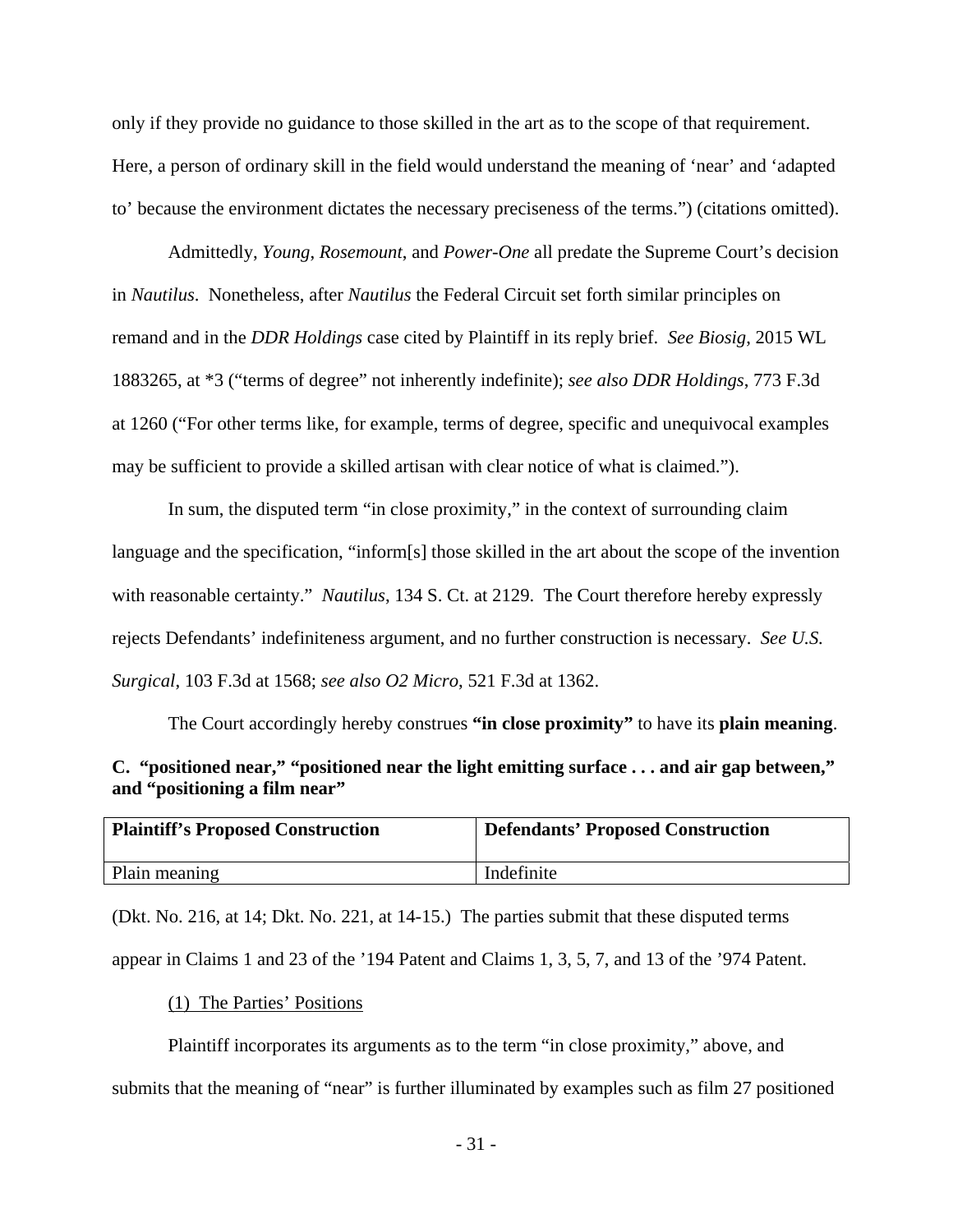near the light emitting surface of panel 14 in Figure 5, as well as at least one LED light source positioned near or against the light entrance surface. (Dkt. No. 216, at 14-15.)

 Defendants respond that "[n]either the surrounding claim language, nor the specifications (where 'near' only appears in the Abstracts), provide . . . objective boundaries or any explanation of what constitutes 'near' in this context." (Dkt. No. 221, at 15 (citing, *e.g.*, *Advanced Display Techs. of Texas, LLC v. AU Optronics Corp.*, No. 6:11-CV-391, 2012 WL 2872121, at \*14-\*15 (E.D. Tex. July 12, 2012) (Davis, J.) (finding "highly modulated" and "smooth bumps" indefinite because patent disclosed no objective anchor or standard)).)

 Plaintiff replies by reiterating that "[i]n his 96-page declaration, Defendants' expert never even alleges indefiniteness for these terms," and "the specification includes examples of 'positioned near' as cited in Plaintiffs' Opening Brief." (Dkt. No. 224, at 5.)

#### (2) Analysis

Claim 1 of the '194 Patent, for example, recites (emphasis added):

1. A light emitting assembly comprising at least a light emitting panel member having a light emitting surface, at least one light source, at least one film, sheet, plate or substrate *positioned near* the light emitting surface through which light from the panel member is emitted, and an air gap between the film, sheet, plate or substrate and the panel member, wherein at least one surface of the film, sheet, plate or substrate has one or more reflective or refractive surfaces, and at least one of the reflective or refractive surfaces has well defined optical elements or deformities for controlling the emitted light such that at least some of the light is redirected to pass through a liquid crystal display with low loss.

On one hand, "[w]hen a proposed construction requires that an artisan make a separate

infringement determination for every set of circumstances in which the composition may be used, and when such determinations are likely to result in differing outcomes (sometimes infringing and sometimes not), that construction is likely to be indefinite." *Halliburton Energy Servs. v. M-I LLC*, 514 F.3d 1244, 1254-55 (Fed. Cir. 2008). Defendants have cited various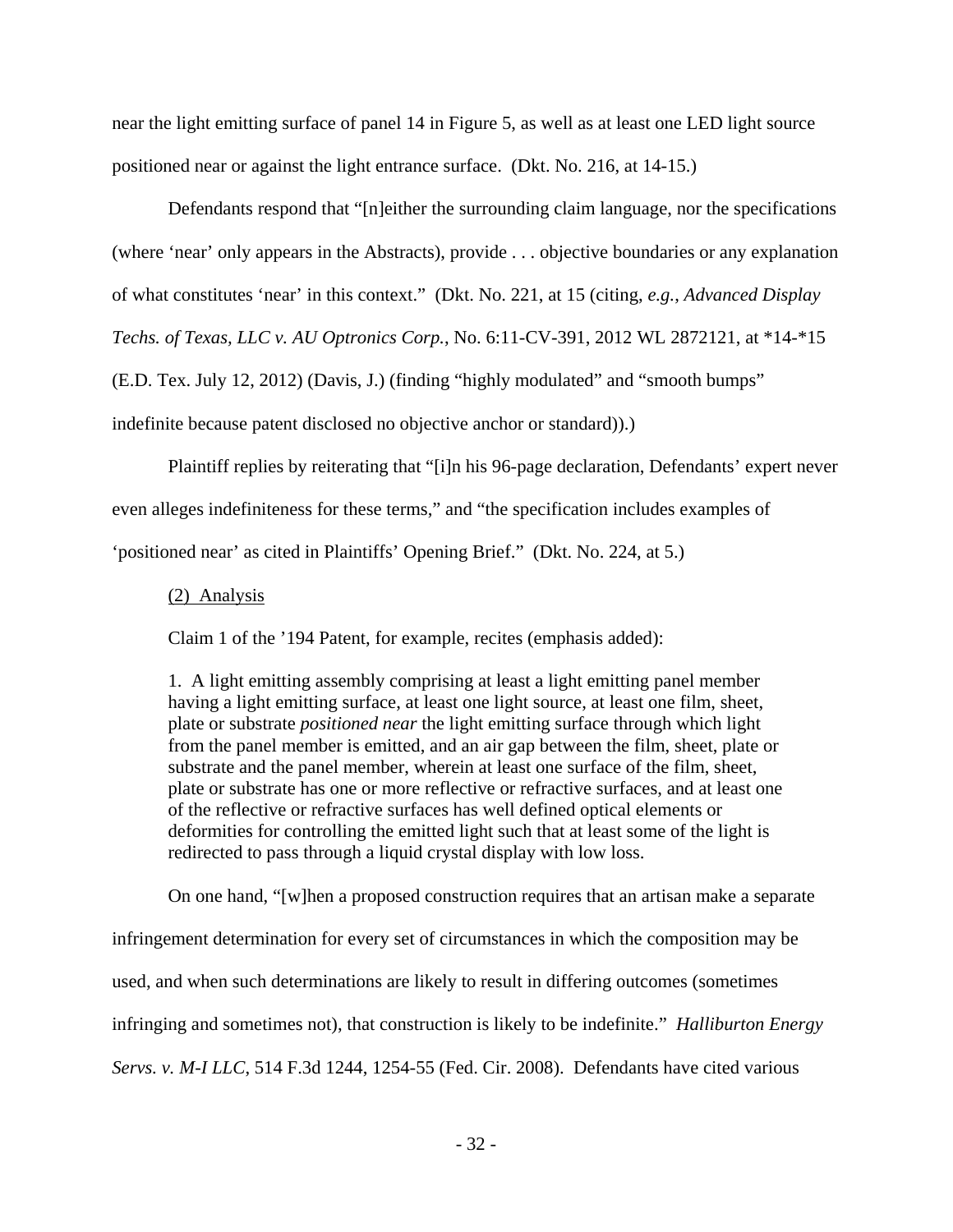statements by Plaintiff's expert, such as that "near" is a "foggy," relative term. (*See* Dkt. No. 221, Ex. 3, 3/9/2015 Werner dep., at 83:6-19, 88:1-89:19, 127:17-128:3, 128:12-129:1, 129:14-130:1 & 131:4-133:8.)

 On the other hand, Plaintiff's expert has also opined that a person of ordinary skill in the art would have an understanding of "near" as applied in particular circumstances. *See id.* at 130:11-131:3; *see also id.* at 131:13-15. The specification provides context. *See* '194 Patent at 4:65-5:2, 6:29-33 ("a transparent film, sheet or plate 27 may be attached or positioned against the side or sides of the panel member from which light is emitted using a suitable adhesive 28 or other method in order to produce a desired effect"), 6:39-54, Abstract ("The film, sheet, plate or substrate may be positioned *near* the light emitting surface of a light emitting panel member with an air gap therebetween or over a cavity or recess in a tray through which light from a light source in the cavity or recess is emitted.") (emphasis added) & Figs. 3 & 5. Also of note, although Defendants have submitted a declaration by Defendants' expert opining that the term "in close proximity" (addressed above) is indefinite, Defendants' expert's declaration does not address the "positioned near" terms.

 On balance, the specification provides sufficient context for a person of ordinary skill in the art to understand the disputed terms with "reasonable certainty." *Nautilus*, 134 S. Ct. at 2129. The Court therefore hereby expressly rejects Defendants' indefiniteness argument, and no further construction is necessary. *See U.S. Surgical*, 103 F.3d at 1568; *see also O2 Micro*, 521 F.3d at 1362.

 The Court accordingly hereby construes **"positioned near," "positioned near the light emitting surface . . . and air gap between,"** and **"positioning a film near"** to have their **plain meaning**.

- 33 -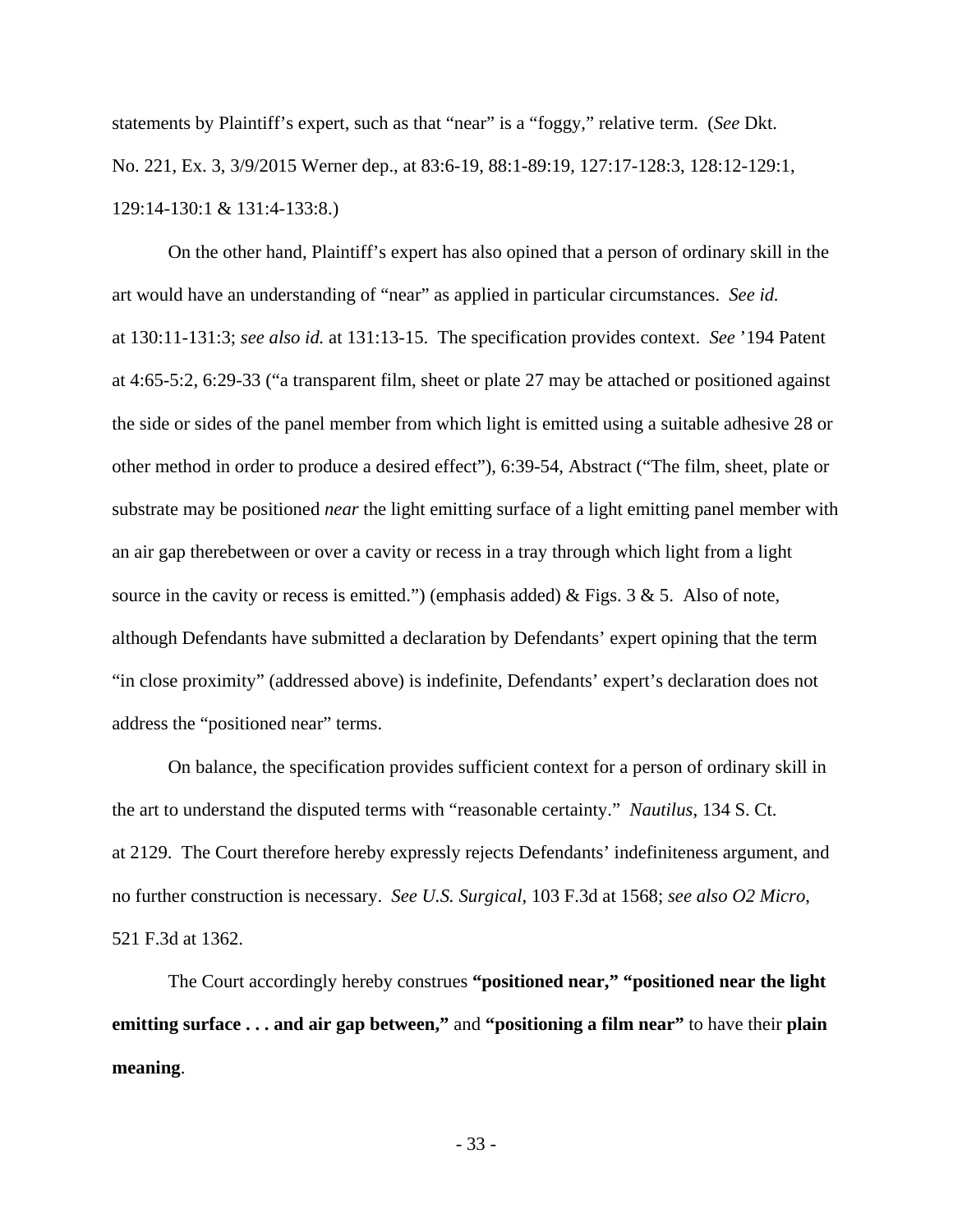#### **D. "optical elements"**

| <b>Plaintiff's Proposed Construction</b> | <b>Defendants' Proposed Construction</b> |
|------------------------------------------|------------------------------------------|
| Plain meaning                            | Indefinite                               |

(Dkt. No. 216, at 15; Dkt. No. 221, at 6-8.) The parties submit that this disputed term appears in Claims 1, 16, and 31 of the '194 Patent and Claims 13 and 47 of the '370 Patent.

(1) The Parties' Positions

 Plaintiff submits that "the specification clearly describes 'elements' that one of ordinary skill would understand as 'optical elements.'" (Dkt. No. 216, at 16 (citing '194 Patent at 5:43-50).)

 Defendants respond that "optical elements" and "deformities" "are presumed to have different meanings because they appear in the same claim." (Dkt. No. 221, at 7.) Defendants urge that "[w]ithout any discussion of 'optical elements' or how 'optical elements' differ from 'deformities,' a person of ordinary skill in the art could not determine the scope of the claims with reasonable certainty." (*Id.*)

 Plaintiff replies that "optical elements" and "deformities" are used interchangeably. (Dkt. No. 224, at 5-6.)

 At the April 29, 2015 hearing, Defendants urged that the broad meaning of the disputed term in the art, coupled with the broad meaning of "deformity" set forth in the specification, leaves a person of ordinary skill in the art unable to ascertain the difference between the two.

### (2) Analysis

Claim 1 of the '194 Patent, for example, recites (emphasis added):

1. A light emitting assembly comprising at least a light emitting panel member having a light emitting surface, at least one light source, at least one film, sheet, plate or substrate positioned near the light emitting surface through which light from the panel member is emitted, and an air gap between the film, sheet, plate or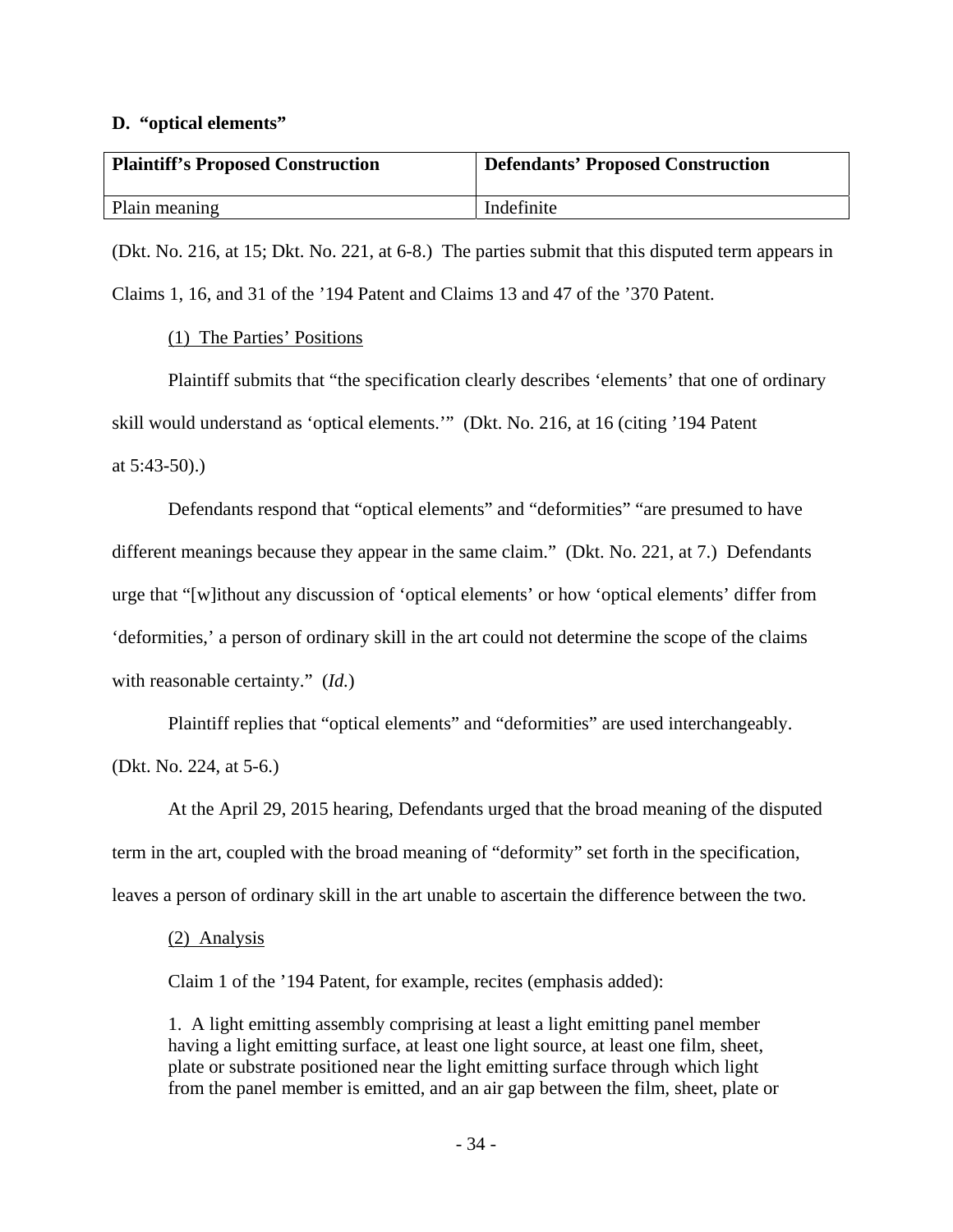substrate and the panel member, wherein at least one surface of the film, sheet, plate or substrate has one or more reflective or refractive surfaces, and at least one of the reflective or refractive surfaces has well defined *optical elements* or *deformities* for controlling the emitted light such that at least some of the light is redirected to pass through a liquid crystal display with low loss.

#### The specification discloses:

Print patterns of light extracting *deformities 21* may vary in shapes such as dots, squares, diamonds, ellipses, stars, random shapes, and the like, and are desirably 0.006 square inch per *deformity/element* or less. Also, print patterns that are 60 lines per inch or finer are desirably employed, thus making the deformities or shapes 21 in the print patterns nearly invisible to the human eye in a particular application thereby eliminating the detection of gradient or banding lines that are common to light extracting patterns utilizing larger *elements*. Additionally, the deformities may vary in shape and/or size along the length and/or width of the panel members. Also, a random placement pattern of the deformities may be utilized throughout the length and/or width of the panel members. The deformities may have shapes or a pattern with no specific angles to reduce moiré or other interference effects.

### '194 Patent at 5:43-58 (emphasis added).

 On one hand, the reference to "deformity/element" might be read as meaning that the terms "deformity" and "element" are synonymous and are used interchangeably. *See Baran v. Med. Device Techs., Inc.*, 616 F.3d 1309, 1316 (Fed. Cir. 2010) ("th[e] implication [that the use of different terms implies that they have different meanings] is overcome where, as here, the evidence indicates that the patentee used the two terms interchangeably"); *see also Tehrani v. Hamilton Medical, Inc.*, 331 F.3d 1355, 1361 (Fed. Cir. 2003) ("We agree . . . that the intrinsic evidence indicates that the patentee meant for those two terms [('indicative of' and 'representing')] to be interchangeable and to carry the same meaning within the claims."); *TQP Development, LLC v. Intuit Inc.*, No. 2:12-CV-180, 2014 WL 706056, at \*5 (E.D. Tex. Feb. 21, 2014) (Bryson, J.) (noting that the inference of different meanings "can be overcome if the contrary evidence is strong," and finding that "[t]he specification shows that the two verbs [('produced' and 'generated')] are used interchangeably in the patent").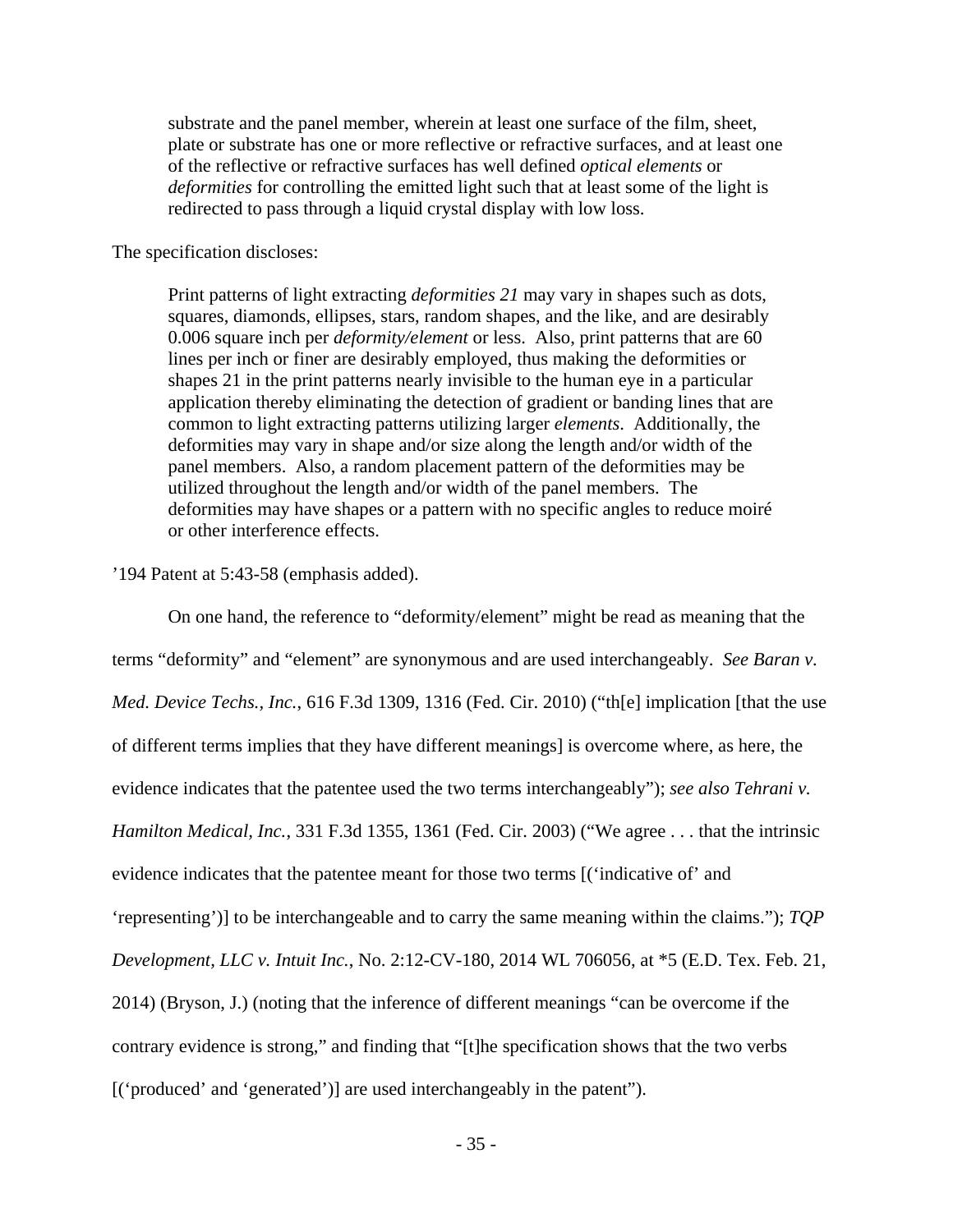On the other hand, "we must presume that the use of . . . different terms in the claims connotes different meanings." *CAE Screenplates, Inc. v. Heinrich Fiedler GmbH & Co. KG*, 224 F.3d 1308, 1317 (Fed. Cir. 2000); *accord Primos, Inc. v. Hunter's Specialties, Inc.*, 451 F.3d 841, 848 (Fed. Cir. 2006) ("[T]he terms 'engaging' and 'sealing' are both expressly recited in the claim and therefore 'engaging' cannot mean the same thing as 'sealing'; if it did, one of the terms would be superfluous."); *Chi. Bd. Options Exch., Inc. v. Int'l Sec. Exch., LLC*, 677 F.3d 1361, 1369 (Fed. Cir. 2012) (noting "[t]he general presumption that different terms have different meanings"). Also, Defendants' persuasively argued at the April 29, 2015 hearing that the use of a slash does not necessarily indicate synonyms, Defendants having suggested the example of a "pass/fail" examination.

 On balance, Plaintiff has not overcome this presumption here. The recital in the abovequoted claim of "optical elements or deformities," read in view of the above-quoted disclosure in the specification, demonstrates that "deformities" are a type of optical element.

 As to whether the scope of the disputed term is reasonably certain, Defendants' expert has acknowledged that the term "optical elements" can refer to "a broad spectrum of . . . components," and "it's an element that's placed in a - - in a light path to do something to the light, to condition the light in some form," such as "lenses, beam splitters, polarizers, [and] diffraction gratings." (Dkt. No. 216, Ex. L, 3/12/2015 Smith-Gillespie dep., at 33:6-34:6.) A "deformity," by contrast, as the parties have agreed, is "any change in the shape or geometry of a surface and/or coating or surface treatment that causes a portion of the light to be emitted." (Dkt. No. 202, 2/20/2015 P.R. 4-3 Joint Claim Construction and Prehearing Statement, at 3; Dkt. No. 228, 4/15/2015 P.R. 4-5 Joint Claim Construction Chart, at 3.) Further, the specification provides examples of deformities, as quoted above. *See* '194 Patent at 5:43-58; *see also DDR*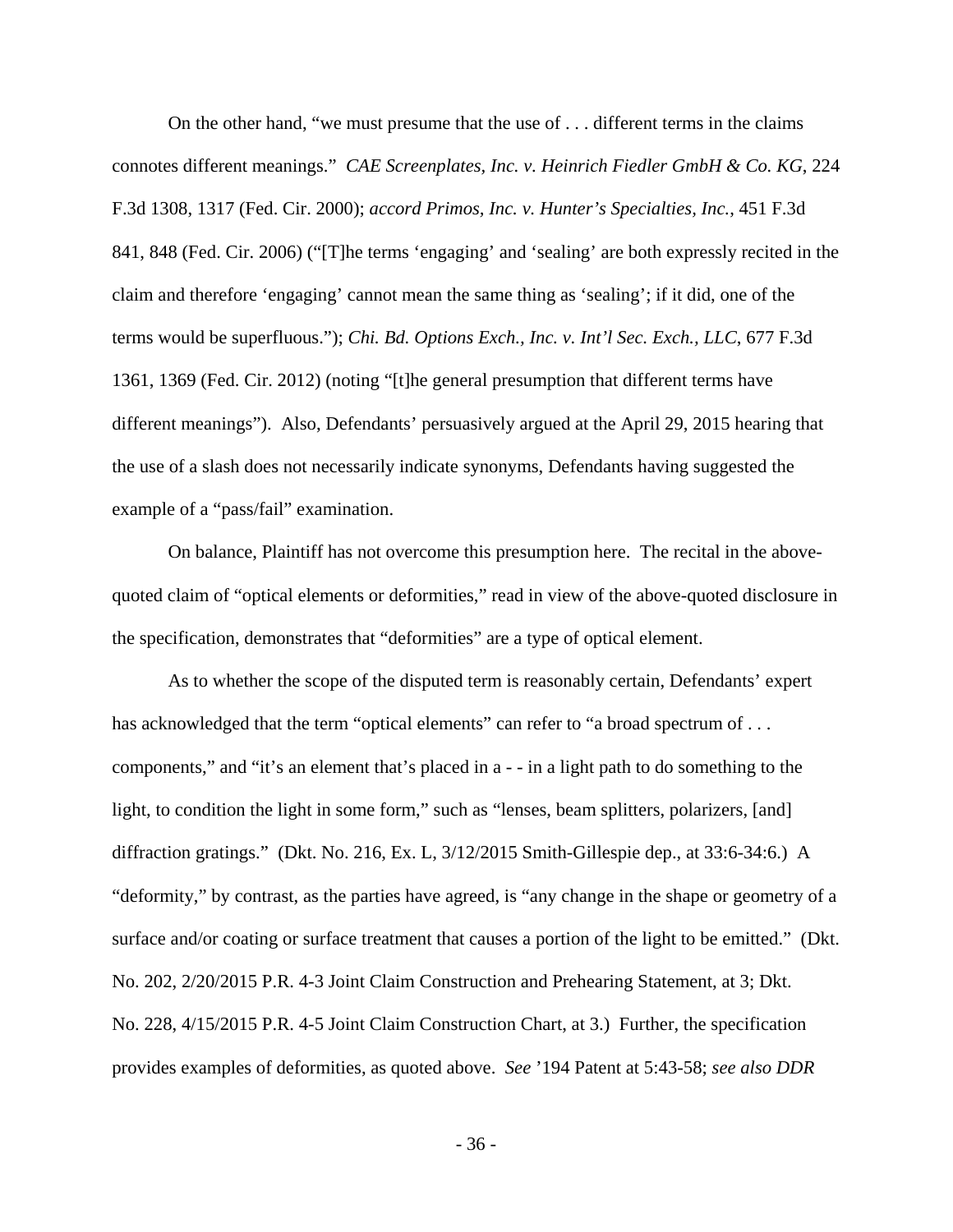*Holdings*, 773 F.3d at 1260 ("specific and unequivocal examples may be sufficient to provide a skilled artisan with clear notice of what is claimed").

 Defendants' indefiniteness argument, namely that the distinction between "elements" and "deformities" cannot be understood with reasonable certainty, is therefore hereby expressly rejected. No further construction is necessary. *See U.S. Surgical*, 103 F.3d at 1568; *see also O2 Micro*, 521 F.3d at 1362.

The Court accordingly hereby construes **"optical elements"** to have its **plain meaning**.

### **E. "facilitate better mixing of light rays within the cavity or recess"**

| Plaintiff's Proposed Construction | <b>Defendants' Proposed Construction</b> |
|-----------------------------------|------------------------------------------|
| Plain meaning                     | Indefinite                               |

(Dkt. No. 216, at 16; Dkt. No. 221, at 12.) The parties submit that this disputed term appears in Claim 15 of the '177 Patent.

(1) The Parties' Positions

<u>.</u>

 Plaintiff argues: "The question of how to determine whether 'better mixing' exists is clear: when the claimed secondary surface is present in an apparatus is there better mixing than without the claimed secondary surface?" (Dkt. No. 216, at  $17.$ )<sup>7</sup>

 Defendants respond that "[n]o standards, thresholds, or examples are provided to identify 'better mixing.'" (Dkt. No. 221, at 12.)

 $<sup>7</sup>$  Plaintiff has also quoted the transcript of a deposition of Defendants' expert, but the cited page</sup> of the transcript is not included with the excerpts submitted by Plaintiff. (Dkt. No. 216, at 16 & n.81 (citing "Gillespie Transcript at 93:12-18"); *see* Dkt. No. 216, Ex. L, 3/12/2015 Smith-Gillespie dep.; *see also* Dkt. No. 221, Ex. 26.)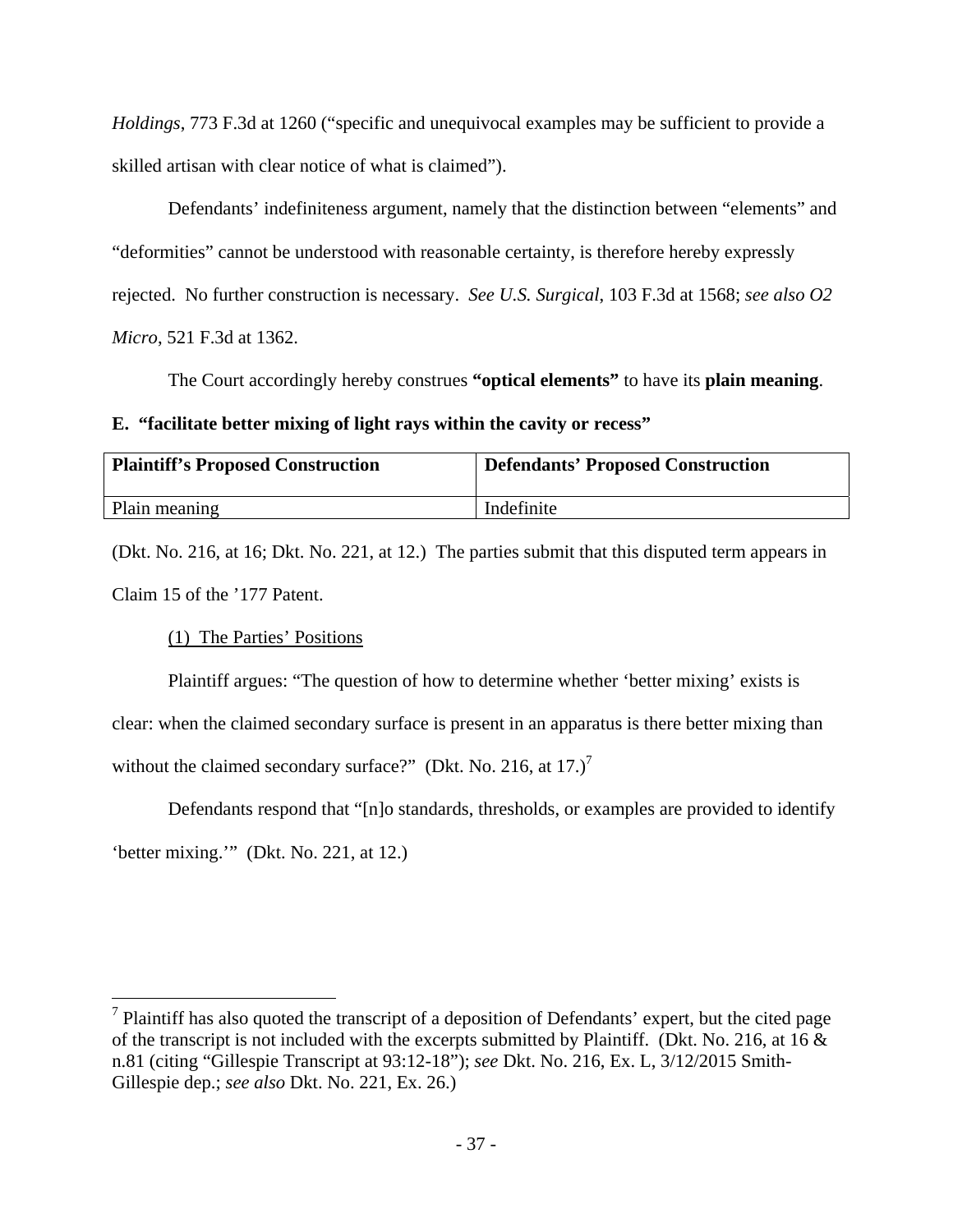Plaintiff replies that "Defendants' inaccurate interpretation of the deposition of

Mr. Werner [(Plaintiff's expert)] cannot erase the clear disclosure of the intrinsic record," such as "the claim language cited in Plaintiff's Opening Brief." (Dkt. No. 224, at 6.)

At the April 29, 2015 hearing, Defendants argued that without a starting point of

reference for comparison, the comparative term "better" has no understandable meaning.

Plaintiff replied that the point of reference is whatever mixing would occur in the absence of a

secondary surface. Alternatively, Plaintiff argued that the Court could find that this disputed

term is not a limitation and instead merely refers to a use of the secondary surfaces.

### (2) Analysis

Claim 15 of the '177 Patent recites (emphasis added):

15. A light emitting assembly comprising a tray having a back wall and continuous side walls that form a hollow cavity or recess completely surrounded by the side walls, at least two light sources located, mounted or positioned in the cavity or recess, and at least one sheet, film or substrate overlying the assembly for controlling the light emitted from the assembly to fit a particular application, wherein the tray acts as at least one of a back, side edge and end edge reflector and has at least one secondary flat, angled, faceted or curved reflective or refractive surface to *facilitate better mixing of light rays within the cavity or recess* to produce a desired light output color or uniformity.

The specification discloses configuring light sources so as to improve mixing:

The light sources 3 may be oriented at different angles relative to each other and offset to *facilitate better mixing of the light rays 67 in the transition area 63* as schematically shown in FIG. 10 and/or to permit a shorter length transition area 63 to be used.

'177 Patent at 8:12-16 (emphasis added); *see id.* at Fig. 10.

A plain reading of the claim language, particularly in light of the use of "better mixing"

in the specification, is that "better mixing" means that the mixing is better than the mixing would

be without the secondary surface. Plaintiff's expert agrees. (Dkt. No. 216, Ex. O, 3/9/2015

Werner dep., at 80:2-7.)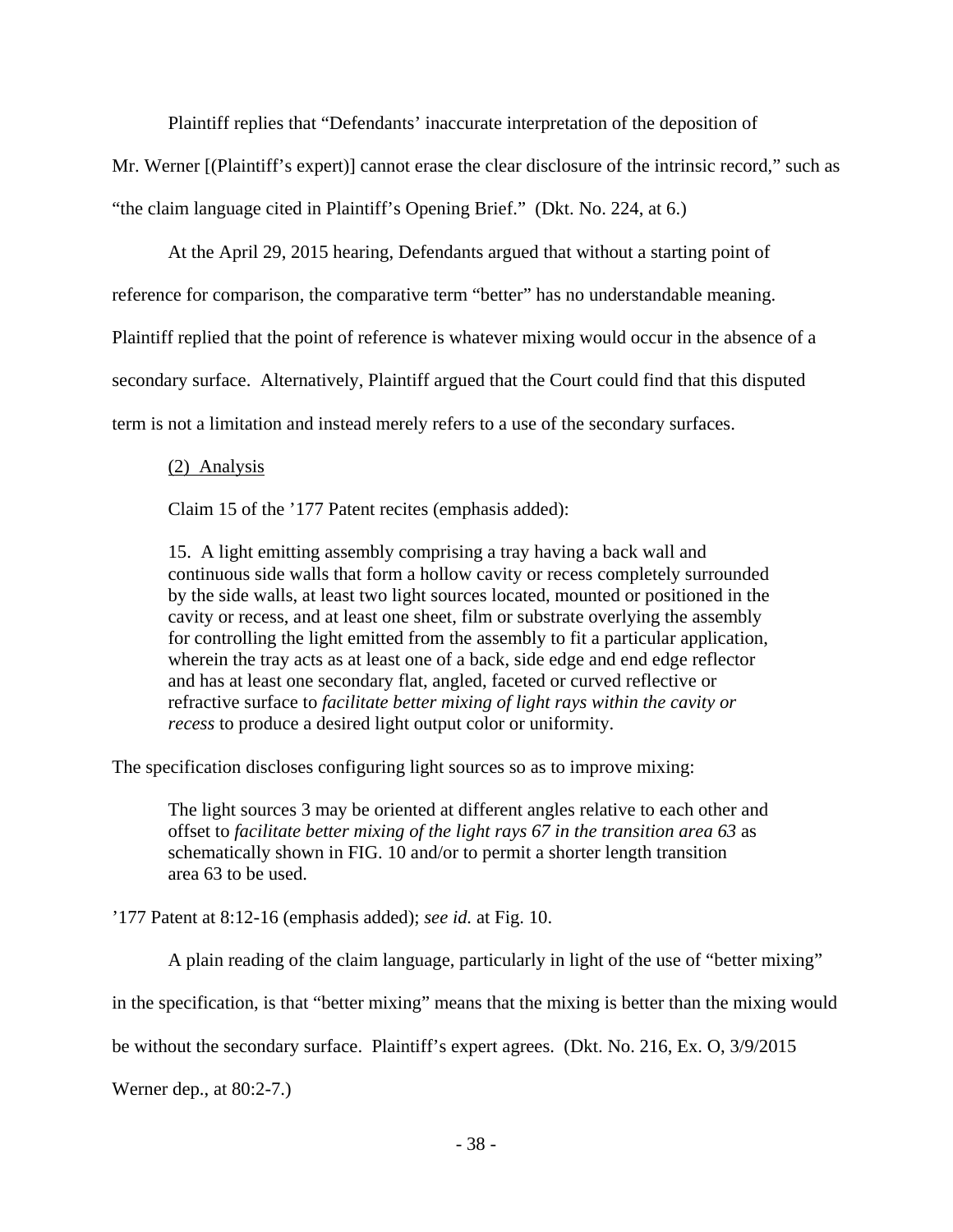The Court therefore hereby expressly rejects Defendants' indefiniteness argument. No further construction is necessary. *See U.S. Surgical*, 103 F.3d at 1568; *see also O2 Micro*, 521 F.3d at 1362.

 The Court accordingly hereby construes **"facilitate better mixing of light rays within the cavity or recess"** to have its **plain meaning**.

### **F. "more in the width direction"**

| <b>Plaintiff's Proposed Construction</b> | <b>Defendants' Proposed Construction</b> |
|------------------------------------------|------------------------------------------|
| Plain meaning                            | Indefinite                               |

(Dkt. No. 216, at 17; Dkt. No. 221, at 13.) The parties submit that this disputed term appears in Claim 1 of the '816 Patent.

### (1) The Parties' Positions

 Plaintiff argues: "(1) the specification does specify the width dimension; and (2) one of ordinary skill in the art would have known the width dimension with reasonable certainty without any direct statements defining 'width' in the specification." (Dkt. No. 216, at 18.) Further, Plaintiff argues that all of the disclosures in the Display Patents point to the same identification of dimensions: (1) the length correlates to the dimension that spans the edge where light enters to the panel to the far opposite edge of the panel; (2) the thickness correlates to the smallest dimension, which gives the panel depth, and (3) the width correlates to the remaining dimension, i.e., the dimension of the light source that is parallel with line 13 in Fig. 1." (*Id.*) Finally, Plaintiff urges that "[f]rom reading th[e] claim limitation, one of ordinary skill in the art would know that the 'more' comparison is made between the 'width' dimension and the other dimension(s) in which light is refracted by the input edge." (Dkt. No. 216, at 22.)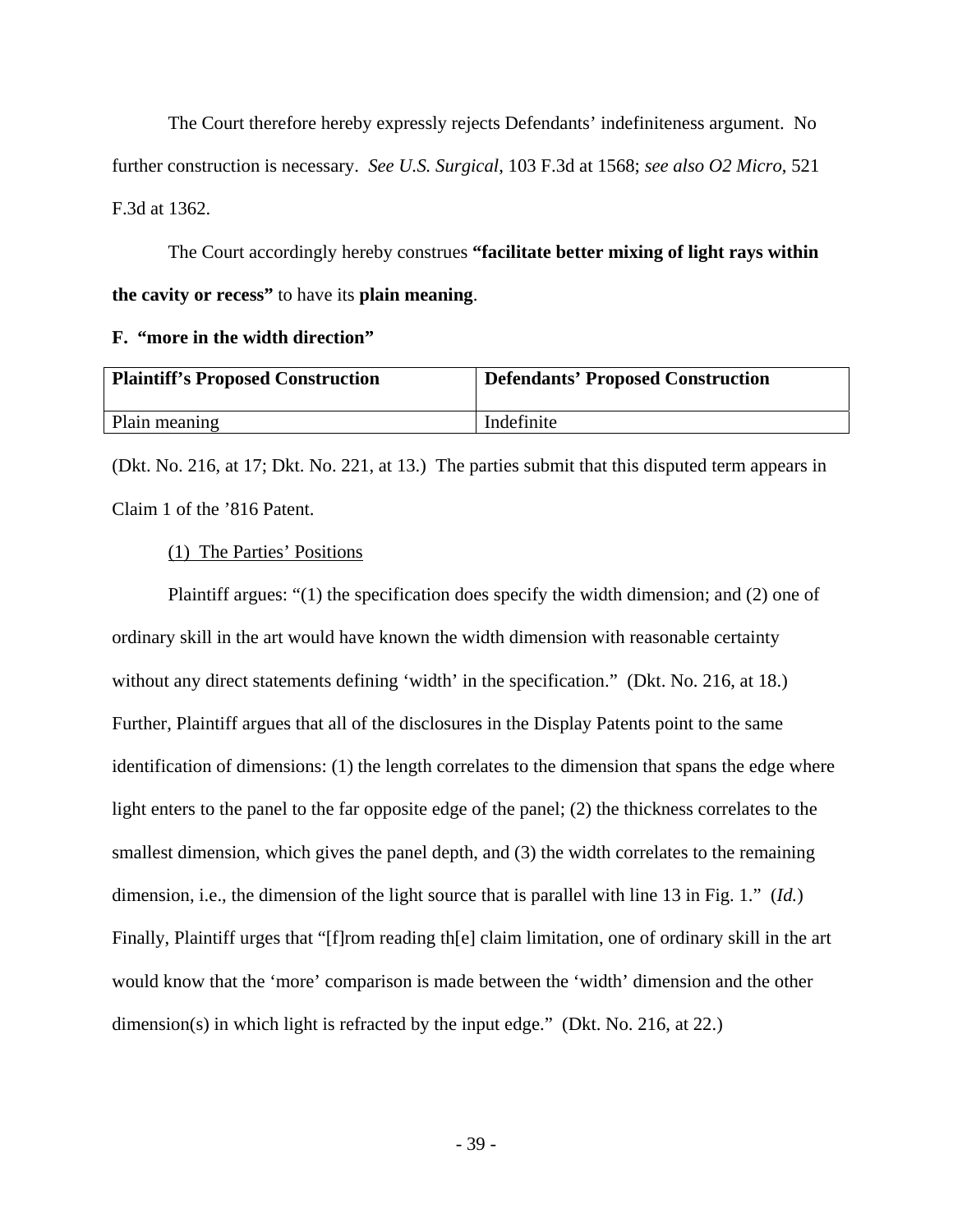Defendants respond that "one of ordinary skill in the art could not determine with reasonable certainty the various refractive input edge structures that fall within the scope of the claim that redirect light 'more in the width direction.'" (Dkt. No. 221, at 13.) Defendants submit that "[b]ecause there is *no disclosure* concerning this limitation, it is impossible for a person of skill in the art to select among . . . equally reasonable alternative meanings." (*Id.*, at 14.)

 Plaintiff replies that "the only two dimensions of refraction for this claim limitation are width and height, and 'more in the width direction' must mean more in the width direction than the height direction." (Dkt. No. 224, at 7.)

At the April 29, 2015 hearing, Defendants reiterated that "more" could refer to a

comparison with the light output distribution as emitted from the light source before reaching the recited refractive surface. Defendants concluded that the existence of multiple reasonable but divergent interpretations renders the claim indefinite.

## (2) Analysis

Claim 1 of the '816 Patent recites (emphasis added):

1. A light emitting assembly comprising at least one light source, a light emitting panel member having at least one input edge for receiving light from the light source and a light emitting surface, a tray or housing having a cavity or recess in which the panel member is entirely received, wherein the panel member has a pattern of light extracting deformities on or in at least one surface to cause light to be emitted from the light emitting surface of the panel member, end edge reflectors and side edge reflectors, and an additional component overlying the panel member, wherein the panel member has a greater width than height, and the light input edge has a refractive surface that redirects the light output distribution of the light source *more in the width direction* as the light enters the panel member.

The specification of United States Patent No. 4,897,771 ("the '771 Patent," incorporated

by reference in the '816 Patent, *see* '816 Patent at 4:20-23), discloses:

In still another form of reflector and light system 38 shown in FIG. 10, the collecting reflector 39 is elongated in the transverse plane to accommodate a line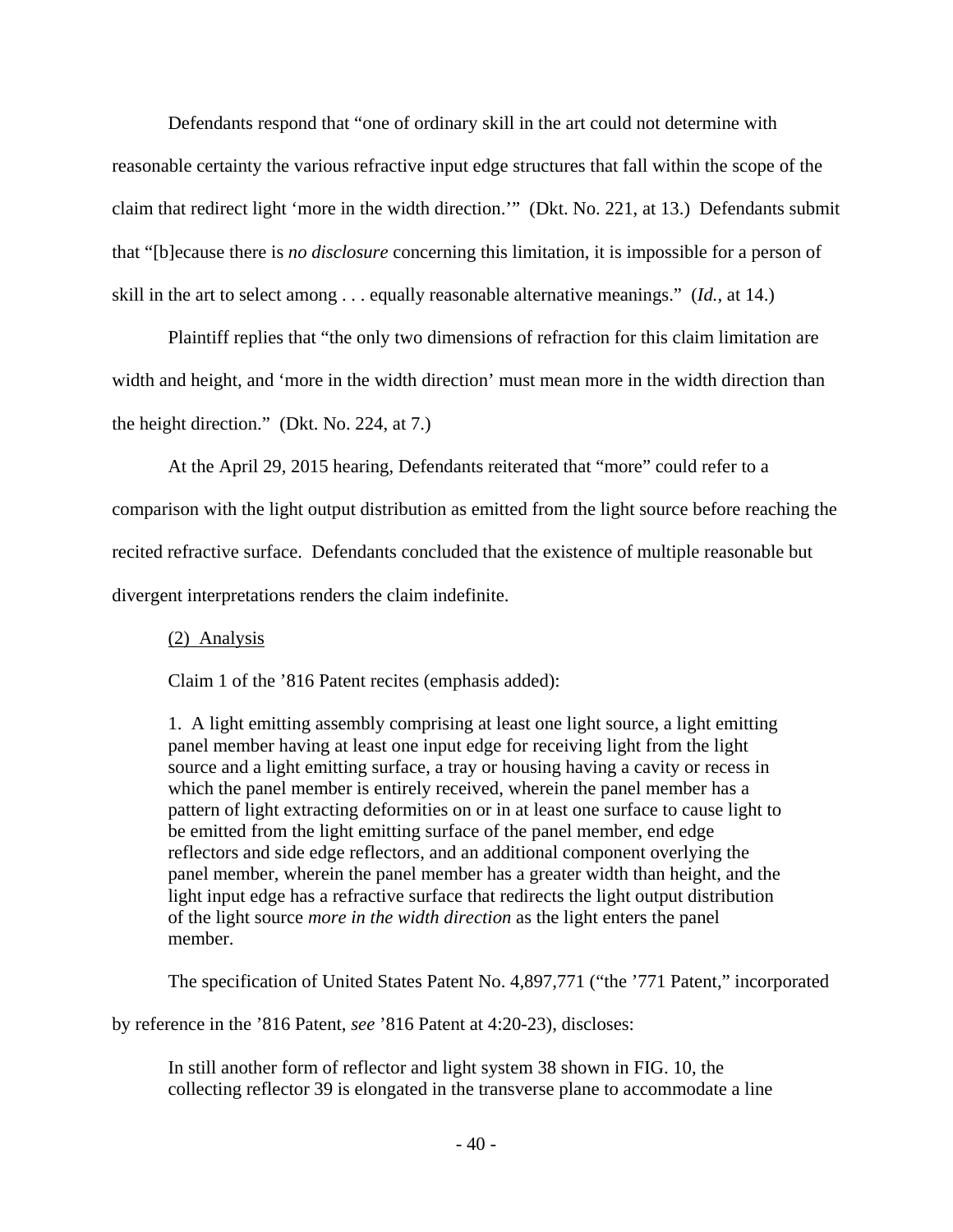filament lamp 40 located substantially at the focus F of the collecting reflector which extends substantially the full *width* thereof. Also, the back reflector 41 may be a flat rectangular mirror whose focus is outside a long narrow optical window 42 extending substantially the full *width* of the smaller open end 43 of the collecting reflector.

'771 Patent at 7:41-49 (emphasis added). Figure 10 of the '771 Patent is reproduced here:



The specification of the '816 Patent discloses:

The light that is transmitted by the light transition area 4 to the transparent light emitting panel 2 may be emitted along the entire length of the panel or from one or more light output areas along the *length* of the panel as desired to produce a desired light output distribution to fit a particular application.

'816 Patent at 3:6-11 (emphasis added); *see id.* at 5:52-55 ("deformities may vary in shape

and/or size along the length and/or width of the panel members").

Providing one or more transition areas at one or both ends of the panel member of any desired dimension to accommodate one or more light sources, with reflective and/or refractive surfaces on the transition areas for redirecting the light rays into the panel member at relatively low angles allows the light emitting panel member to be made much *longer and thinner* than would otherwise be possible. For example the panel members of the present invention may be made very thin, i.e., 0.125 inch thick or less.

*Id.* at 8:24-32 (emphasis added).

Plaintiff's expert identifies the width dimensions in Figures 1 and 2 of the '816 Patent as

shown in figures annotated by Plaintiff's expert, which are reproduced here: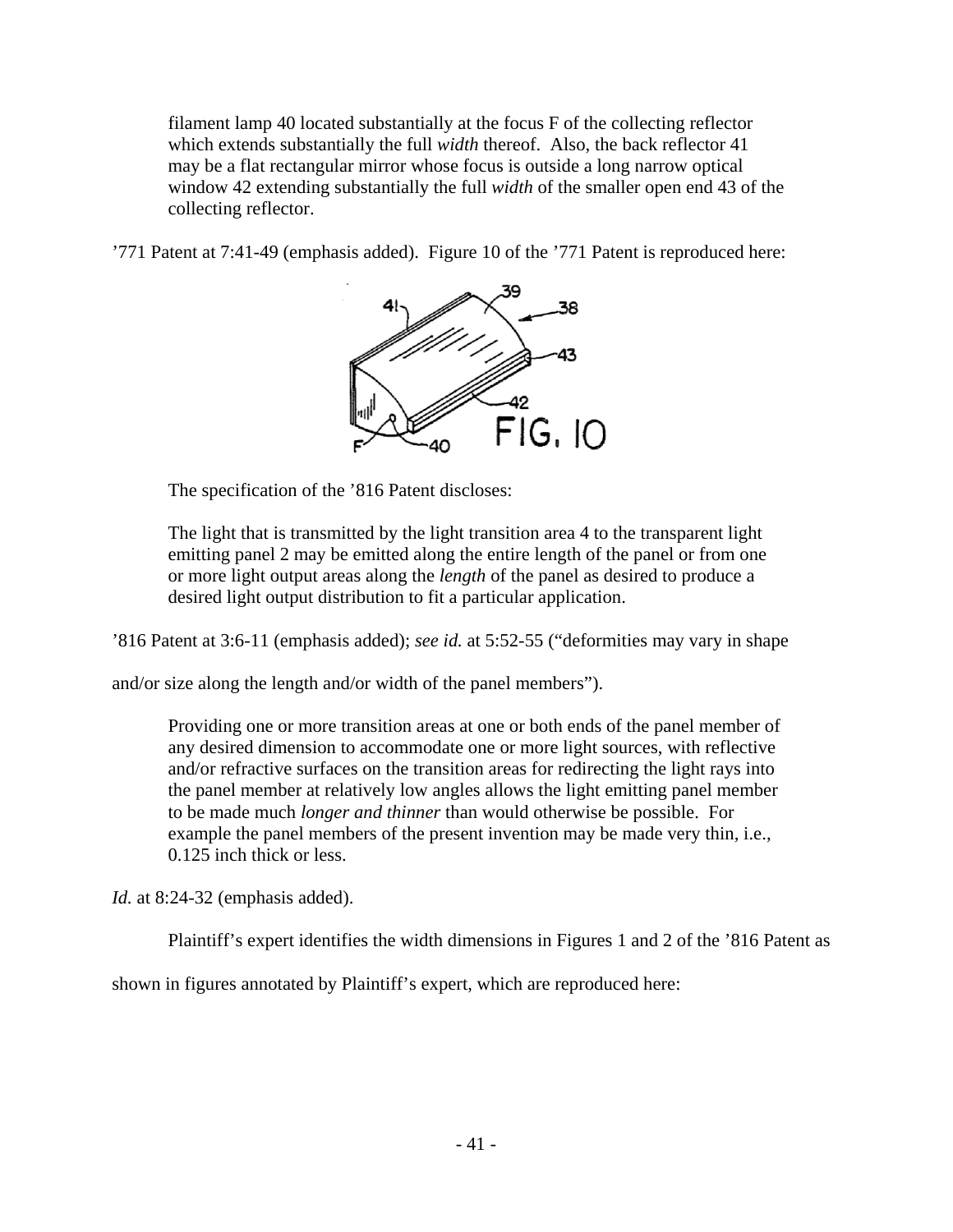

(Dkt. No. 216, Ex. K, 3/4/2015 Werner Decl. at ¶ 12 (p. 10).) This is also consistent with surrounding claim language that recites "the panel member has a greater width than height," as quoted above.

 Ultimately, however, Defendants have focused not on which direction is the "width" direction but rather on the comparative term "more."

 Defendants maintain that "[a]s Mr. Smith-Gillespie [(Defendants' expert)] has explained, there are at least three reasonable interpretations of this phrase to a person of skill in the art: (i) light is redirected 'more in the width direction' than the light was otherwise traveling after exiting the light source; (ii) light is redirected 'more in the width direction' than in the height direction; or (iii) light is redirected 'more in the width direction' than in the length direction." (Dkt. No. 221, at 13-14.) In some circumstances, "if a person of ordinary skill would determine that there are multiple equally plausible but materially dissimilar constructions of a claim term, the claim would fail the 'reasonable certainty' standard, even if none of the competing constructions are 'insolubly ambiguous.'" *Diamond Coating Techs., LLC v. Hyundai Motor Am.*, No. 8:13-CV-01480, -01481, 2014 WL 5698445, at \*4 (C.D. Cal. Aug. 25, 2014) (Pfaelzer, J.).

 As a threshold matter, Plaintiff has urged that Defendants' interpretation "(iii)" is not plausible because "light can never refract in the length dimension; it only refracts along the

- 42 -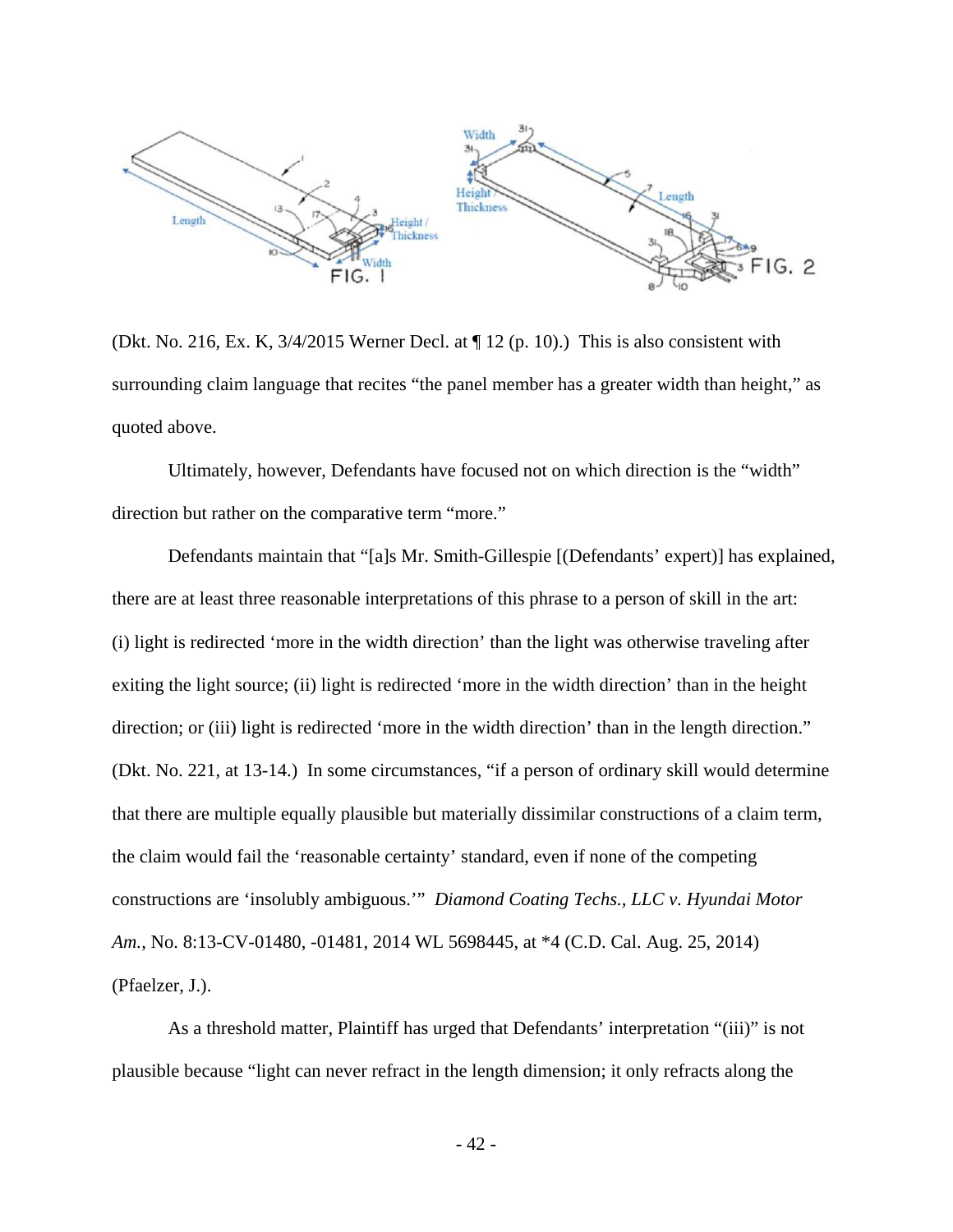dimensions of the input edge, *i.e.*, width and height." (Dkt. No. 224, at 7.) For the sake of argument, the Court assumes, without deciding, that Plaintiff is correct in this regard.

 Plaintiff argues that Defendants' interpretation "(ii)" is the appropriate interpretation because, as explained by Plaintiff's expert, "[o]ne of ordinary skill in the art would understand that height/thickness is a comparison dimension because it is the only other dimension that light can be refracted in the claimed scenario." (Dkt. No. 216, Ex. K, 3/4/2015 Werner Decl., at ¶ 12, pp. 14-15.) Thus, the parties evidently agree that this is a plausible interpretation. The remaining issue, then, is whether Defendants' interpretation "(i)" is plausible.

 Plaintiff urges that Defendants' interpretation "(i)" is not plausible because "the word 'more' implies a comparison to another dimension." (Dkt. No. 216, at 7 (citing Dkt. No. 216, Ex. K, 3/4/2015 Werner Decl., at ¶ 12).)

 This is far from clear. Plaintiff has failed to adequately demonstrate that the word "more" cannot refer to what might colloquially be referred to as a "before and after" comparison. The relevant above-quoted claim language recites that "the light input edge has a refractive surface that *redirects* the light output distribution of the light source more in the width direction *as the light enters the panel member*." Thus, a person of ordinary skill in the art could reasonably interpret the claim as requiring merely that, when light enters the panel member, the refractive surface widens the light distribution.

 This interpretation differs substantially from the dimensional comparison that Plaintiff suggests is the only plausible interpretation. In particular, under Defendants' interpretation "(i)," so long as the refractive surface causes the light distribution to be wider than it would be otherwise, the "more in the width direction" limitation is satisfied. This would apparently be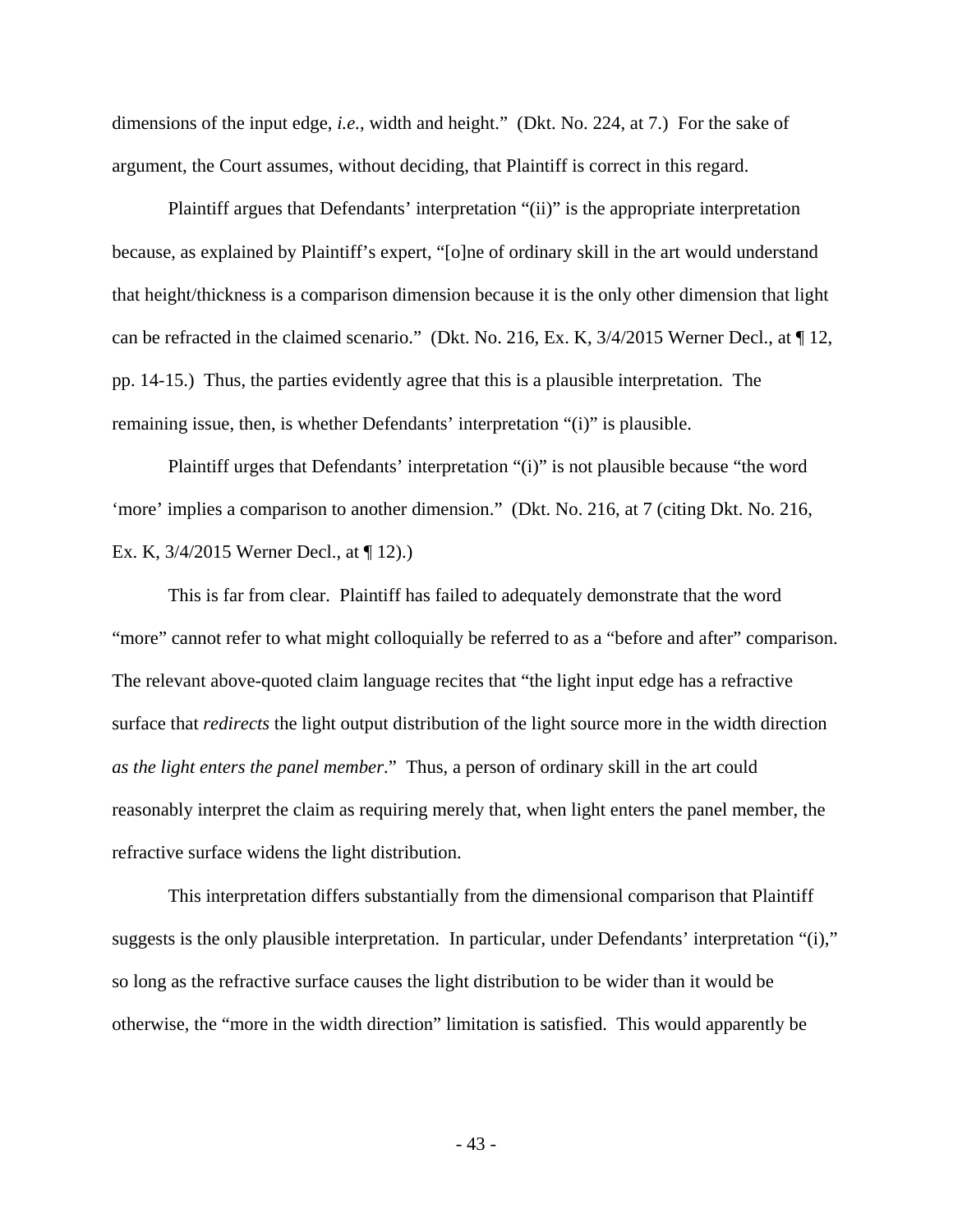true even if the refractive surface also causes the light distribution to be expanded in the height direction to an even greater extent than in the width direction.

 Defendants have shown that both of these divergent interpretations are plausible, and Plaintiff has failed to adequately demonstrate that its preferred interpretation is necessarily the correct one. Instead, Plaintiff essentially proposes replacing "more in the width direction" with "more in the width direction than the height direction." This would amount to an impermissible redrafting of the claim. *See K-2 Corp. v. Salomon S.A.*, 191 F.3d 1356, 1364 (Fed. Cir. 1999) ("Courts do not rewrite claims; instead, we give effect to the terms chosen by the patentee."); *see also Chef Am., Inc. v. Lamb-Weston, Inc.*, 358 F.3d 1371, 1374 (Fed. Cir. 2004) ("[C]ourts may not redraft claims, whether to make them operable or to sustain their validity."). As a result, the claim language at issue fails to "inform those skilled in the art about the scope of the invention with reasonable certainty." *Nautilus*, 134 S. Ct. at 2129.

The Court accordingly hereby finds that **"more in the width direction"** is **indefinite**.

**G. "output distribution defined by a greater width component than height component"** 

| <b>Plaintiff's Proposed Construction</b> | <b>Defendants' Proposed Construction</b> |
|------------------------------------------|------------------------------------------|
| Plain meaning                            | Indefinite                               |

(Dkt. No. 216, at 22; Dkt. No. 221, at 19.) The parties submit that this disputed term appears in Claims 1, 33, and 34 of the '660 Patent.

#### (1) The Parties' Positions

 Plaintiff argues that the reference to the "width component" is clear for the reasons set forth as to the term "more in the width direction," above. (Dkt. No. 216, at 23.) As to the "height component," Plaintiff argues that "[o]ne of ordinary skill in the art would have understood that the height dimension and the thickness dimension both represent the same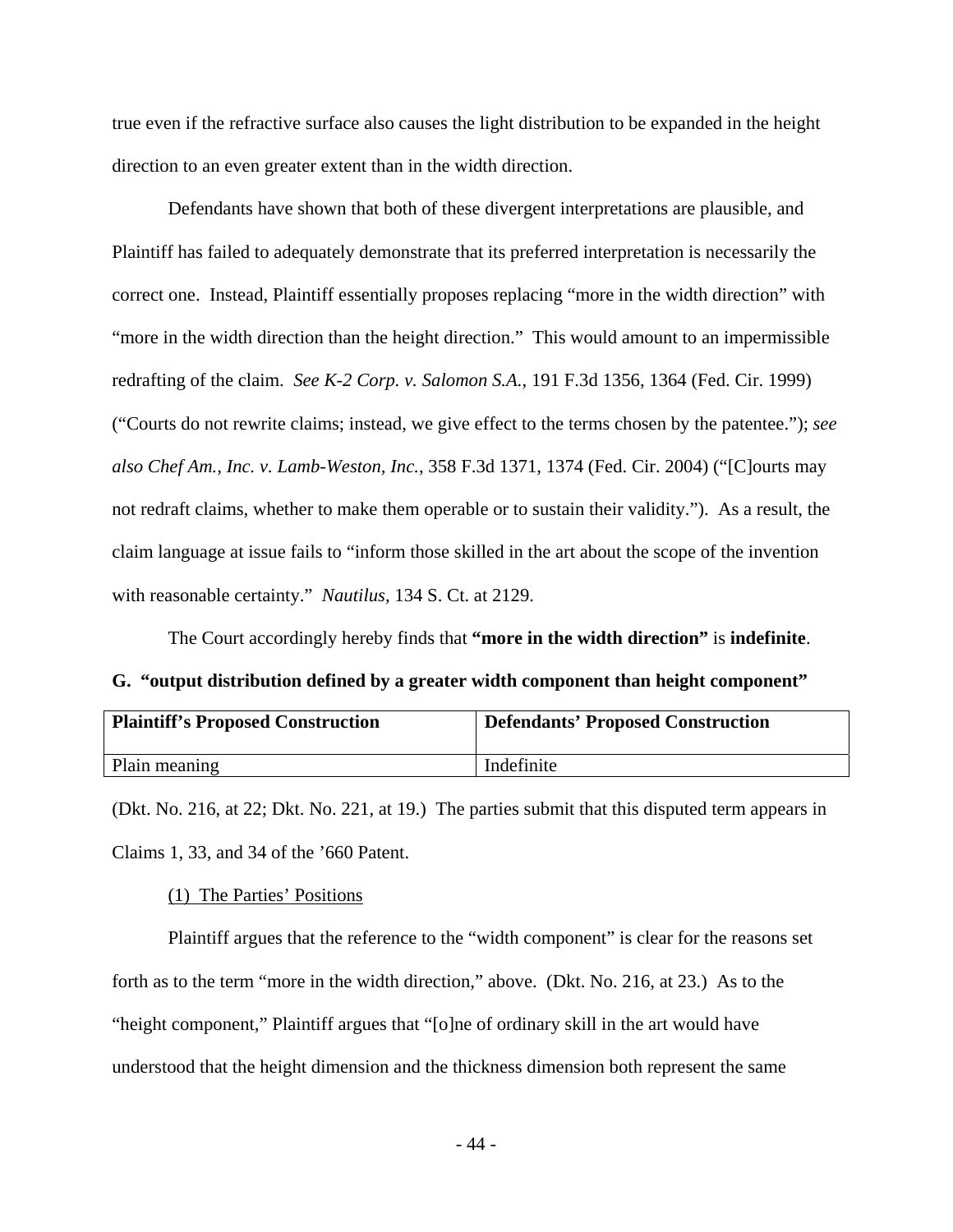directional dimension." (*Id.*) Further, Plaintiff argues, "the phrase 'light output distribution' is scattered throughout the specification of the Display Patents, each time informing one of ordinary skill in the art about its scope." (*Id.*, at 24.)

 Defendants respond that "[t]his phrase is indefinite because the patent lacks any disclosure as to where the 'output distribution' is measured to determine whether it has a 'greater width component." (Dkt. No. 221, at 19.)

 Plaintiff replies: "The plain reading of that term shows that the output distribution is measured at the light sources – the light sources themselves are 'generating light having an output distribution defined by a greater width component than height component.'" (Dkt. No. 224, at 8.)

### (2) Analysis

<u>.</u>

 Defendants' expert has acknowledged that "light output distribution" refers to spatial uniformity. (Dkt. No. 216, Ex. L, 3/12/2015 Smith-Gillespie dep., at 28:15-29:4.) Also, the parties do not appear to substantially dispute the meaning of "width" and "height" or "thickness," at least for purposes of this disputed term.<sup>8</sup>

 Instead, the dispute appears to concern how the "distribution" is measured. Defendants argue: "the '660 Patent provides no reasonable certainty as to whether the dimensions of the 'output distribution' are measured (i) from each individual light source in isolation, (ii) at some other point within the panel assembly (e.g., following the transition area), (iii) from the output region of the panel assembly; or (iv) at each of the aforementioned locations." (Dkt. No. 221,

<sup>&</sup>lt;sup>8</sup> Height and thickness, if not necessarily identical, are closely related. For example, United States Patent No. 5,005,108, which the '660 Patent incorporates by reference (*see* '660 Patent at 4:12-16), discloses a "wave" panel in which the height of the wave is approximately twice the thickness of the panel.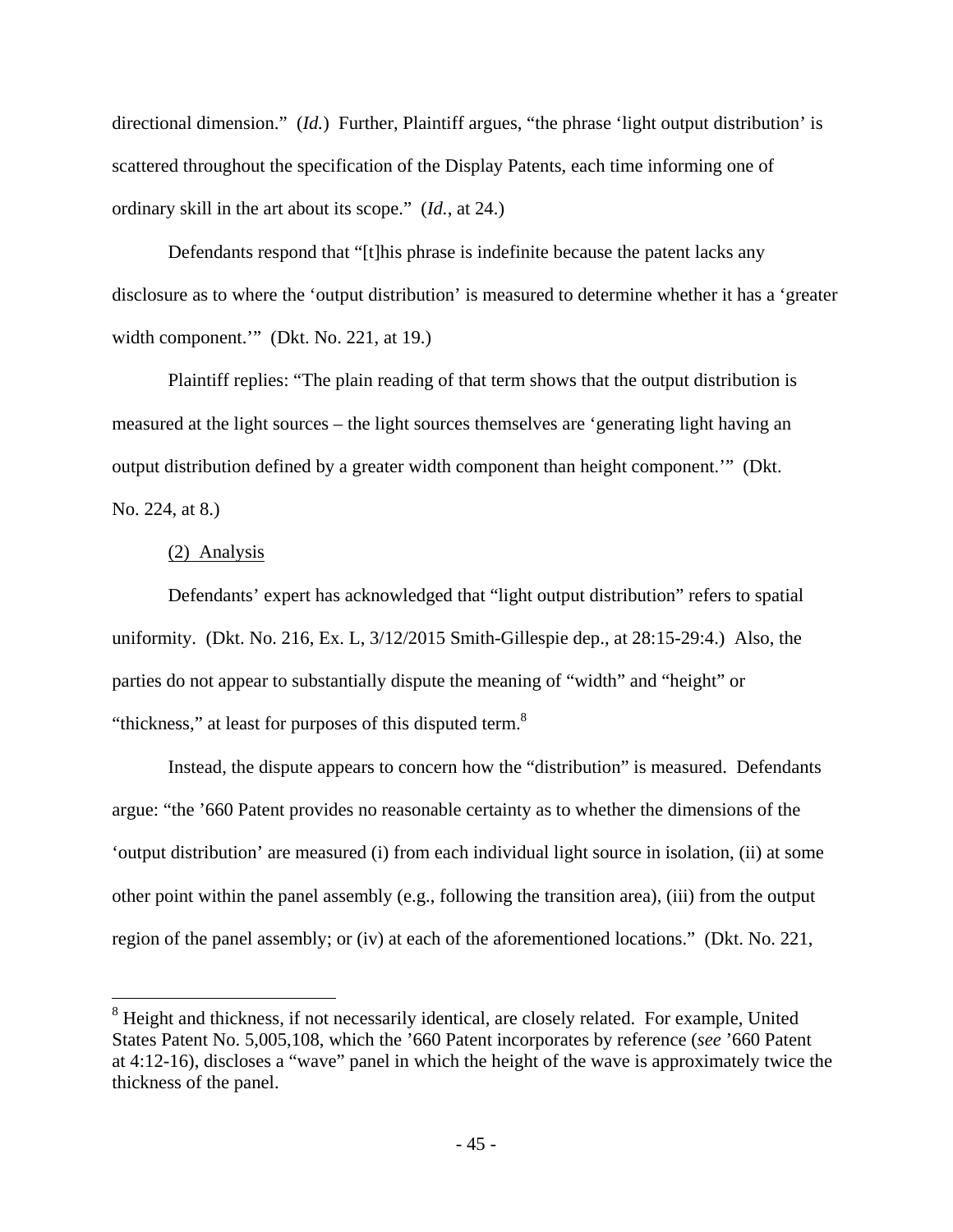at 19.) Defendants have also cited testimony by Plaintiff's expert that purportedly demonstrates inherent confusion regarding this disputed term. (*See* Dkt. No. 221, Ex. 2, 3/9/2015 Werner dep., at 57:1-6, 67:5-7 & 137:12-22.)

 On balance, however, the disputed term is sufficiently clear on its face, when read in the context of the surrounding claim language, that whatever light source is directed into the optical conductor provides more light along a width direction than along a height direction. Also of note, the examiner, in the Notice of Allowability, relied upon the language of the disputed term. (*See* Dkt. No. 224, Ex. O, Reasons for Allowance.) The Court therefore hereby expressly rejects Defendants' indefiniteness argument. No further construction is necessary. *See U.S. Surgical*, 103 F.3d at 1568; *see also O2 Micro*, 521 F.3d at 1362.

 Some discussion is nonetheless appropriate to address the parties' dispute as to where the output distribution is measured. At the April 29, 2015 hearing, Plaintiff submitted that it has always maintained that the output distribution is measured at the light source. Plaintiff further explained that where a claim refers to an individual light source, the output distribution is measured at that light source, and where a claim refers to multiple light sources, the output distribution is measured at a "combined" point. The claims at issue are Claims 1, 33, and 34, which recite (emphasis added):

1. A light emitting panel assembly comprising:

 a generally planar optical conductor having at least one input edge with a greater cross-sectional width than thickness; and

*a plurality of light sources configured to generate light having an output distribution defined by a greater width component than height component*, the light sources positioned adjacent to the input edge, thereby directing light into the optical conductor;

 the optical conductor having at least one output region and a predetermined pattern of deformities configured to cause light to be emitted from the output region,

 the optical conductor having a transition region disposed between the light source and the output region.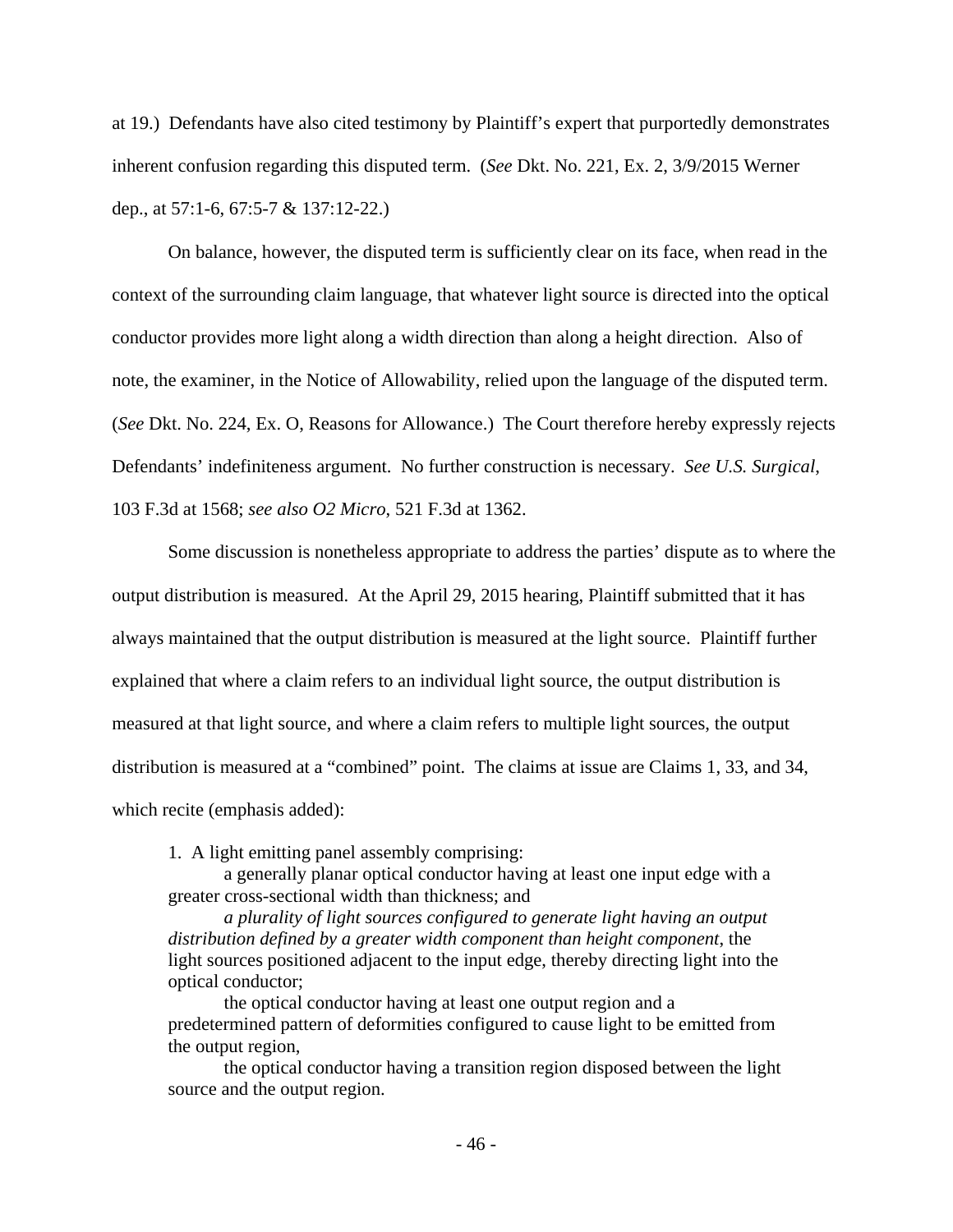\* \* \*

33. A light emitting panel assembly comprising:

 a generally planar optical conductor having at least one input edge with a greater cross-sectional width than thickness; and

*a plurality of LED light sources* each having a greater width than height positioned adjacent to the input edge, thereby directing light into the optical conductor, *each light source being configured to generate light having an output distribution defined by a greater width component than height component*;

 the optical conductor having at least one output region and a predetermined pattern of deformities configured to cause light to be emitted from the output region,

 the optical conductor having a transition region disposed between the light source and the output region.

34. The assembly of claim 33 wherein each light source has a light output distribution with a greater width component than height component.

Claim 33 thus explicitly refers to the output distribution of *each* LED (light emitting

diode) light source. Claim 1, likewise, can readily be read as consistent with Claim 33 such that

the "configured to . . ." phrase in Claim 1 modifies "light sources" rather than "a plurality." *See* 

*Phillips*, 415 F.3d at 1314 ("Other claims of the patent in question, both asserted and unasserted,

can also be valuable sources of enlightenment as to the meaning of a claim term."). The Court

therefore concludes that the disputed term refers to output distribution measured as to each

individual light source.<sup>9</sup>

 $\overline{a}$ 

The Court accordingly hereby construes **"output distribution defined by a greater** 

### **width component than height component"** to have its **plain meaning**.

 $9^9$  To whatever extent dependent Claim 34 is redundant of language recited in independent Claim 33, any such redundancy does not affect the Court's analysis here. *See N. Am. Vaccine, Inc. v. Am. Cyanamid Co.*, 7 F.3d 1571, 1577 (Fed. Cir. 1993) ("While it is true that dependent claims can aid in interpreting the scope of claims from which they depend, they are only an aid to interpretation and are not conclusive. The dependent claim tail cannot wag the independent claim dog.").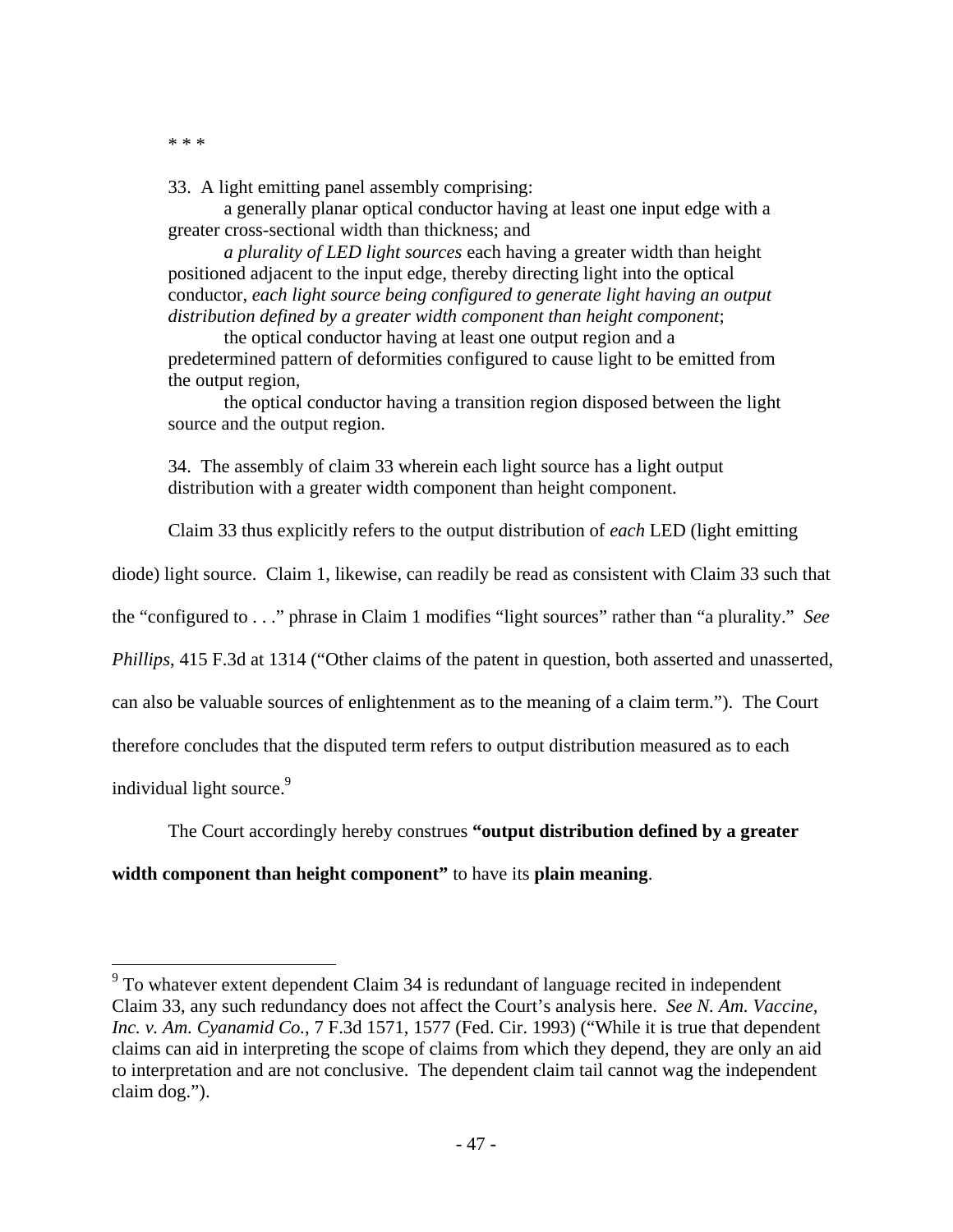### **H. "greater cross-sectional width than thickness"**

| <b>Plaintiff's Proposed Construction</b> | <b>Defendants' Proposed Construction</b> |
|------------------------------------------|------------------------------------------|
| Plain meaning                            | Indefinite                               |

(Dkt. No. 216, at 24; Dkt. No. 200, at 77.) The parties submit that this term appears in Claims 1,

5, 11, and 22 of the '563 Patent.

Plaintiff submits that Defendants "did not provide any expert opinion as to whether a

person of ordinary skill in the art could understand the term with reasonable certainty." (Dkt.

No. 216, at 24-25.)

Neither Defendants' response brief nor Plaintiff's reply brief addresses this term. (*See*

Dkt. No. 221; *see also* Dkt. No. 224.) This term does not appear in the parties' April 15, 2015

P.R. 4-5 Joint Claim Construction Chart. (*See* Dkt. No. 228.)

At the April 29, 2015 hearing, the parties confirmed that this term is no longer in dispute.

The Court therefore does not address this term.

## **I. "edge of said panel assembly"**

| <b>Plaintiff's Proposed Construction</b> | <b>Defendants' Proposed Construction</b> |
|------------------------------------------|------------------------------------------|
| Plain meaning                            | Indefinite                               |

(Dkt. No. 216, at 25; Dkt. No. 221, at 16.) The parties submit that this disputed term appears in Claims 1, 5, 11, and 22 of the '563 Patent.

## (1) The Parties' Positions

 Plaintiff argues that in the context of surrounding claim language, "a person of ordinary skill would understand that the claimed 'edge of said panel assembly' is a surface through which the panel assembly receives light from the light source – namely, the light input edge of the panel member." (Dkt. No. 216, at 25.) In particular, "[a]rmed with the '563 [Patent] disclosure and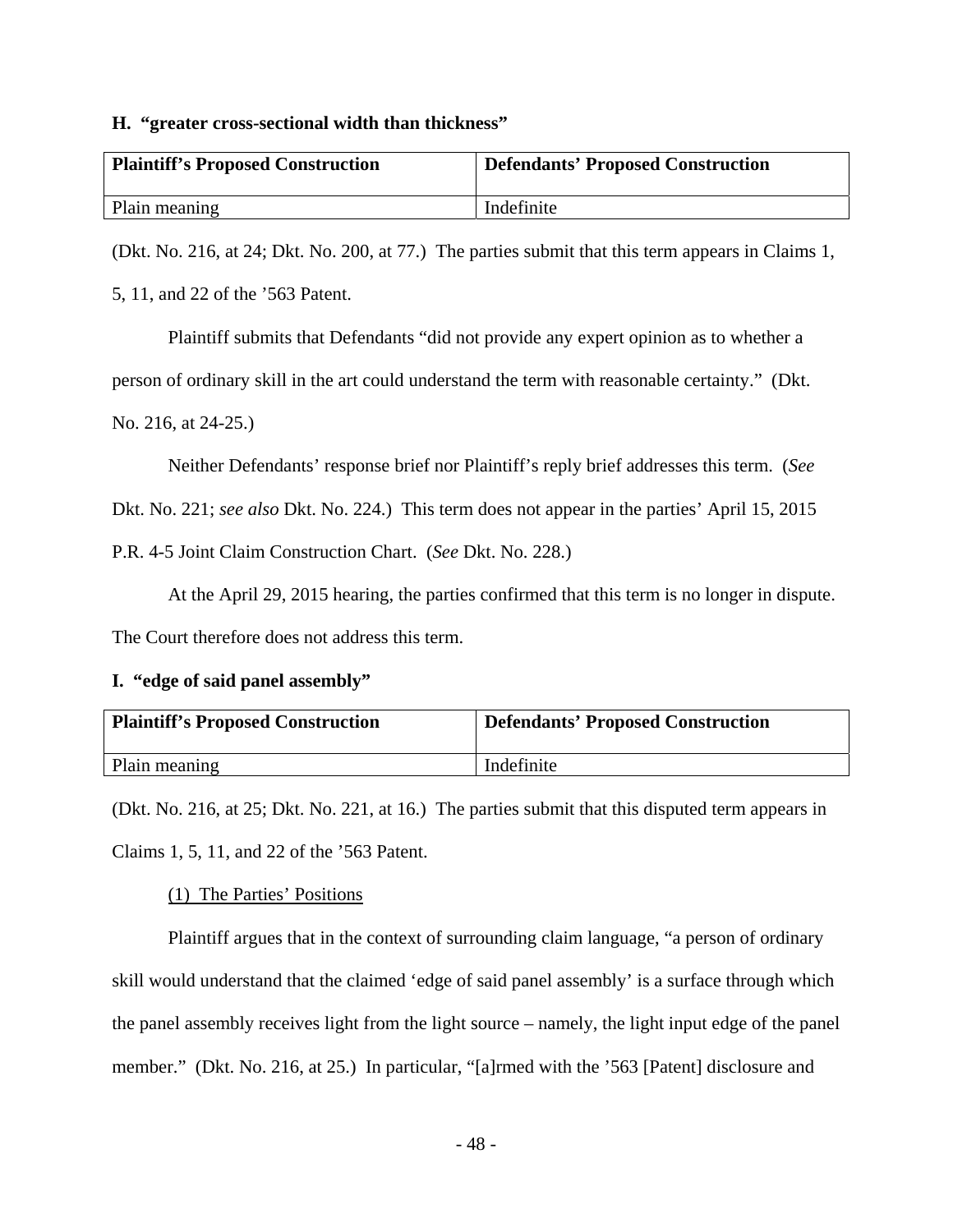general knowledge of the subject matter, a person of ordinary skill would have no trouble identifying the light input edge of the panel member and would understand that this is also the claimed 'edge of said panel assembly.'" (*Id.*, at 26.)

 Defendants respond that "[n]either the claims nor the specification describes *an edge* of a *panel assembly* or explains how light that is received by this undefined edge is then emitted from *a surface* of the *panel member*." (Dkt. No. 221, at 16.) Defendants submit that Plaintiff "re-writes the claim by arguing that the plain meaning must be that the 'edge of said panel assembly' is the same as the 'light input edge of the panel member.'" (*Id.*, at 17.)

 Plaintiff replies that "there is no logical or technical reason why the light-receiving edge of a panel *member* cannot also be a light-receiving edge of the overall *assembly*." (Dkt. No. 224, at 9.) In other words, Plaintiff submits, Plaintiff's interpretation "does not conflate 'panel member' with 'panel assembly,' or 're-write' the claims as Defendants allege. It reflects the technical and logical reality that the edge of a component can also be the edge of an assembly that includes the component." (*Id.*)

## (2) Analysis

Claim 1 of the '563 Patent, for example, recites (emphasis added):

1. A *light emitting panel assembly* mounted on a body portion of a vehicle, said panel assembly comprising at least one solid light emitting panel member having top and bottom surfaces and a greater cross sectional width than thickness, *said panel assembly having at least one light input surface for receiving light from at least one light source and directing the light through said panel assembly from an edge of said panel assembly* for emission of the light from one of said top and bottom surfaces of said panel member, said panel member being located on an exterior surface of said body portion with said panel member wrapped around a corner of said vehicle to provide illumination around said corner.

The disputed term thus refers, in the context of the surrounding claim language, to an

edge of the panel assembly that has a light input surface. Such a reading is also consistent with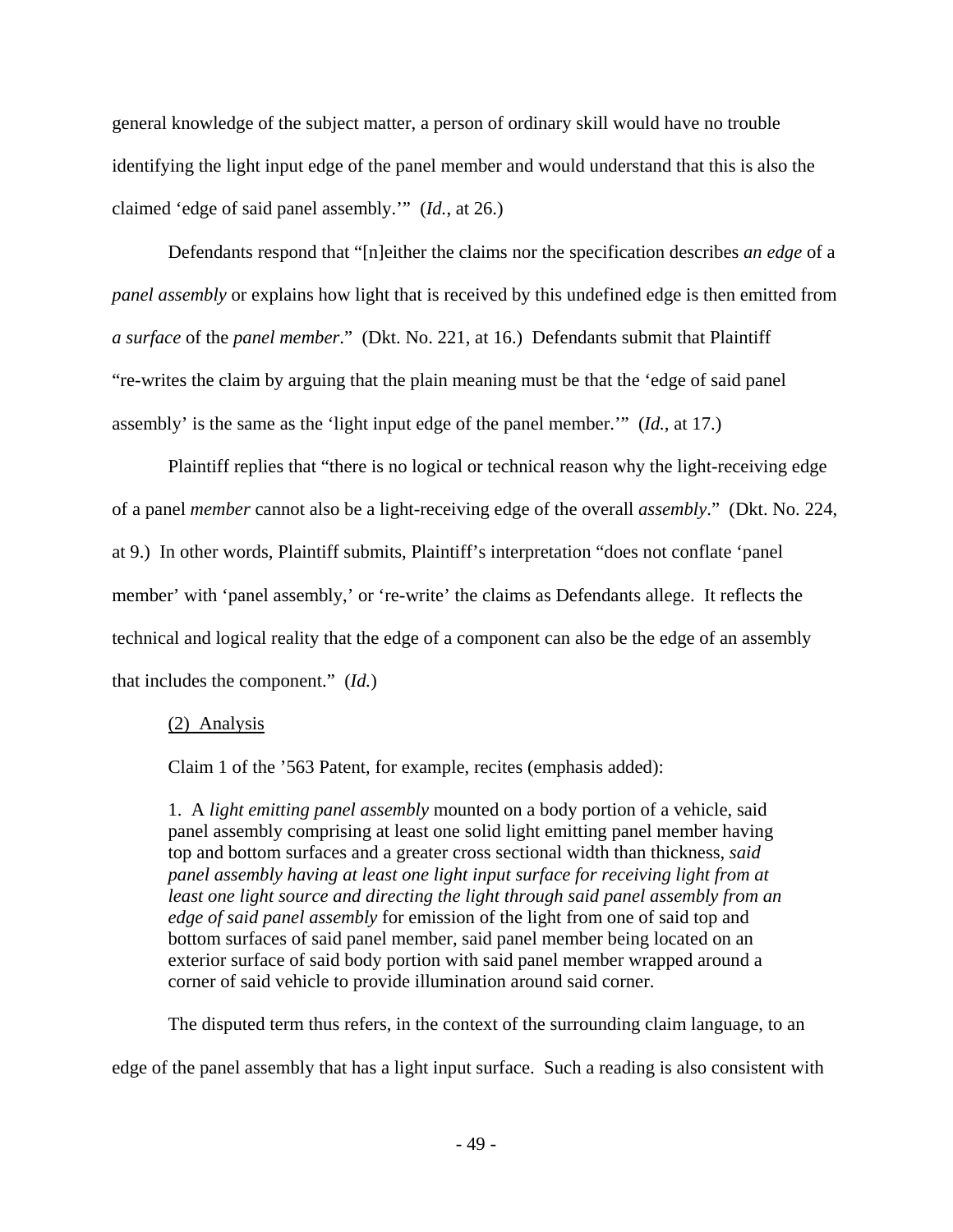Figures 3 and 4 of the '563 Patent. *See* '563 Patent at 9:13-19 ("FIG. 3 shows the light source 9 at the left end of panel member 28 mechanically held in place by a holder 63 received in a slot in an edge of the panel member."). Defendants have failed to demonstrate any inconsistency between such an interpretation and interpreting "panel assembly" and "panel member" as have distinct meanings. That is, the recited "panel member" is part of the recited "panel assembly."

 The Court therefore hereby expressly rejects Defendants' indefiniteness argument. No further construction is necessary. *See U.S. Surgical*, 103 F.3d at 1568; *see also O2 Micro*, 521 F.3d at 1362.

 The Court accordingly hereby construes **"edge of said panel assembly"** to have its **plain meaning**.

#### **J. "for shining light through said panel member"**

| <b>Plaintiff's Proposed Construction</b> | <b>Defendants' Proposed Construction</b>                       |
|------------------------------------------|----------------------------------------------------------------|
| Plain meaning                            | "designed to cause light to shine through the<br>panel member" |

(Dkt. No. 216, at 28; Dkt. No. 221, at 29.) The parties submit that this disputed term appears in Claim 5 of the '563 Patent.

### (1) The Parties' Positions

 Plaintiff argues that "Defendants propose to rewrite the claims in a way that is unnecessary, unsupported and unhelpful." (Dkt. No. 216, at 28.) Further, Plaintiff argues, "[t]he proposed phrase 'designed to cause' risks distracting the factfinder by introducing an element of intent that is speculative at best and irrelevant to the inquiry." (*Id.*)

 Defendants respond that their proposal "clarifies that 'for shining' is a recitation of the purpose of the other light source – i.e., the other light source is 'designed to cause' light to shine through the panel member." (Dkt. No. 221, at 29.) Defendants argue:

- 50 -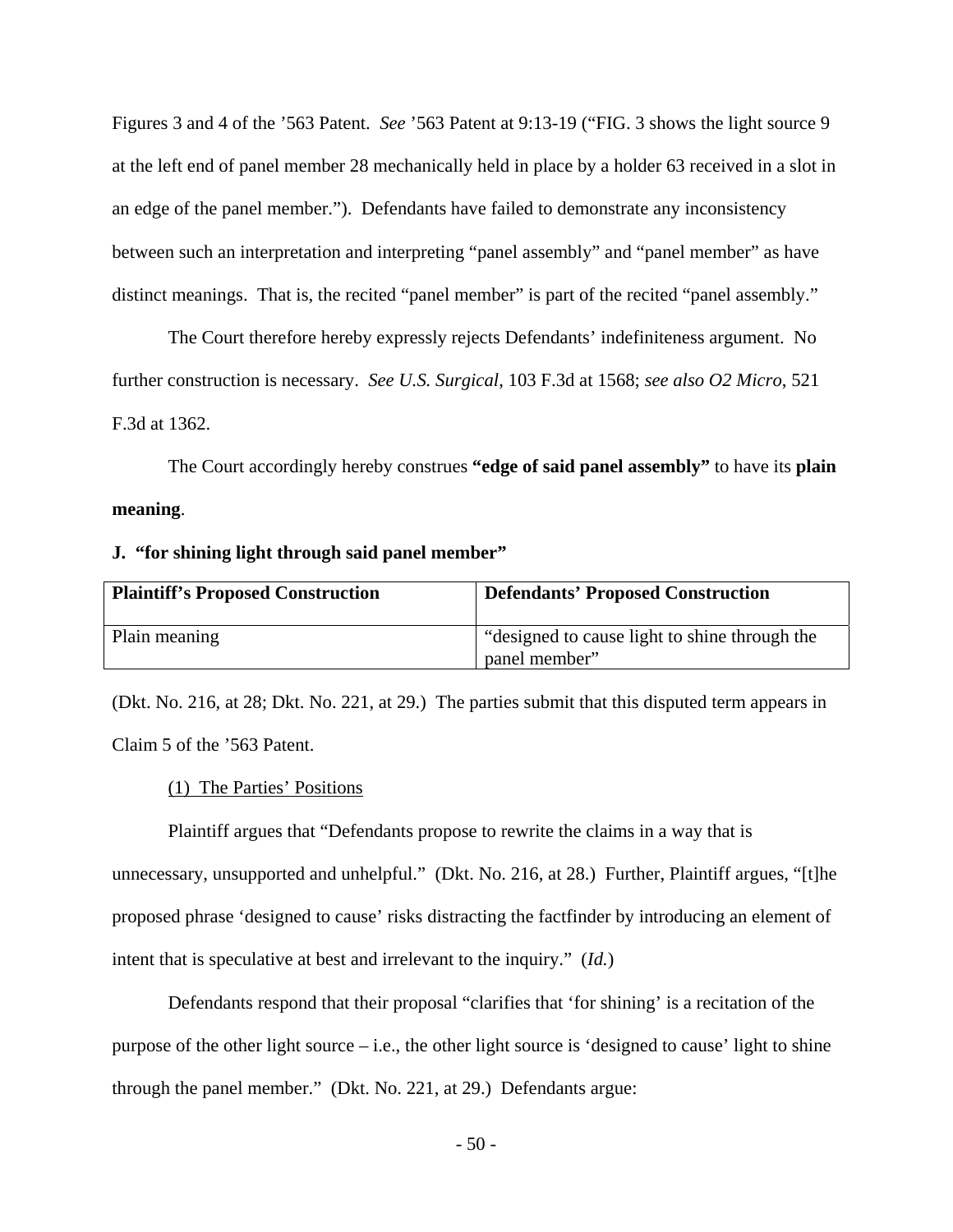It is not enough that another light source exists, or that some *de minimis* portion of the light from the other source happens to shine through said panel member. The claim requires that the purpose of the other light source is "for shining light through the panel member." Only a light source that is designed to carry out this purpose can fall within the scope of the claim. *See Acco Brands, Inc. v. Micro Security Devices, Inc.*[,] 346 F.3d 1075, 1077-80 (Fed. Cir. 2003) (construing "for extending").

(Dkt. No. 221, at 30.)

Plaintiff replies that Defendants do not "propose any criteria by which one would judge

the 'purpose' of a light source or whether it is 'designed to carry out this purpose,'" and

"[r]equiring the trier of fact to discern the mental intent of a designer of prior-art devices or

accused products is an exercise fraught with peril, and an improper construction of an apparatus

claim, which does not involve an inquiry into 'intent.'" (Dkt. No. 224, at 10.)

# (2) Analysis

Claim 5 of the '563 Patent recites (emphasis added):

5. A light emitting panel assembly mounted on a body portion of a vehicle, said panel assembly comprising at least one solid light emitting panel member having top and bottom surfaces and a greater cross sectional width than thickness, said panel assembly having at least one light input surface for receiving light from at least one light source and directing the light through said panel assembly from an edge of said panel assembly for emission of the light from one of said top and bottom surfaces of said panel member, and an other [*sic*] light source located directly behind said panel member *for shining light through said panel member* independently of the light emitted by said panel member from said light source.

The specification discloses:

An additional array of light sources 31 such as LEDs or incandescent or halogen lamps (with or without reflectors) may also be strategically mounted inwardly (i.e., behind) the inner surface of the light emitting panel members 29 and/or 30 to cause a more intense light to *shine through the panel members* and a trans reflector 32 if provided on the panel members or through one or more clear areas or holes 33 through the panel members where no print pattern, back reflector or trans reflector is provided on the panel members as also schematically shown in FIGS. 3 and 4 for specific applications, for example, to provide brake or turn signal lights, turning or backup illumination, etc. By locating the light sources 9 for illuminating the panel members 29 themselves adjacent one or more ends of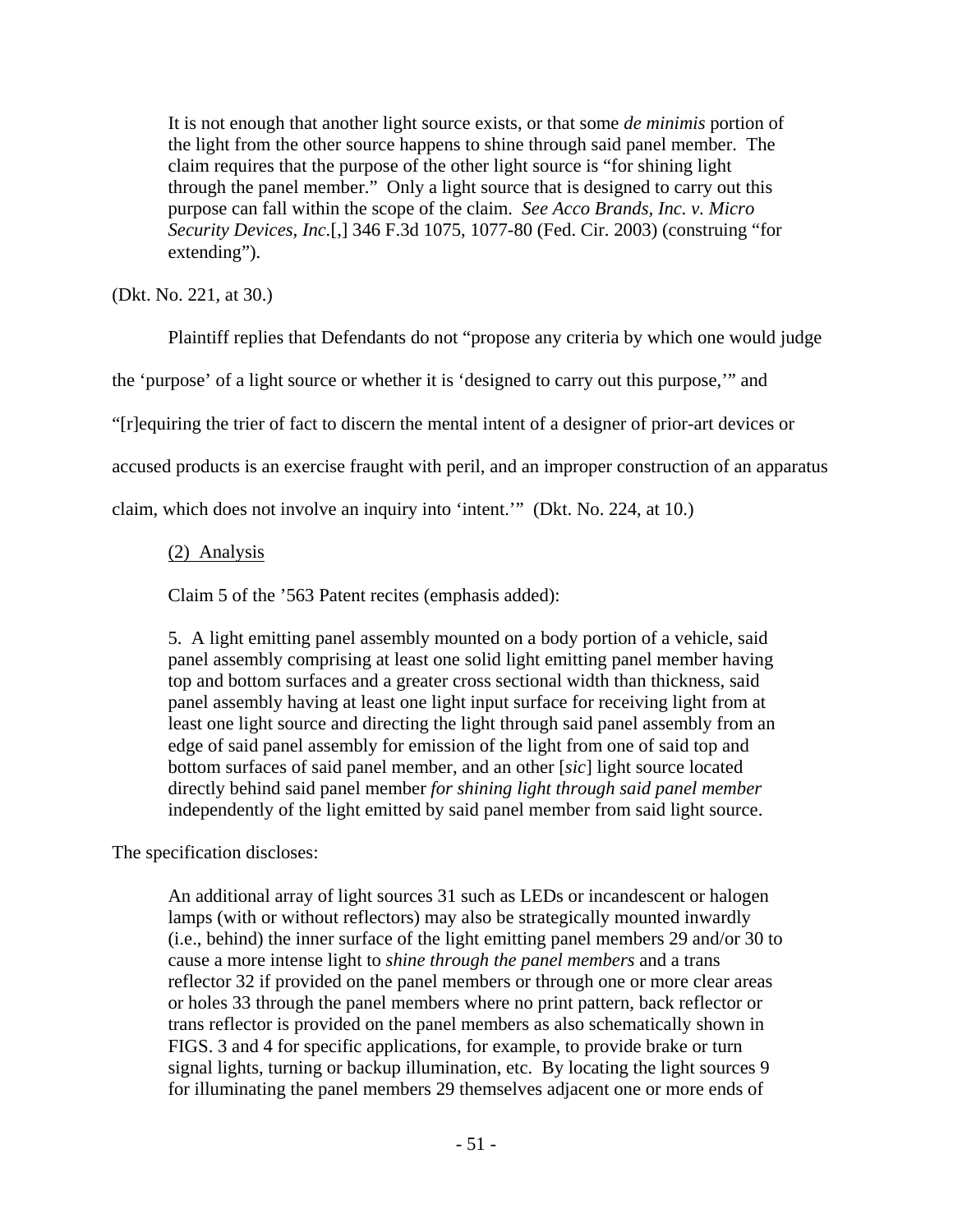the panel members, they will not interfere with or obstruct the visibility of the array of light sources 31 *shining through the panel members*.

## '563 Patent at 9:21-26 (emphasis added).

 The disputed term is a limitation of the claim. Beyond that, however, Defendants have failed to demonstrate that design intent is a necessary or appropriate claim limitation here. The Court therefore hereby expressly rejects Defendants' proposed construction, and no further construction is necessary. *See U.S. Surgical*, 103 F.3d at 1568; *see also O2 Micro*, 521 F.3d at 1362; *Finjan*, 626 F.3d at 1207.

 Finally, Defendants' above-noted concern, regarding "some *de minimis* portion of the light from [another] source," relates to questions of fact in relation to whatever particular instrumentalities are accused, and such questions of fact are not appropriate for the Court to resolve as part of claim construction. *See PPG Indus. v. Guardian Indus. Corp.*, 156 F.3d 1351, 1355 (Fed. Cir. 1998) ("[A]fter the court has defined the claim with whatever specificity and precision is warranted by the language of the claim and the evidence bearing on the proper construction, the task of determining whether the construed claim reads on the accused product is for the finder of fact.").

 The Court accordingly hereby construes **"for shining light through said panel member"** to have its **plain meaning**.

**K. "one or more light emitting diodes along said light input surface for receiving light from said light emitting diodes and conducting the light from said edge for emission of the light from at least one of said sides"** 

| <b>Plaintiff's Proposed Construction</b> | <b>Defendants' Proposed Construction</b> |
|------------------------------------------|------------------------------------------|
| Plain meaning                            | Indefinite                               |

(Dkt. No. 216, at 28; Dkt. No. 221, at 17-18.) The parties submit that this disputed term appears in Claim 1 of the '956 Patent.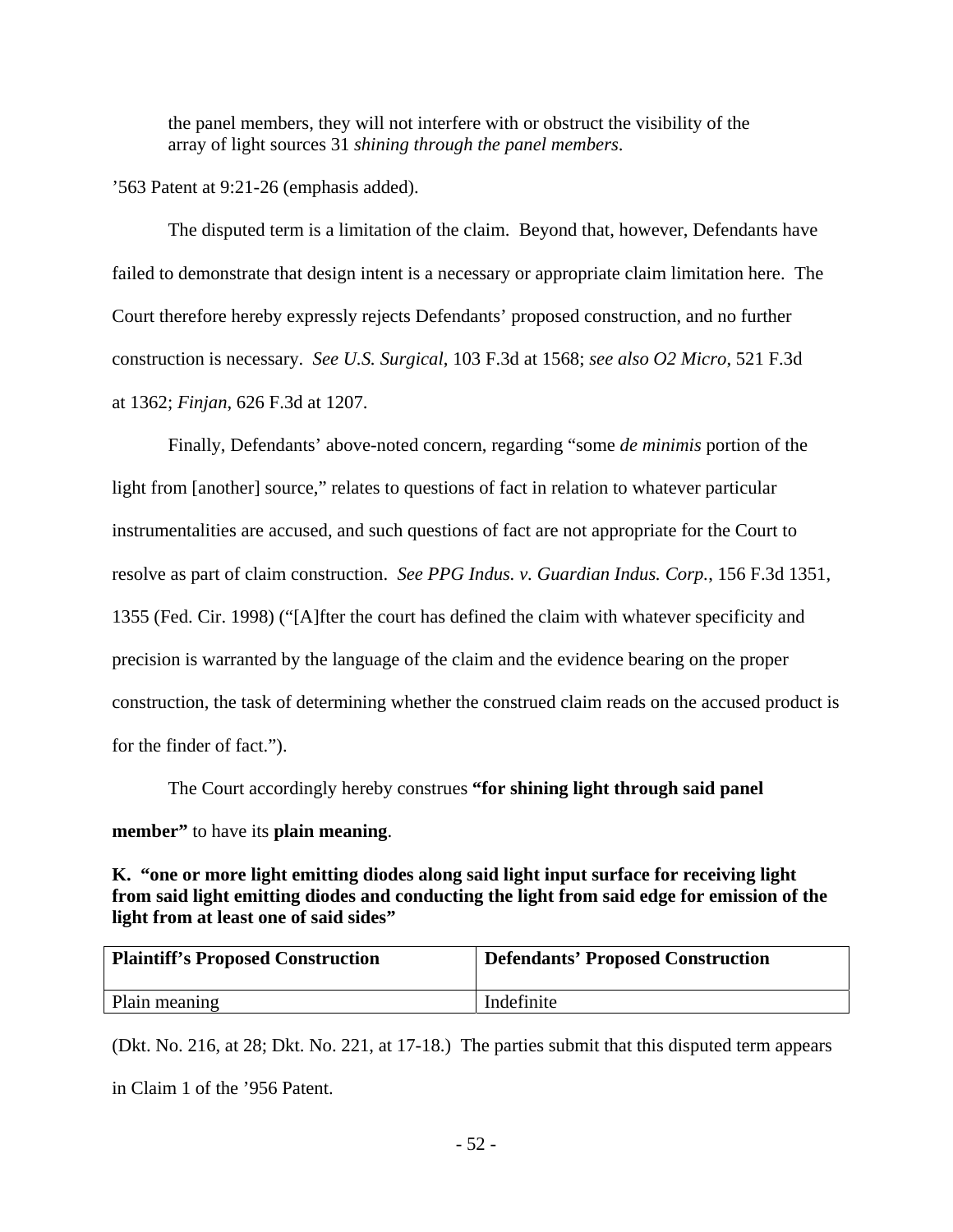### (1) The Parties' Positions

 Plaintiff argues that "the common-sense understanding [of] the final claim language, regardless of its grammatical parsing, specifies the properties of the light guide as a whole, not of the LEDs." (Dkt. No. 216, at 30.) Plaintiff explains that LEDs do not receive light but rather emit light, and a "light input surface" is a boundary and does not conduct light. (*Id.*, at 29.)

 Defendants respond that because "[t]he grammatically correct reading is that the light emitting diodes (LEDs) receive and conduct the light from the LEDs," "the claim is indefinite because it claims something that is not possible." (Dkt. No. 221, at 17-18.) Alternatively, Defendants argue, if the claim is read such that the light input surface receives and conducts the light, "a surface is a two-dimensional boundary that cannot *conduct* light." (*Id.*, at 18.)

 Plaintiff replies that "both from a practical standpoint and in view of the '956 disclosure, a person of ordinary skill would understand that 'receiving light' and 'conducting the light' are properties of the *light guide* – a fact that Defendants' expert admits he did not consider." (Dkt. No. 224, at 10 (footnotes omitted).)

 At the April 29, 2015 hearing, Defendants urged that Plaintiff's interpretation—that the "conducting" is by the light guide—impermissibly re-writes the claim.

## (2) Analysis

Claim 1 of the '956 Patent recites (emphasis added):

1. A light emitting assembly for vehicle illumination comprising a light guide having opposite sides and at least one light input surface along at least one edge of said light guide, *one or more light emitting diodes along said light input surface for receiving light from said light emitting diodes and conducting the light from said edge for emission of the light from at least one of said sides*, a plurality of light extracting deformities on at least one of said sides, said deformities having shapes for controlling an output ray angle distribution of emitted light to suit a particular application, and a transparent substrate overlying at least one of said sides, said substrate providing an exterior portion of a vehicle for vehicle illumination at said exterior portion.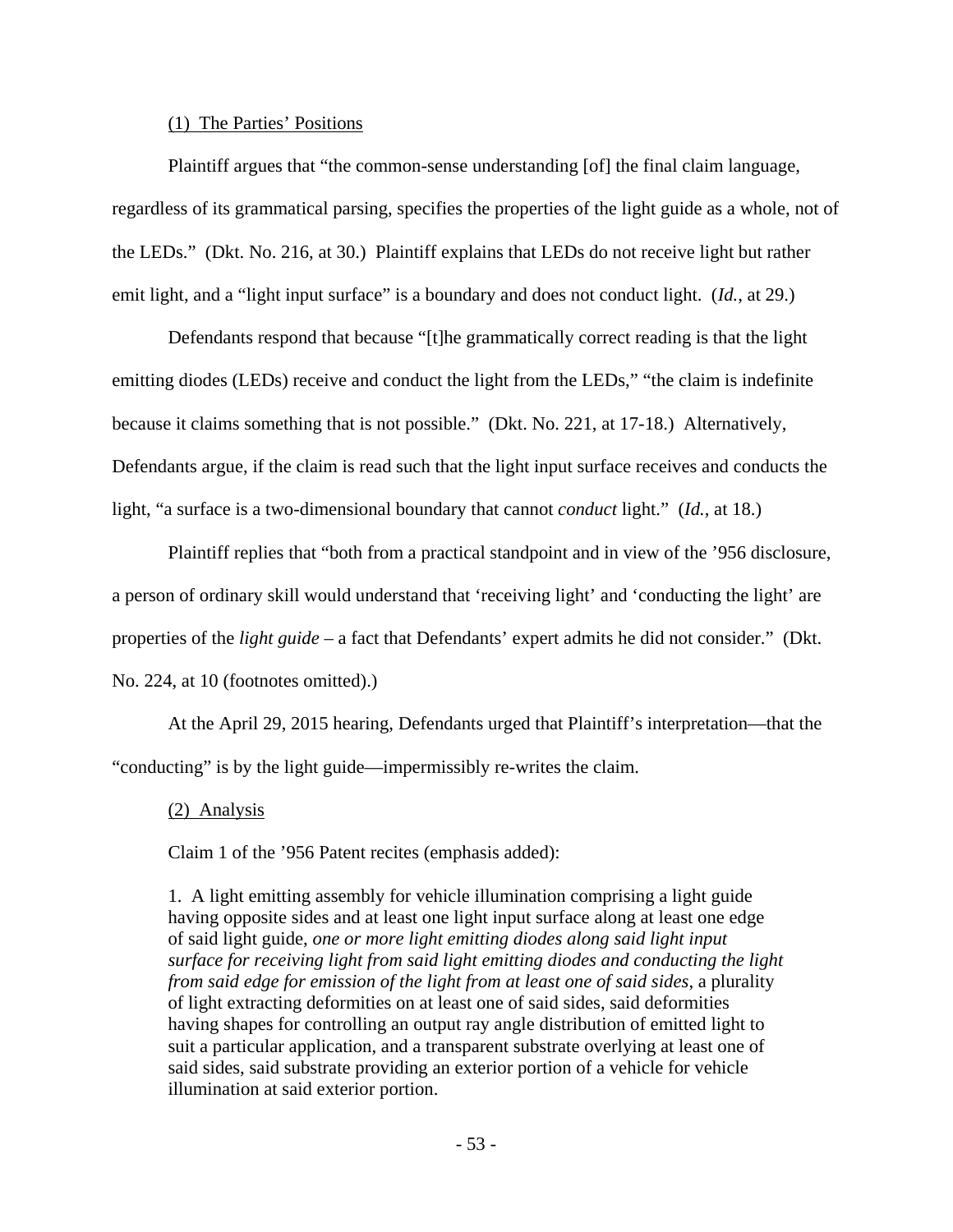The plain language of the claim thus recites that the phrase "for receiving light from said light emitting diodes and conducting the light from said edge for emission of the light from at least one of said sides" modifies "said light input surface," not "one or more light emitting diodes." Plaintiff's expert agrees. (*See* Dkt. No. 216, Ex. K, 3/4/2015 Werner Decl., at ¶ 17, pp. 28-31.) Such a reading is consistent with the "light input surface" being introduced in the claim as "along at least one edge of said light guide," which is the antecedent basis for "said edge" in the phrase "conduct[s] the light from said edge." Such a reading is also consistent with the '956 Patent's prosecution history involving the "Serizawa" reference, United States Patent No. 4,733,335, which the parties have addressed. (*See* Dkt. No. 216, Ex. S, 9/29/2004 Reply to Office Action, at 8-9 (distinguishing Serizawa as "shining light through the lens assembly from one side to the other").)

 Finally, any argument that "a surface is a two-dimensional boundary that cannot conduct light" (Dkt. No. 221, at 18; *see* Dkt. No. 221, Ex. 3, 3/3/2015 Smith-Gillespie Decl., at ¶ 225; *see also id.*, Ex. 2, 3/9/2015 Werner dep., at 126:10-16) is unavailing because the claim itself, as quoted above, recites that the "light input surface" is a surface of a "light guide." That is, the "conducting"—recited in the phrase "conducting the light from said edge for emission of the light from at least one of said sides"—is through the light guide. (*See id.*, at 126:14-16.)

 Under this interpretation, as Defendants' expert acknowledges, the disputed term is not indefinite. (*See* Dkt. No. 216, Ex. L, 3/12/2015 Smith-Gillespie dep., at 142:15-144:12.)

 The Court therefore hereby expressly rejects Defendants' indefiniteness argument. Construction is appropriate, however, to clarify the potentially confusing wording of this disputed term and thereby assist the finder of fact. *See TQP Dev., LLC v. Merrill Lynch & Co., Inc.*, No. 2:08-CV-471, 2012 WL 1940849, at \*2 (E.D. Tex. May 29, 2012) (Bryson, J.) ("The

- 54 -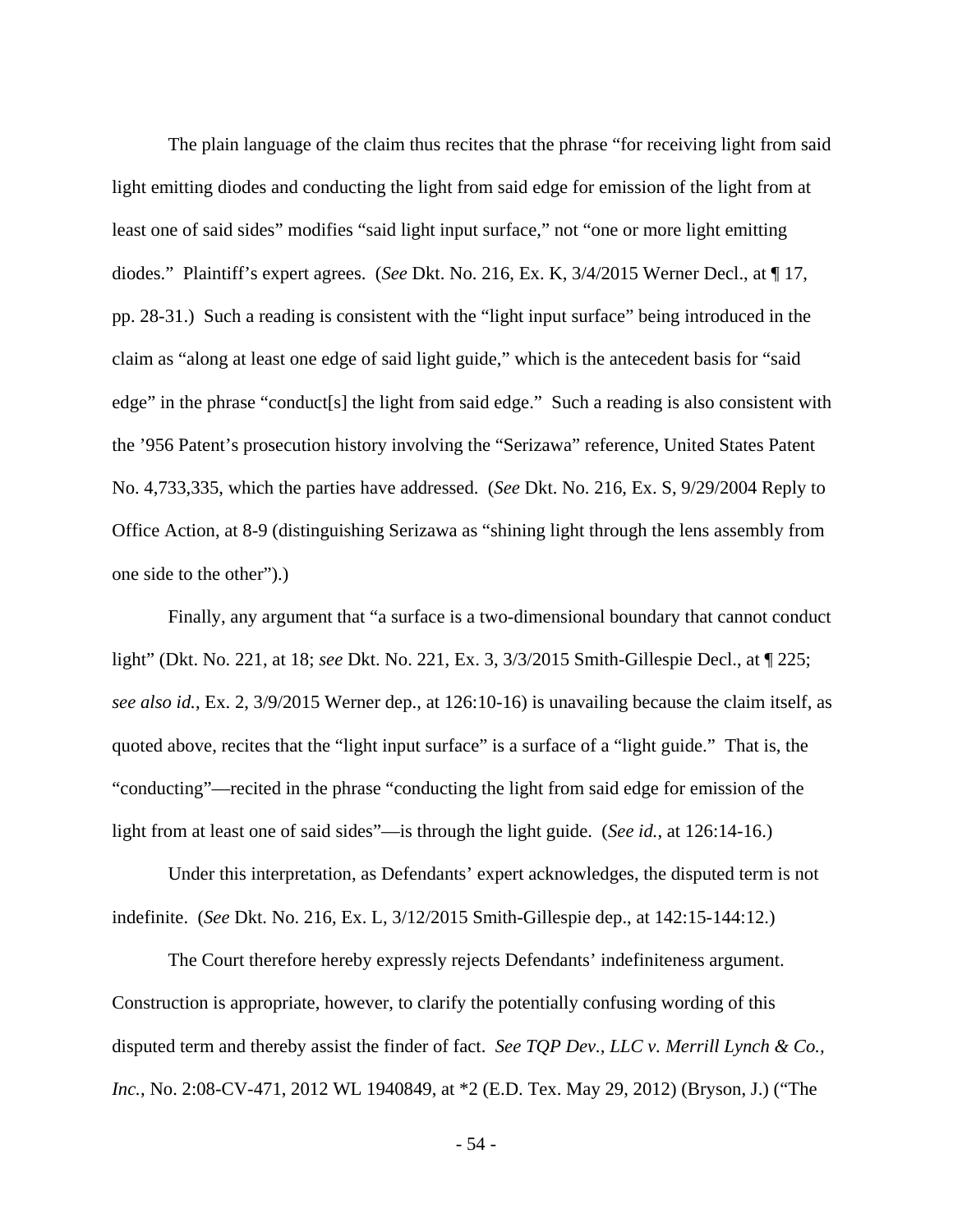Court believes that some construction of the disputed claim language will assist the jury to understand the claims.").

 The Court accordingly hereby construes **"one or more light emitting diodes along said light input surface for receiving light from said light emitting diodes and conducting the light from said edge for emission of the light from at least one of said sides"** to mean **"one or more light emitting diodes along said light input surface, wherein said light input surface receives light from said light emitting diodes and said light guide conducts the light from said edge for emission of the light from at least one of said sides."**

#### **VI. CONCLUSION**

 The Court adopts the constructions set forth in this opinion for the disputed terms of the patents-in-suit. The parties are ordered that they may not refer, directly or indirectly, to each other's claim construction positions in the presence of the jury. Likewise, the parties are ordered to refrain from mentioning any portion of this opinion, other than the actual definitions adopted by the Court, in the presence of the jury. Any reference to claim construction proceedings is limited to informing the jury of the definitions adopted by the Court.

 Having found that the term "more in the width direction" in Claim 1 of the '816 Patent is indefinite, as discussed above, the Court hereby finds that Claim 1 of the '816 Patent is invalid.

 Within thirty (30) days of the issuance of this Memorandum Opinion and Order, the parties are hereby ORDERED, in good faith, to mediate this case with the mediator agreed upon by the parties. As a part of such mediation, each party shall appear by counsel and by at least one corporate officer possessing sufficient authority and control to unilaterally make binding decisions for the corporation adequate to address any good faith offer or counteroffer of settlement that might arise during such mediation. Failure to do so shall be deemed by the Court

- 55 -